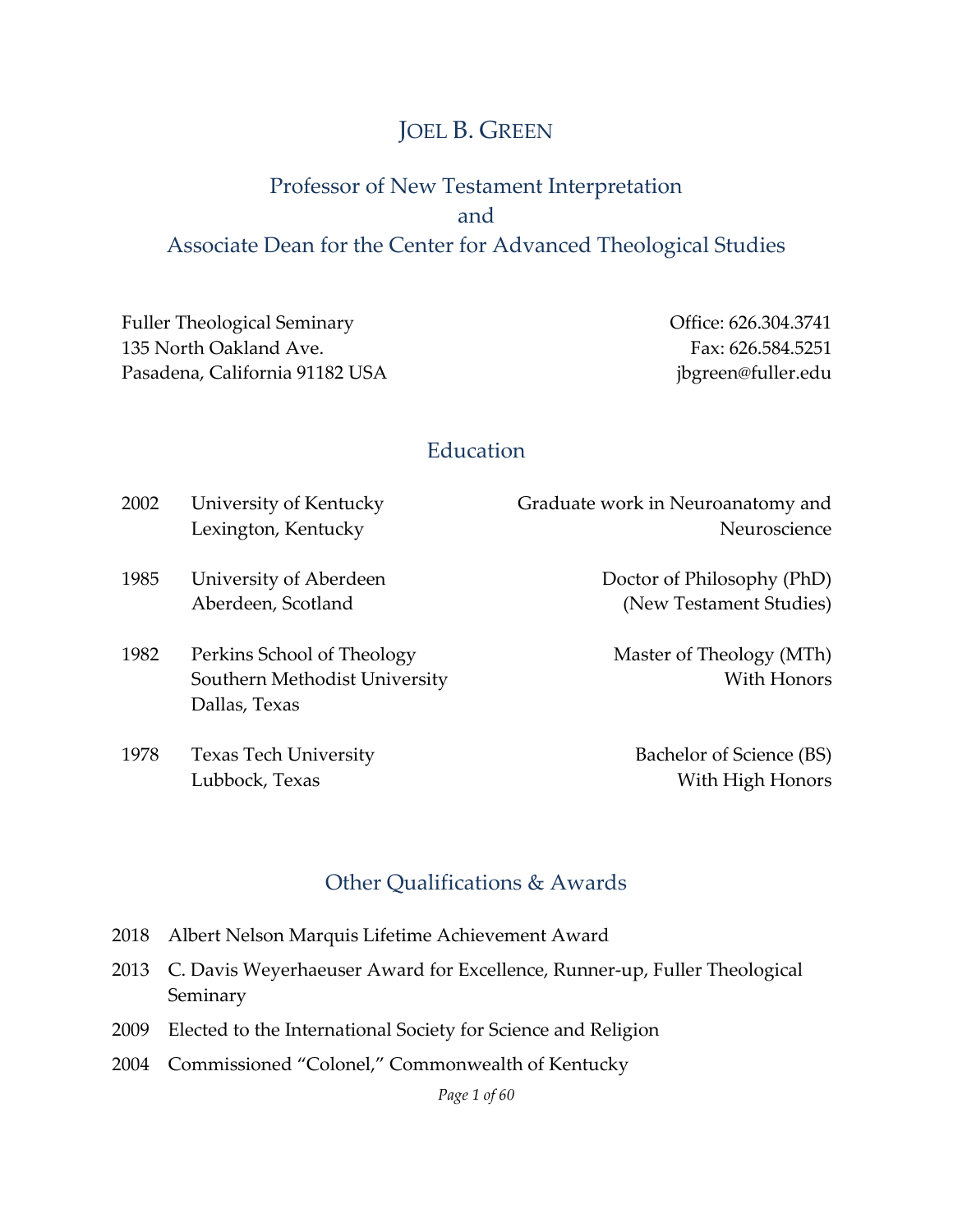- 1997 Elected to the International Honor Society of Theta Phi
- 1993 Elected to Studiorum Novi Testamenti Societas
- 1987 Ordained Elder in The United Methodist Church and received into Full Connection in the North Texas Annual Conference
- 1982 C. T. and Jesse James Bible Award, Perkins School of Theology
- 1981 Albert C. Outler Award in Theology, Perkins School of Theology
- 1981 John H. Ness Memorial Seminary Award, Honorable Mention
- 1980 Ordained Deacon in The United Methodist Church and admitted as a probationary member in the North Texas Annual Conference
- 1978 Elected to the Honor Society of Phi Kappa Phi
- 1978 College of Agricultural Sciences Outstanding Major, Texas Tech University (Faculty Selected)
- 1977 College of Agricultural Sciences Outstanding Major, Texas Tech University (Dads' Association Award)

## Academic Appointments

| Fuller Theological Seminary                                                        | Professor of New Testament Interpretation (2007–)<br>Pasadena, California Full Member, Center for Advanced Theological<br>Studies Faculty (2007–)<br>Associate Dean for the Center for Advanced<br>Theological Studies (2008–16, 2019–)<br>Dean, School of Theology (2014–18)<br>Provost (2016–18) |
|------------------------------------------------------------------------------------|----------------------------------------------------------------------------------------------------------------------------------------------------------------------------------------------------------------------------------------------------------------------------------------------------|
| Laidlaw-Carey Graduate Visiting Faculty (2011)<br>School Waitakere, New<br>Zealand |                                                                                                                                                                                                                                                                                                    |
| Yellow Springs, Ohio                                                               | Antioch University Mentor Faculty (2009–11)                                                                                                                                                                                                                                                        |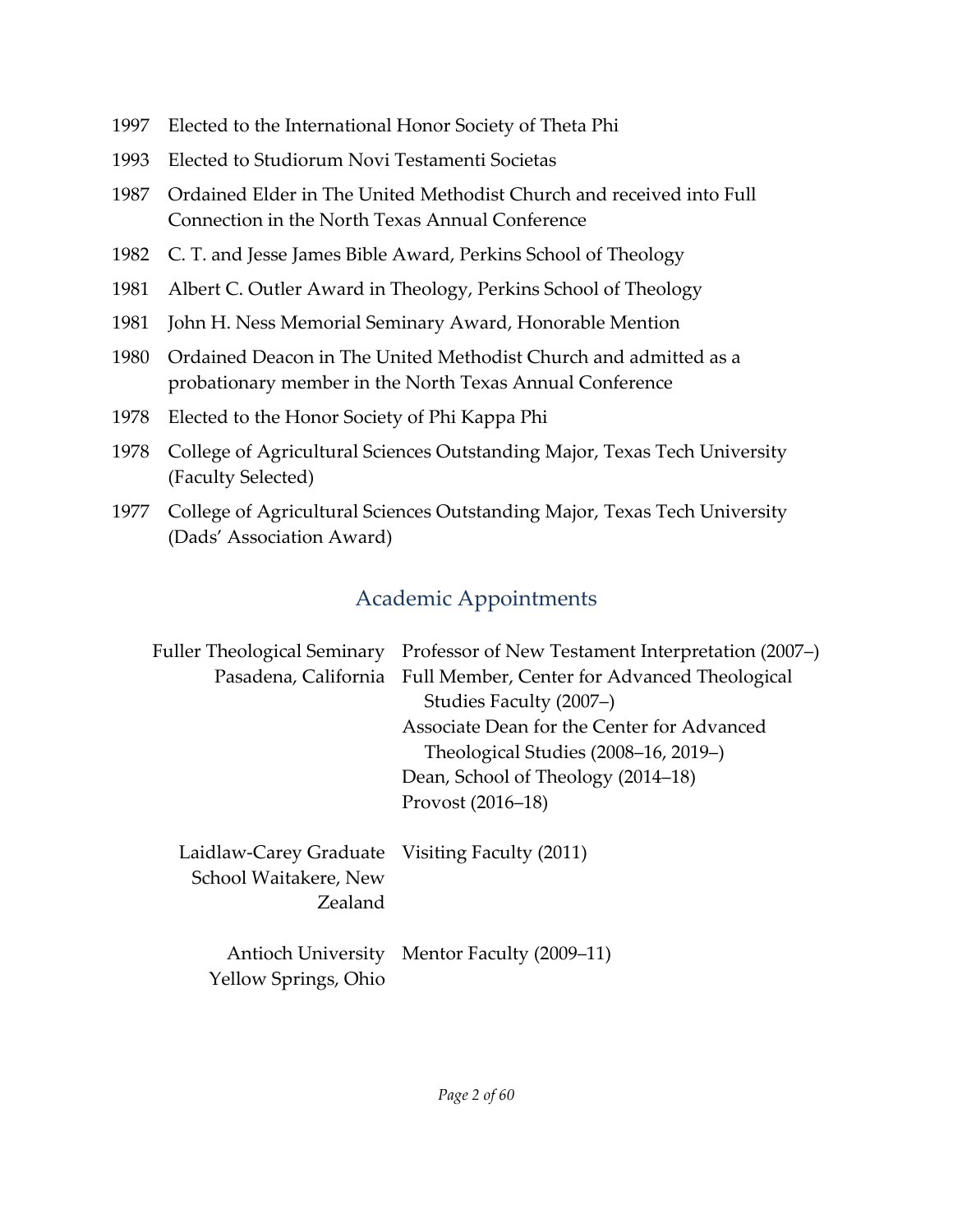|                                                                                | University of St. Andrews Professor of New Testament Studies                        |
|--------------------------------------------------------------------------------|-------------------------------------------------------------------------------------|
| St. Mary's College                                                             | (Supernumerary, 2000-2008)                                                          |
| St. Andrews, Scotland                                                          |                                                                                     |
| Asbury Theological Seminary<br>Wilmore, Kentucky                               | Professor of New Testament Interpretation (1997–<br>2007)                           |
|                                                                                | Member, Postgraduate Faculty                                                        |
|                                                                                | Director of Greek Studies (1997-2007)                                               |
|                                                                                | Dean / Vice President of Academic Affairs and                                       |
|                                                                                | Provost, William Edmond Conger Jr. Chair of                                         |
|                                                                                | Academic Leadership (2002-06)                                                       |
|                                                                                | Dean of the School of Theology (1999-2004)                                          |
|                                                                                | Associate Dean of the School of Theology (1998-99)                                  |
|                                                                                | Acting Dean of the School of Theology (1998)                                        |
|                                                                                | University of Otago Associate Lecturer in Theology (2007)                           |
| Dunedin, New Zealand                                                           |                                                                                     |
| Seminary<br>Lexington, Kentucky                                                | Lexington Theological Adjunct Professor of New Testament (2002–03,<br>$2006 - 07$   |
|                                                                                |                                                                                     |
| American Baptist Seminary<br>of the West                                       | Associate Professor of New Testament (1993–97)<br>Acting Dean (1994)                |
| Berkeley, California                                                           | Visiting Associate Professor of New Testament<br>$(1990 - 92)$                      |
|                                                                                | <b>Adjunct Associate Professor of New Testament</b><br>$(1988 - 90)$                |
| Graduate Theological Union                                                     | Convener, Interdisciplinary Studies Area (1994-97)                                  |
| Berkeley, California                                                           | Co-Convener, Area 1 (Biblical Studies) (1993-97)<br>Core Doctoral Faculty (1992-97) |
|                                                                                | Adjunct Faculty, Area 1 (Biblical Studies) (1987–92)                                |
| Department of Theology Visiting Fellow (1992)<br>University of Durham, England |                                                                                     |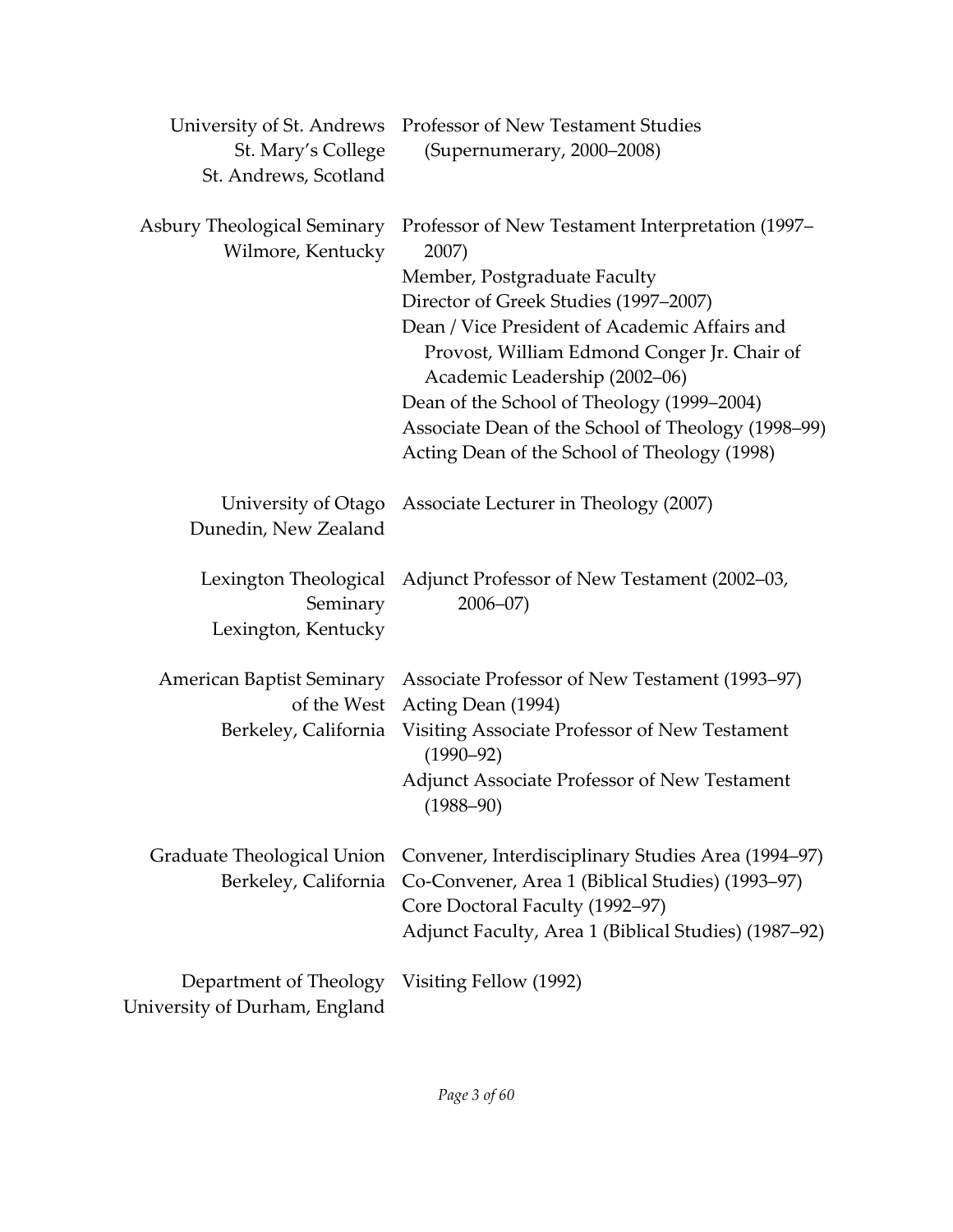| New College for Advanced Academic Dean (1986–92) |                                                                     |
|--------------------------------------------------|---------------------------------------------------------------------|
|                                                  | Christian Studies Associate Professor of New Testament (1988–92)    |
|                                                  | Berkeley, California Assistant Professor of New Testament (1985–88) |
|                                                  |                                                                     |
|                                                  | San Francisco College of Adjunct Faculty (1986–92)                  |
| Theology and Urban Studies                       |                                                                     |

### Publications: Books Authored & Co-Authored

*Luke as Narrative Theologian: Texts and Topics*, Wissenschaftliche Untersuchungen zum Neuen Testament 1 (Tübingen: Mohr Siebeck, 2020).

*Conversion in Luke-Acts: Divine Action, Human Cognition, and the People of God* (Grand Rapids: Baker Academic, 2015).

*Why Salvation?*, Reframing New Testament Theology (Nashville: Abingdon, 2013).

*Practicing Theological Interpretation: Engaging Biblical Texts for Faith and Formation*, Theological Explorations for the Church Catholic (Grand Rapids: Baker Academic, 2011).

*Recovering the Scandal of the Cross: The Atonement in New Testament and Contemporary Contexts*, 2nd ed., with Mark D. Baker (Downers Grove, IL: InterVarsity Press, 2011).

• Korean language edition: Seoul: Joy Mission Press, 2014.

*Reading Scripture as Wesleyans* (Nashville: Abingdon, 2010).

San Francisco, California

• Indonesian language edition: Singapore: WCRD Publisher and Books, 2012.

*Body, Soul, and Human Life: The Nature of Humanity in the Bible*, Studies in Theological Interpretation (Grand Rapids: Baker Academic; Carlisle: Paternoster, 2008).

*1 Peter*, Two Horizons New Testament Commentary (Grand Rapids: Eerdmans, 2007).

*Seized by Truth: Reading the Bible as Scripture* (Nashville: Abingdon, 2007).

*Salvation*, Understanding Biblical Themes (St. Louis, MO: Chalice, 2003).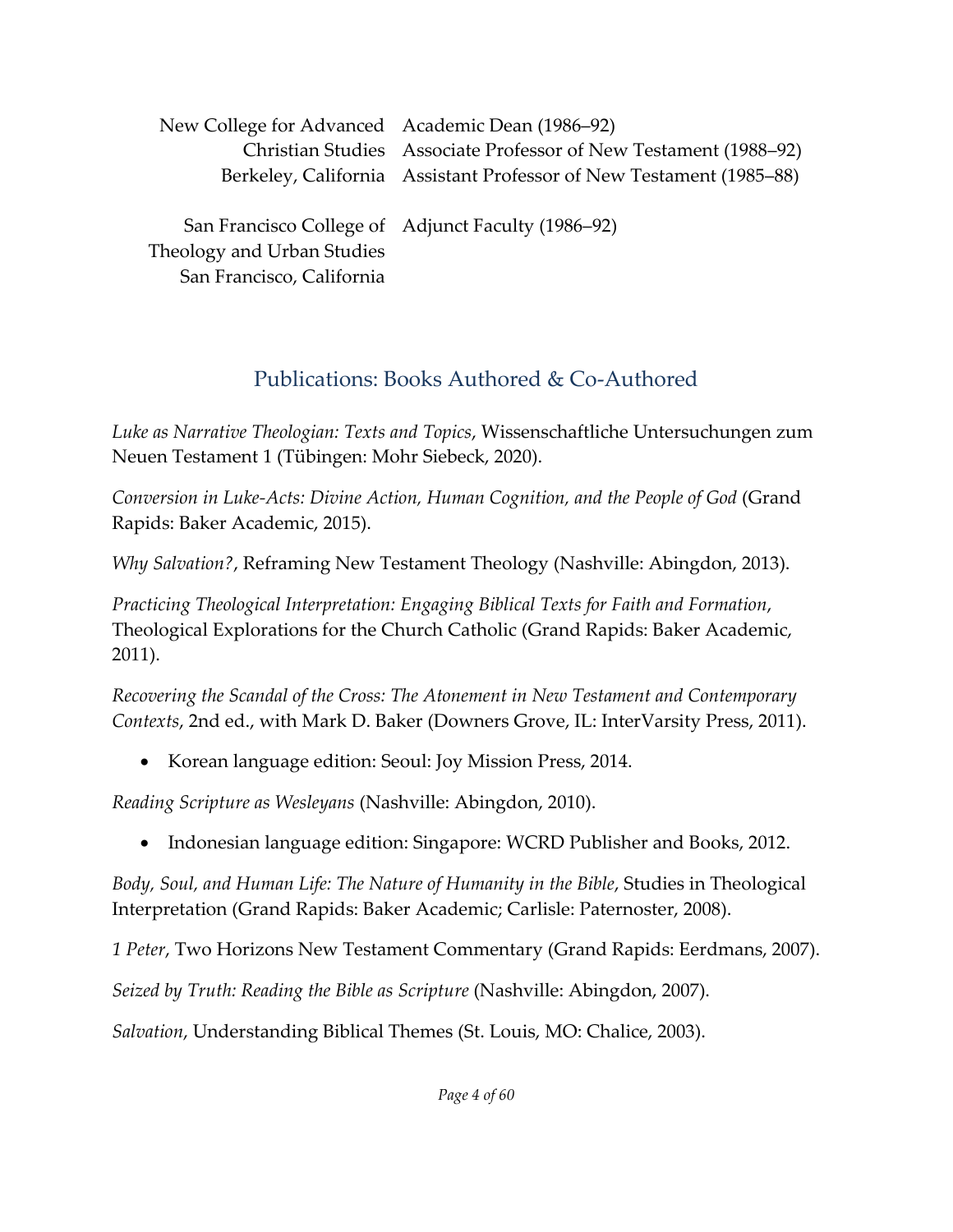*Introducing the New Testament: Its Literature and Theology*, with Paul J. Achtemeier and Marianne Meye Thompson (Grand Rapids: Eerdmans, 2001).

- 2002 Book of the Year Award, The Academy of Parish Clergy.
- 2002 Finalist, Gold Medallion Book Award, Reference Works/Commentaries Category.
- Chinese language edition: 3 vols.; Tien Dao, 2004–6.
- Korean language edition, 2004.

*Beginning with Jesus: Christ in Scripture, the Church, and Discipleship* (Nashville: The United Methodist Publishing House, 2000).

*Recovering the Scandal of the Cross: The Atonement in New Testament and Contemporary Contexts*, with Mark D. Baker (Downers Grove, IL: InterVarsity Press, 2000).

• British edition: Carlisle: Paternoster, 2003.

*The Gospel of Luke*, New International Commentary on the New Testament (Grand Rapids: Eerdmans, 1997).

- Winner, 1998 "Top 25" Book Awards, Christianity Today.
- Korean language edition: Seoul: Revival and Reformation.

*The Death of Jesus in Early Christianity*, with John T. Carroll (Peabody, MA: Hendrickson, 1995; Grand Rapids: Baker Academic, 2010).

*The Theology of the Gospel of Luke*, New Testament Theology 3 (Cambridge: Cambridge University Press, 1995).

- Italian language edition: Paideia, 2001.
- Korean language edition: Christian Literature Center.
- Japanese language edition: Shinkyo Shuppan, 2012.
- Chinese language edition, in Cambridge New Testament Theology Series, vol. 1: East China Normal University Press.

*Luke-Acts and New Testament Historiography*, with Michael C. McKeever, Institute for Biblical Research Bibliography 8 (Grand Rapids: Baker, 1994).

*The Way of the Cross: Following Jesus in the Gospel of Mark* (Nashville: Discipleship Resources, 1991).

• Reprint edition: Eugene, OR: Wipf & Stock, 2009.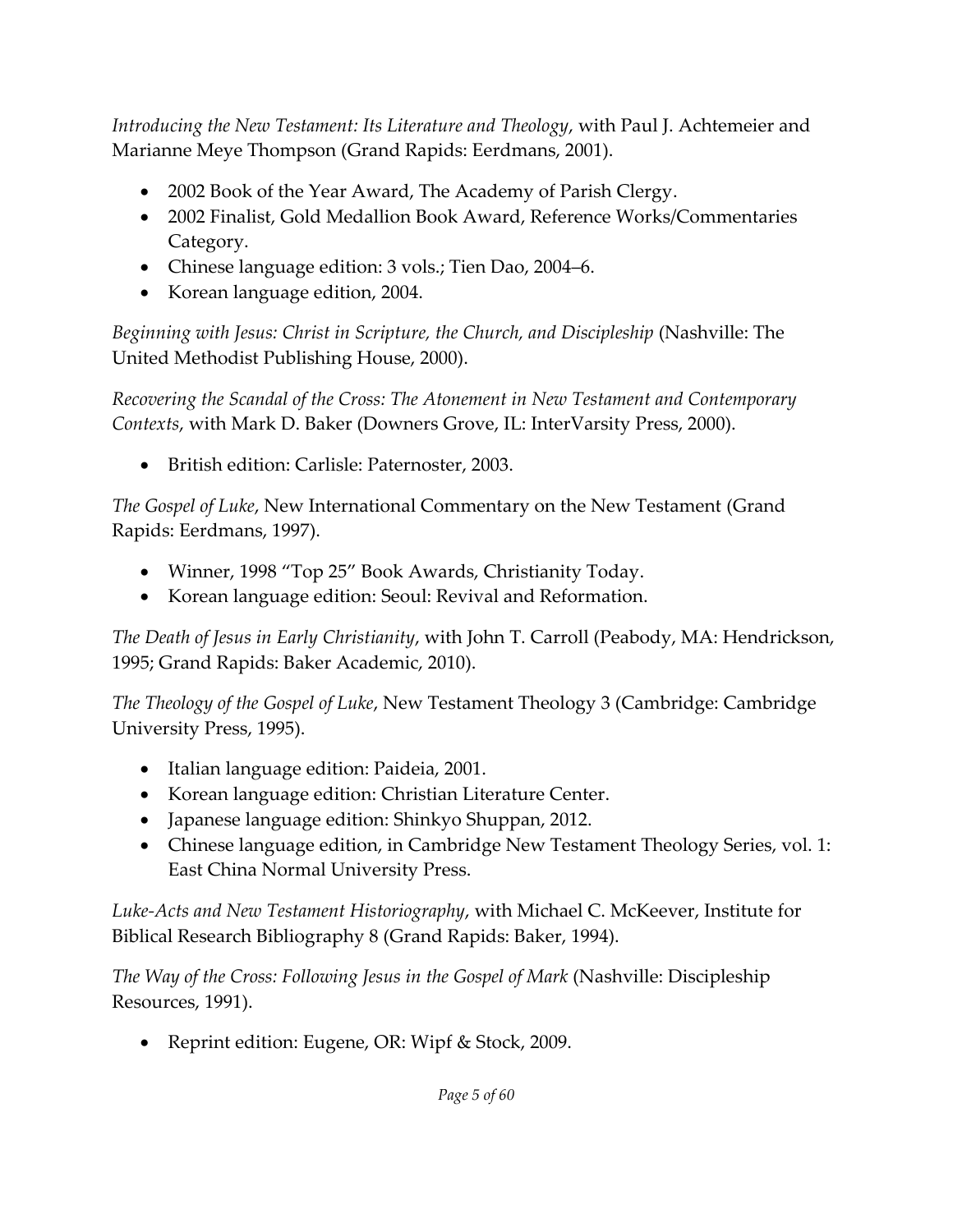*The Kingdom of God: Its Meaning and Mandate* (Lexington, KY: Bristol, 1989).

- British edition: Amersham-on-the-Hill: Scripture, 1990.
- Indonesian language edition: Jakarta: Persekutuan Pembaca Alkitab, 2005.

*The Death of Jesus: Tradition and Interpretation in the Passion Narrative*, Wissenschaftliche Untersuchungen zum Neuen Testament 2/33 (Tübingen: Mohr Siebeck, 1988).

• Reprint edition: Eugene, OR: Wipf & Stock, 2011.

*How to Read the Gospels and Acts* (Downers Grove, IL: InterVarsity Press, 1987).

- British edition: Leicester: Inter-Varsity Press, 1987.
- Korean language edition: Seoul: Korean Inter Varsity Press, 1988.
- Indonesian language edition: Memadami Injil-Injil and Kisah Para Rasul (Jakarta: Persekutuan Pembaca Alkitab, 2005).
- Thai language edition: Tyrannus Center, 2015.

*How to Read Prophecy* (Downers Grove, IL: InterVarsity Press, 1984).

- British edition: Leicester: Inter-Varsity Press, 1986.
- Korean language edition: Seoul: Korean Inter Varsity Press, 1987.
- Chinese language edition: Hong Kong: Tien Dao, 1997.
- Polish language edition: Biblijne Seminarium Teologiczne, 1997.
- Indonesian language edition: Memahami Nubuatan (Jakarta: Persekutuan Pembaca Alkitab, 2005).
- Thai language edition: Bangkok: Tyrannus Center, 2011.

## Publications: Books Edited & Co-Edited

*Connections: A Lectionary Commentary for Preaching and Worship*, general editor, with Thomas Long, Luke Powery, Cynthia Rigby, and Carolyn Sharp (Louisville: Westminster John Knox):

- *Year C, Volume 1, Advent through Epiphany* (2018).
	- o 2018 Jesus Creed Church Resource Book of the Year.
	- o 2018 Reference Book of the Year Award, Academy of Parish Clergy.
	- o 2018 Best Books, Heart & Mind.
- *Year C, Volume 2, Lent through Pentecost* (2018).
	- o 2018 Jesus Creed Church Resource Book of the Year.
	- o 2018 Best Books, Heart & Mind.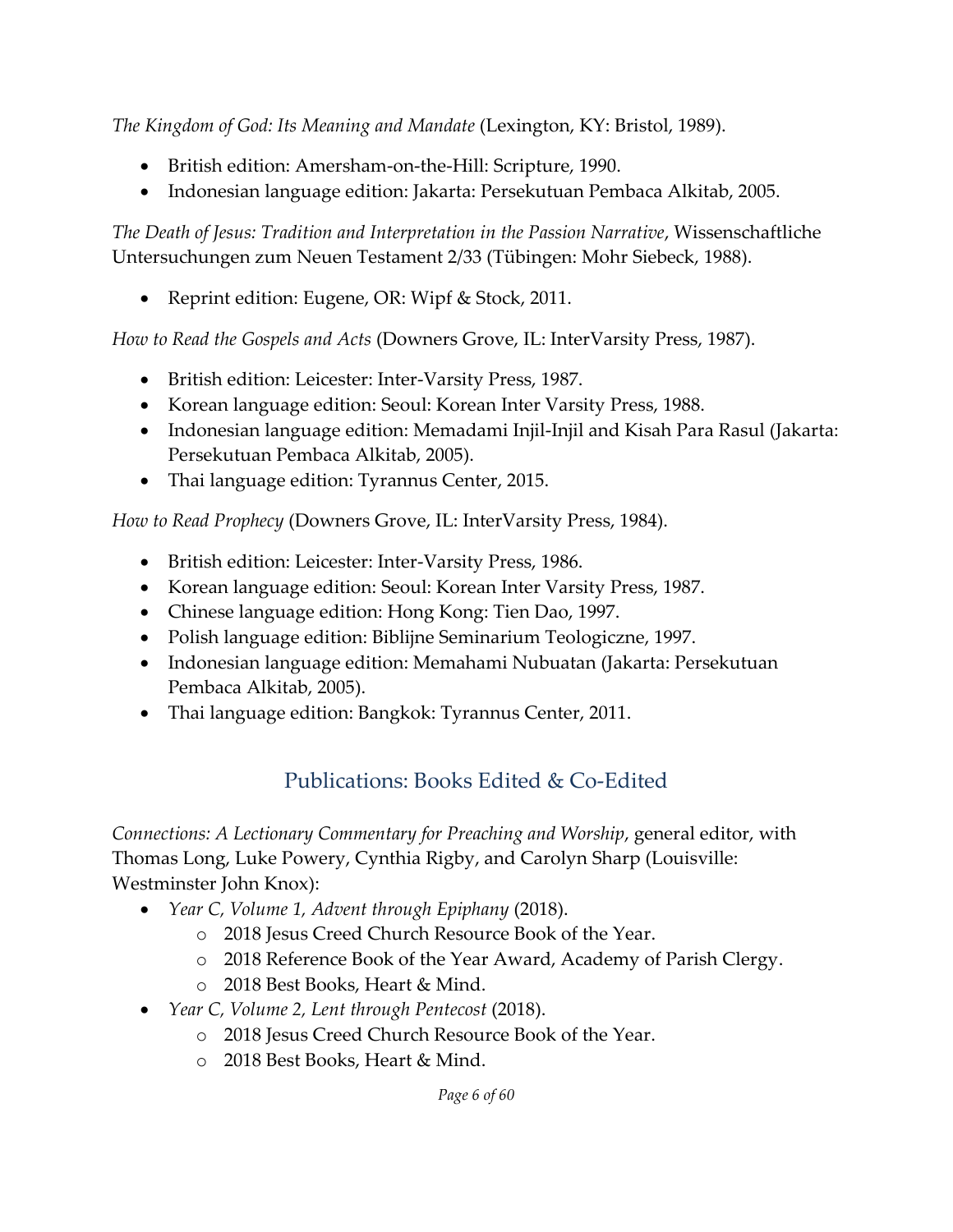- *Year C, Volume 3, Season after Pentecost* (2019).
- *Year A, Volume 1, Advent through Epiphany* (2019).
- *Year A, Volume 2, Lent through Pentecost* (2019).
- *Year A, Volume 3, Season after Pentecost* (2020).
- *Year B, Volume 1, Advent through Epiphany*, in press
- *Year B, Volume 2, Lent through Pentecost*, in press.

*Cognitive Linguistic Explorations in Biblical Studies*, with Bonnie G. Howe (Berlin: Walter de Gruyter, 2014).

*The New Testament and Ethics: A Book-by-Book Survey* (Grand Rapids: Baker Academic, 2013).

*The Old Testament and Ethics: A Book-by-Book Survey*, with Jacqueline Lapsley (Grand Rapids: Baker Academic, 2013).

*Dictionary of Jesus and the Gospels*, 2nd ed., general editor (Downers Grove, IL: IVP Academic, 2013).

- 2014 Christian Book Award, Bible Reference, Evangelical Christian Publishers Association.
- 2014 Readers' Choice Award Winner.
- *Preaching Magazine*'s Preacher's Guide to the Best Bible Reference for 2014 (Gospels and Jesus).
- Ezvid Wiki's Ten Best Bible Dictionaries (2018).
- British Edition: Leicester: Inter-Varsity Press, 2013.
- Spanish-language Edition: Editorial CLIE, 2016.
- Polish-language Edition: Vocatio, 2017.
- Chinese Language Education: Campus Evangelical Fellowship Press.

*Common English Bible Study Bible with Apocrypha*, general editor (Nashville: Abingdon, 2013).

- 2014 Christian Retailing's Best Awards, Bibles: Devotional/Study.
- 2014 Evangelical Christian Publishers Association Award, Bibles, Finalist.
- "The Preacher's Guide to the Best in Bibles & Bible Reference for 2014," *Preaching*.

*Common English Bible Study Bible*, general editor (Nashville: Abingdon, 2013).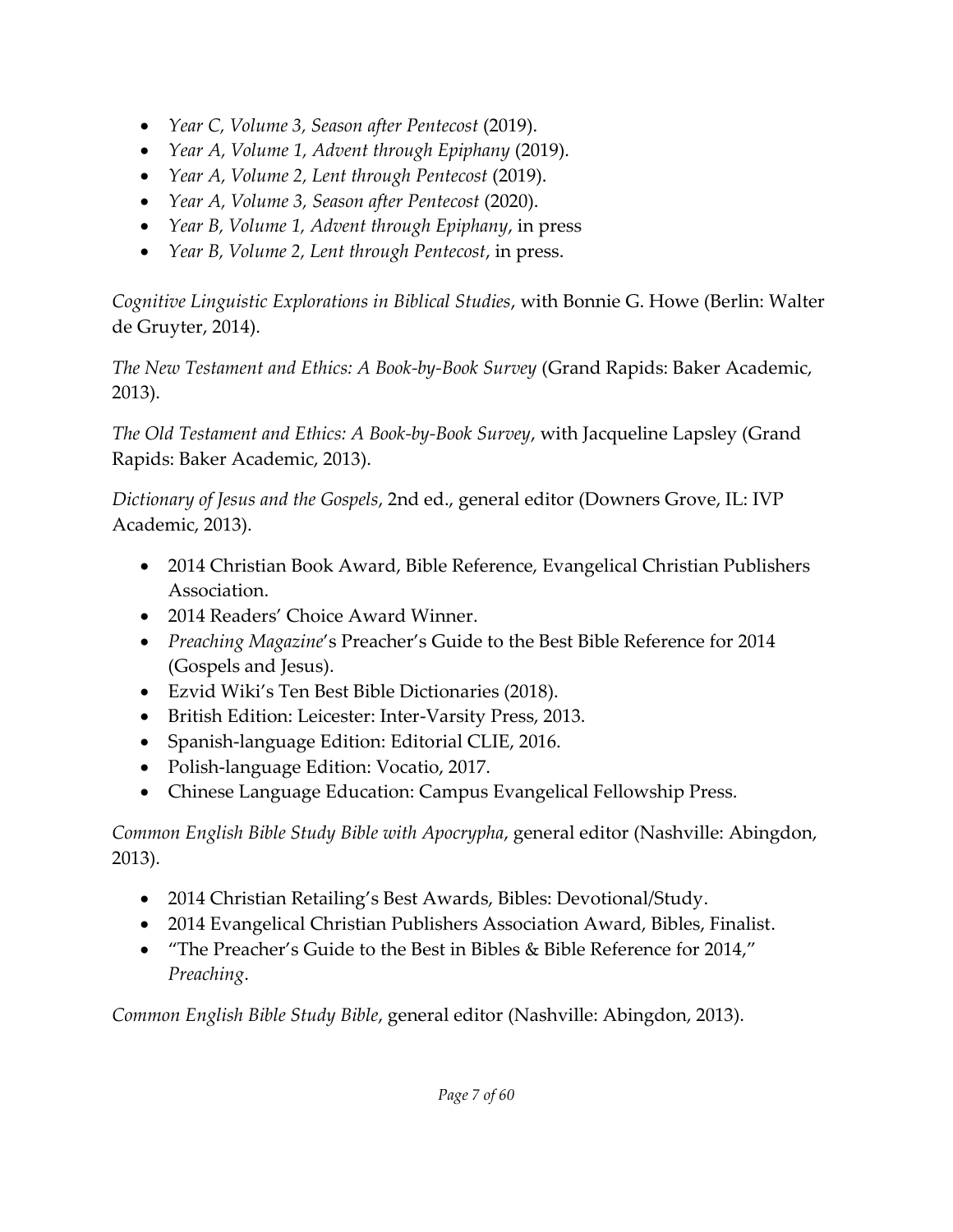*The World of the New Testament: Cultural, Social, and Historical Contexts*, with Lee Martin McDonald (Grand Rapids: Baker Academic, 2013).

*Ears That Hear: Explorations in Theological Interpretation of the Bible*, with Tim Meadowcroft (Sheffield: Sheffield Phoenix, 2013).

*Wesley, Wesleyans, and Reading the Bible as Scripture*, with David F. Watson (Waco, TX: Baylor University Press, 2012).

*Wesley Study Bible*, Common English Bible edition, general editor (Nashville: Abingdon, 2012).

*CEB Gospels Parallel*, with W. Gil Shin (Nashville: Abingdon, 2012).

*Dictionary of Scripture and Ethics*, general editor (Grand Rapids: Baker Academic, 2011).

• 2012 Reference Book of the Year Award, The Academy of Parish Clergy.

*In Search of the Soul: Perspectives on the Mind-Body Problem*, 2nd ed. (Eugene, OR: Wipf & Stock, 2010).

*Hearing the New Testament: Strategies for Interpretation*, 2nd ed. (Grand Rapids: Eerdmans, 2010).

*Methods for Luke*, Methods in Biblical Interpretation (Cambridge: Cambridge University Press, 2010).

*Wesley Study Bible*, New Revised Standard Version edition, general editor (Nashville: Abingdon, 2009).

*Grace and Holiness in a Changing World: A Wesleyan Proposal for Postmodern Ministry*, with Jeffrey E. Greenway (Nashville: Abingdon, 2007).

*Reading Luke: Interpretation, Reflection, Formation*, with Craig Bartholomew and Anthony Thiselton, Scripture and Hermeneutics Series 6 (Grand Rapids: Zondervan, 2005).

*In Search of the Soul: Four Views of the Mind-Body Problem*, with Stuart Palmer (Downers Grove, IL: InterVarsity Press, 2005).

- 2006 "Year's Best Book for Preachers" (*Preaching Magazine*).
- Korean Edition: Revival and Reformation Press, 2011.

*What about the Soul? Neuroscience and Christian Anthropology* (Nashville: Abingdon, 2004).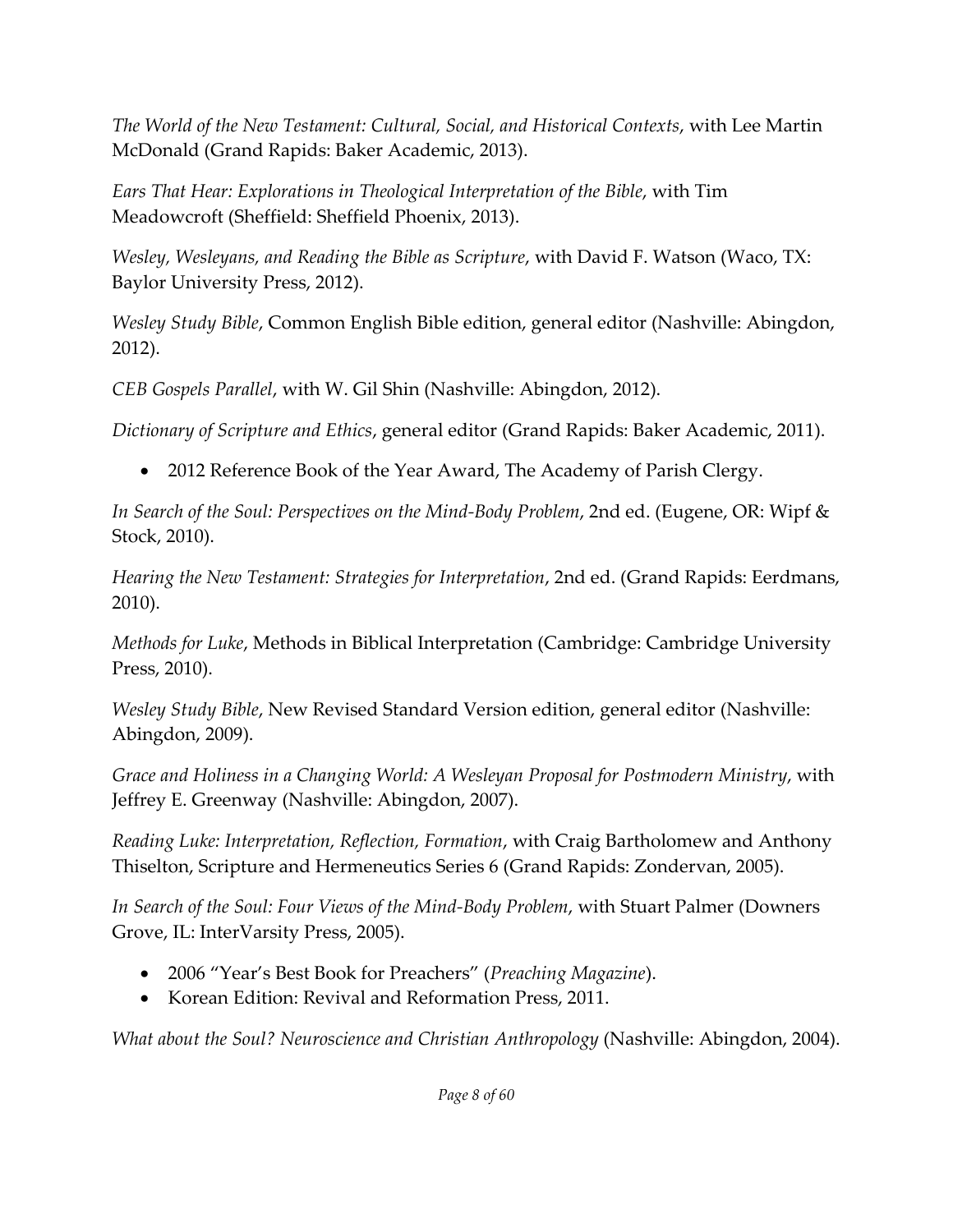*Narrative Reading, Narrative Preaching: Reuniting New Testament Interpretation and Proclamation*, with Michael Pasquarello III (Grand Rapids: Baker Academic, 2003).

• Korean Edition: CPH, 2006.

*Between Two Horizons: Spanning Biblical Studies and Systematic Theology*, with Max Turner (Grand Rapids: Eerdmans, 2000).

*Hearing the New Testament: Strategies for Interpretation* (Grand Rapids: Eerdmans, 1995).

• British Edition: Carlisle: Paternoster, 1995.

*Jesus of Nazareth: Lord and Christ: Essays on the Historical Jesus and New Testament Christology*, with Max Turner (Grand Rapids: Eerdmans, 1994).

• British Edition: Carlisle: Paternoster, 1994.

*Dictionary of Jesus and the Gospels*, with Scot McKnight (Downers Grove, IL: InterVarsity Press, 1992).

- Featured selection of the Religious Book Club.
- Featured selection of the Evangelical Book Club.
- Recipient of Gold Medallion Award, Reference/Text Category, 1993 (Christian Booksellers Association).
- Recipient of Critics' Choice Second Place (Reference), and Readers' Choice Third Place 1993 (Book of the Year), Christianity Today 1993 Book Awards.
- British Edition: Leicester: Inter-Varsity Press, 1992.
- Korean Language Edition: Seoul, Korea: KBCDB, 2003.
- Russian Language Edition: St. Andrew's Biblical Theological College, 2003.
- Spanish Language Edition: Publicaciones Andamio.
- Chinese Language Edition: Campus Evangelical Fellowship.
- Portuguese Language Edition: Editora Academic Crista.
- Polish Language Edition: Vocatio.

## Publications: Essays in Juried Journals

"'I'll Show You My Faith' (James 2:18): Inspiring Models for Exilic Life," *Interpretation*, in press.

"What You See Depends on What You Are Looking For: Jesus's Ascension as a Test Case for Thinking about Biblical Theology and Theological Interpretation of Scripture,"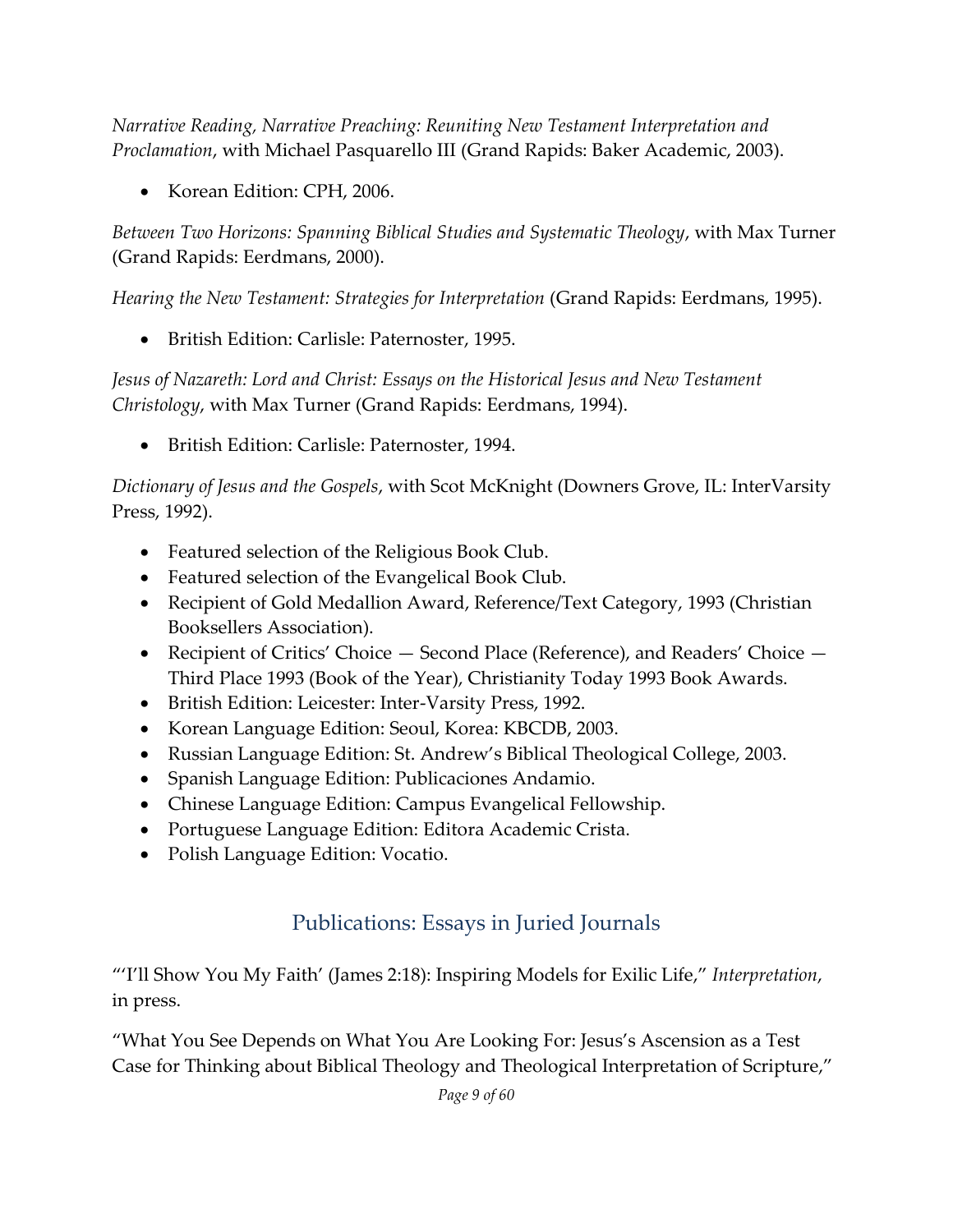*Interpretation* 70, no. 4 (2016): 445–57.

"Good News to the Poor: A Lukan Leitmotif," *Review & Expositor* 111, no. 2 (2014): 173– 79.

"Embodying the Gospel: Two Exemplary Practices," *Journal of Spiritual Formation and Soul Care 7*, no. 1 (2014): 11–21.

"Rethinking 'History' for Theological Interpretation," *Journal of Theological Interpretation 5*, no. 2 (2011): 159–74.

"Crafting Research in the Service of Theological Education," *Theological Education* 46 (2010): 1–14.

"What about …? Three Exegetical Forays into the Body-Soul Discussion," *Criswell Theological Review* n.s. 7 (2010): 3–18.

"Body, Soul, and Human Life: A Response to Dr. Scott Rae," *Perspectives in Science and Christian Faith* 61 (2009): 194–96.

"The (Re-)Turn to Theology," *Journal of Theological Interpretation* 1 (2007): 1–3.

"Narrating the Gospel in 1–2 Peter," *Interpretation* 60 (2006): 262–77.

"Narrative and New Testament Interpretation: Reflections on the State of the Art," *Lexington Theological Quarterly* 39 (2004): 153–66.

"Practicing the Gospel in a Post-Critical World: The Promise of Theological Exegesis," *Journal of the Evangelical Theological Society* 47 (2004): 387–97.

"Contribute or Capitulate? Wesleyans, Pentecostals, and Reading the Bible in a Postcolonial Mode," *Wesleyan Theological Journal* 39 (2004): 74–90.

"Science, Religion, and the Mind-Brain Problem: The Case of Thomas Willis (1621– 1675)," *Science & Christian Belief* 15 (2003): 165–85.

"Doing Repentance: The Formation of Disciples in the Acts of the Apostles," *Ex Auditu* 18 (2003): 1–23.

"The Book of Acts as History/Writing," *Lexington Theological Quarterly* 37 (2002): 119–27.

"Eschatology and the Nature of Humans: A Reconsideration of the Pertinent Biblical Evidence," *Science & Christian Belief* 14 (2002): 33–50.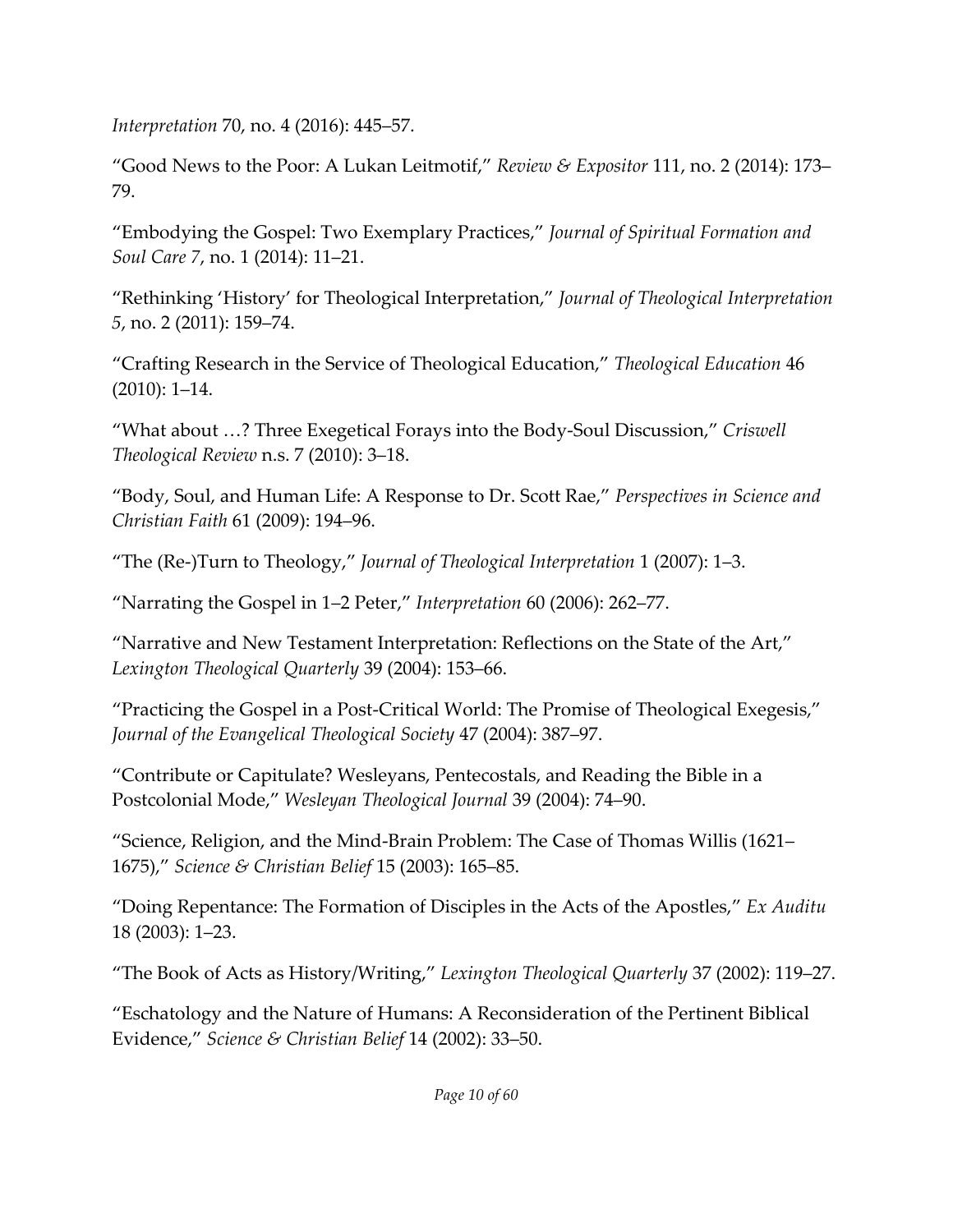"Scripture and Theology: Failed Experiments, Fresh Perspectives," *Interpretation* 56 (2002): 5–20.

"Psychology and Scripture: Reflections on D. Andrew Kille, *Psychological Biblical Criticism*," *Lexington Theological Quarterly* 36 (2001): 247–52.

"Modernity, History, and the Theological Interpretation of the Bible," *Scottish Journal of Theology* 54 (2001): 308–29.

"Identity and Engagement in a Diverse World: Pluralism and Holiness in 1 Peter," *Asbury Theological Journal* 55 (2000): 85–92.

"Hope from Unexpected Places: Lectionary Study (Advent, Year C)," *Quarterly Review* 20 (2000): 327–40.

"Monism and the Nature of Humans in Scripture," *Christian Scholars Review* 29 (2000): 731–43.

"In Quest of the Historical: Jesus, the Gospels, and Historicisms Old and New," *Christian Scholars Review* 28 (1999): 544–60.

"Scripture and the Human Person: Further Reflections," *Science & Christian Belief* 11 (1999): 51–63.

"Reading the Bible as Wesleyans," *Wesleyan Theological Journal* 33 (1998): 116–29.

"The Death of Jesus and the Ways of God: Jesus and the Gospels on Messianic Status and Shameful Suffering," *Interpretation* 52 (1998): 24–37.

"The Demise of the Temple as 'Culture Center' in Luke-Acts: An Exploration of the Rending of the Temple Veil (Luke 23.44–49)," *Revue Biblique* 101 (1994): 495–515.

"The Problem of a Beginning: Israel's Scriptures in Luke 1–2," *Bulletin for Biblical Research* 4 (1994): 61–85.

"The Social Status of Mary in Luke 1,5–2,52: A Plea for Methodological Integration," *Biblica* 73 (1992): 457–71.

"'The Message of Salvation' in Luke-Acts," *Ex Auditu* 5 (1989): 21–34.

"Jesus and a Daughter of Abraham (Luke 13:10–17): Test Case for a Lukan Perspective on the Miracles of Jesus," *Catholic Biblical Quarterly* 51 (1989): 643–54.

"*The Gospel of Peter*: Source for a Pre-Canonical Passion Narrative?" *Zeitschrift für die*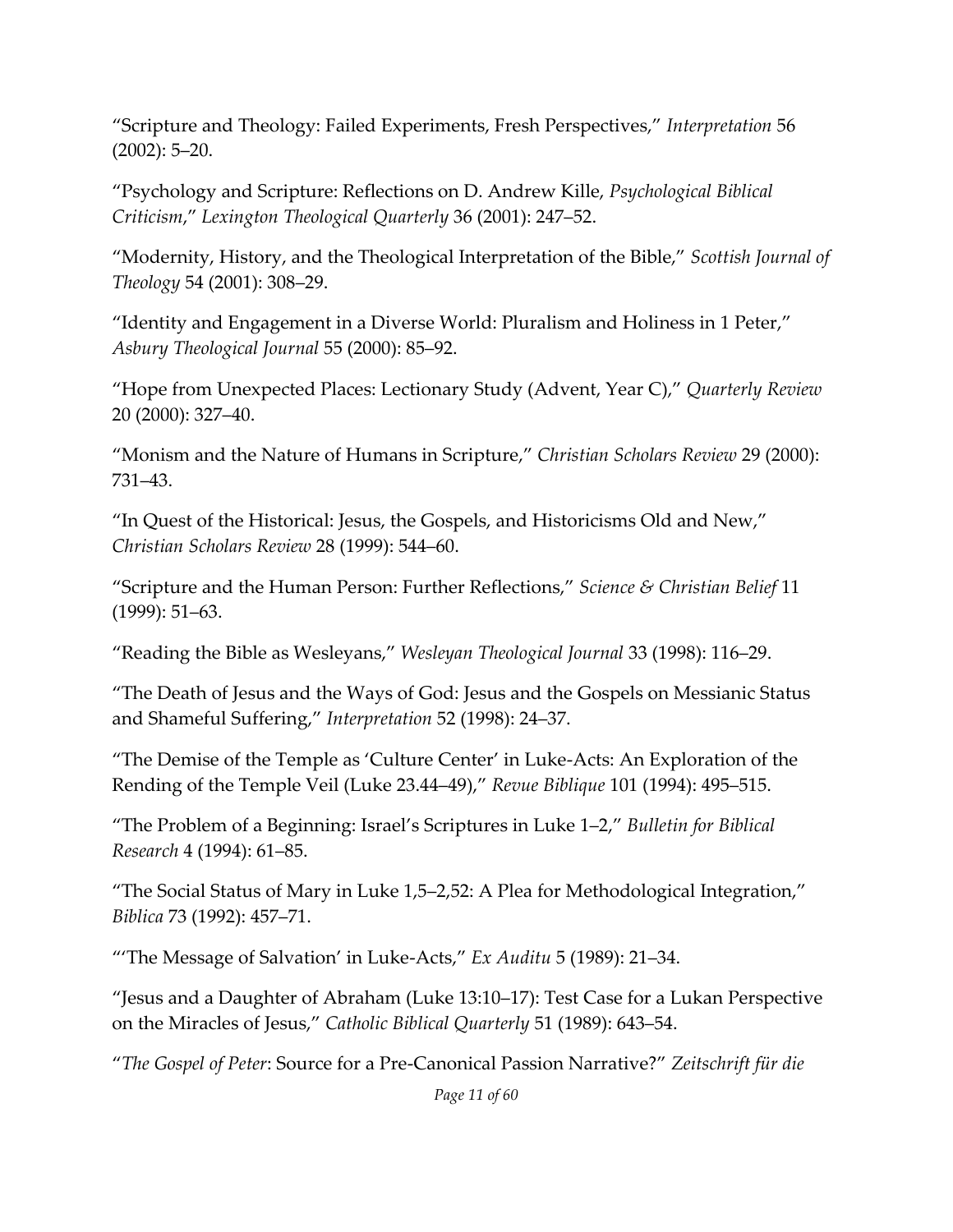*Neutestamentliche Wissenschaft* 78 (1987): 293–301.

"Preparation for Passover (Luke 22:7–13): A Question of Redactional Technique," *Novum Testamentum* 29 (1987): 305–19.

"Jesus on the Mount of Olives (Luke 22:39–46): Tradition and Theology," *Journal for the Study of the New Testament* 26 (1986): 29–48.

# Publications: Contributions to Academic Symposia & Reference Works

Essays in *Five Views on Original Sin and the Fall*, ed. Jim Stump and Chad Meister (Downers Grove, IL: IVP Academic, 2020), in press: "Original Sin: A Wesleyan View" and "A Wesleyan Response."

"Foreword," in *Pneumatic Hermeneutics: The Role of the Holy Spirit in Theological Interpretation*, by Leulseged Philemon (Cleveland, TN: CPT Press, 2019), ix–xi.

"'They Made a Calf': Idolatry and Temple in Acts 7," in *Golden Calf Traditions in Early Judaism, Christianity, and Islam*, ed. Edmondo Lupieri and Eric F. Mason, Themes in Biblical Narrative 23 (Leiden: Brill, 2018), 132–41.

"Foreword," in *Jesus Darkly: Remembering Jesus with the New Testament*, by Rafael Rodriquez (Nashville: Abingdon, 2018), vii–ix.

"Reframing Scripture," in *Acts of Interpretation: Scripture, Theology, and Culture*, ed. S.A. Cummins and Jens Zimmermann (Grand Rapids: Eerdmans, 2018), 46–62.

"The Strange Case of the Vanishing Soul," in *The Blackwell Companion to Substance Dualism*, ed. Jonathan J. Loose, Angus J. L. Menuge, and J. P. Moreland, Blackwell Companions to Philosophy (Oxford: Wiley-Blackwell, 2018), 427–38.

"Theologies of the Atonement in the New Testament," in *T&T Clark Companion to Atonement*, ed. Adam J. Johnson (London: T&T Clark, 2017), 115–34.

"Modern and Postmodern Methods of Biblical Interpretation," in *Scripture: An Ecumenical Introduction to the Bible and Its Interpretation*, 2nd ed., ed. Michael J. Gorman (Grand Rapids: Baker Academic, 2017), 187–204.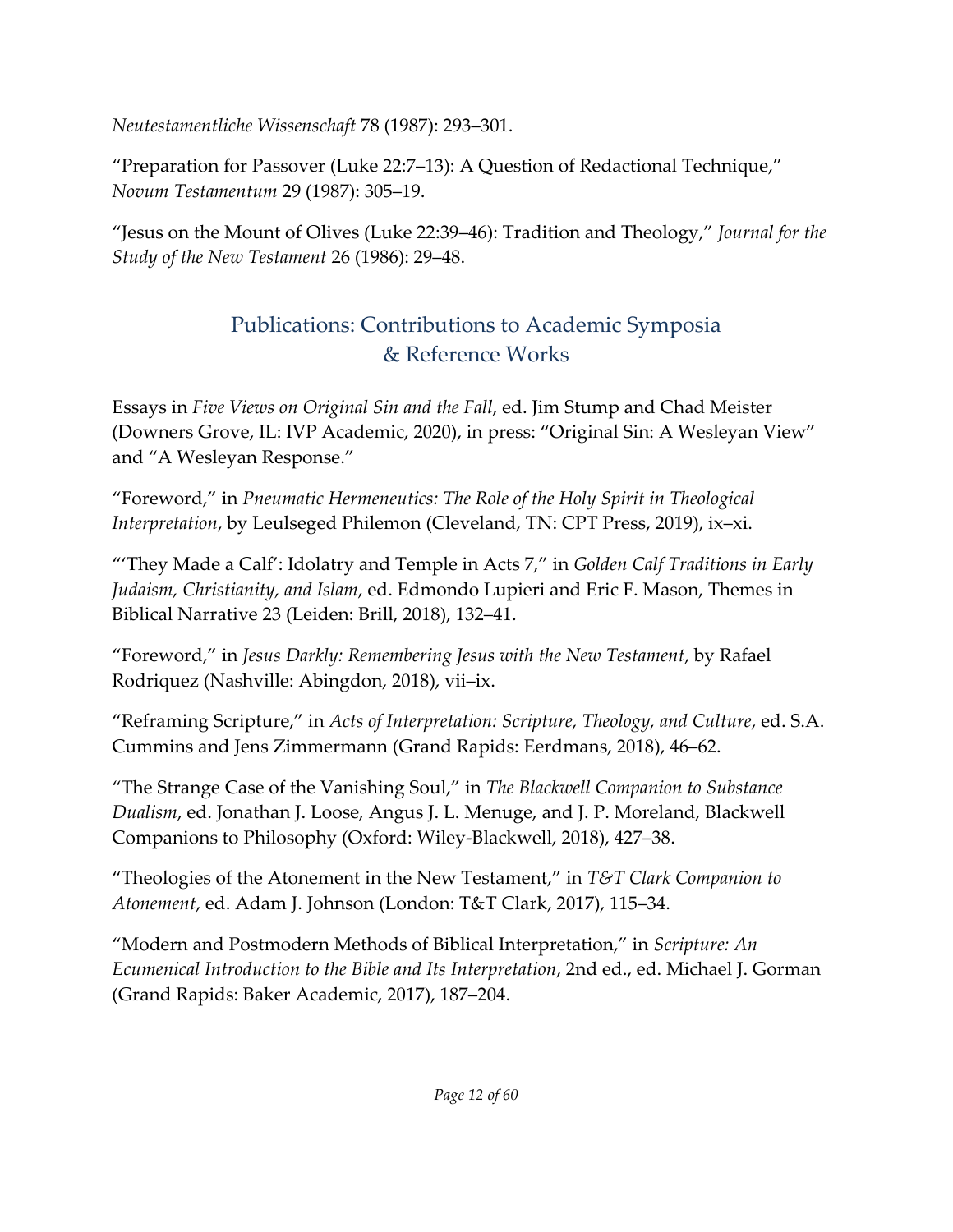"'Adam, What Have You Done?' New Testament Voices on the Origins of Sin," in *Evolution and the Fall*, ed. William T. Cavanaugh and James K. A. Smith (Grand Rapids: Eerdmans, 2017), 98–116.

"Pentecostal Hermeneutics: A Wesleyan Perspective," in *Constructive Pneumatological Hermeneutics in Pentecostal Christianity*, ed. Kenneth J. Archer and L. William Oliverio Jr., Charis: Christianity and Renewal — Interdisciplinary Studies (Houndsmills: Palgrave Macmillan, 2017), 159–73.

"Reading James Missionally," in *Reading the Bible Missionally*, ed. Michael W. Goheen, The Gospel and Our Culture Series (Grand Rapids: Eerdmans, 2016), 194–212.

"A Cognitive Narratological Approach to the Characterization(s) of Zacchaeus," in *Characters and Characterization in Luke-Acts*, ed. Frank Dicken and Julia Snyder, Library of New Testament Studies 548 (London: T&T Clark, 2016), 109–20.

"Spiritual Hermeneutics," in *Third Article Theology: A Pneumatological Dogmatics*, ed. Myk Habets (Minneapolis: Fortress, 2016), 153–72.

"Human Nature, Religion and Theology," in *Conversations on Human Nature*, ed. Augustin Fuentes and Aku Visala (Walnut Creek, CA: Left Coast, 2016), 286–99.

"Why the Imago Dei Should Not Be Identified with the Soul," in *The Ashgate Research Companion to Theological Anthropology*, ed. Joshua Farris and Charles Taliaferro (Burlington, VT: Ashgate, 2015), 179–90.

"Hospitality for Kids: A Lukan Perspective on Children and God's Agenda," in *Exploring and Engaging Spirituality for Today's Children*, ed. La Verne Tolbert (Eugene, OR: Wipf & Stock, 2014), 25–39.

"Conversion in Luke-Acts: God's Prevenience, Human Embodiment," in *The Unrelenting God: Essays on God's Action in Scripture in Honor of Beverly Roberts Gaventa*, ed. David J. Downs and Matthew L. Skinner (Grand Rapids: Eerdmans, 2013), 15–41.

Articles in *Dictionary of Jesus and the Gospels*, 2nd ed., ed. Joel B. Green (Downers Grove, IL: InterVarsity Press, 2013): "Gethsemane" (309–13), "Heaven and Hell" (370–76), "Historicisms and Historiography" (383–87), "Joy" (448–50), "Jubilee" (with Nicholas Perrin) (450–52), "Kingdom of God / Heaven" (468–81), "Luke, Gospel of" (540–52), "Passion Narrative" (663–66), and "Transfiguration" (966–72).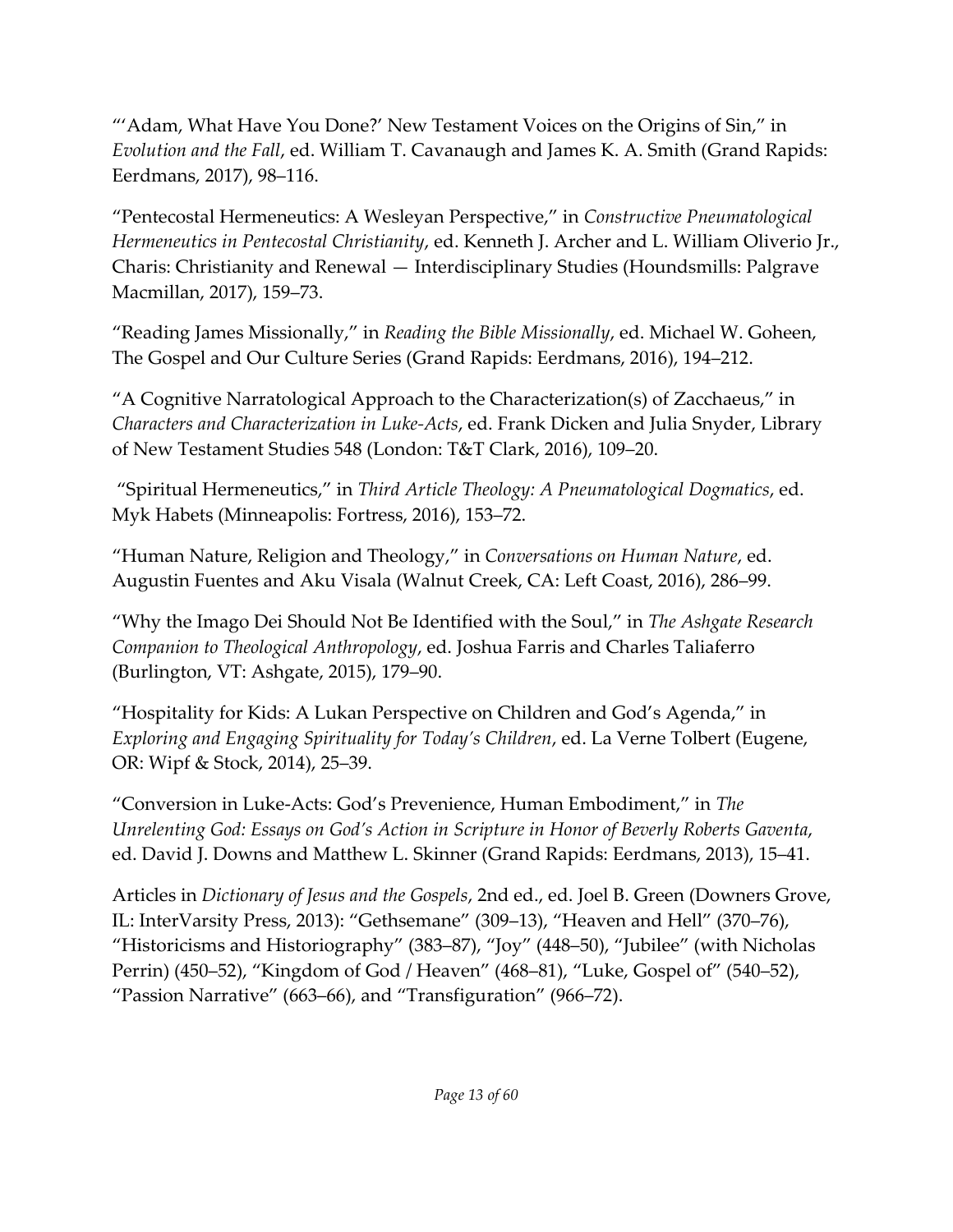"Healing and Health Care," in *The World of the New Testament: Cultural, Social, and Historical Contexts,* ed. Joel B. Green and Lee Martin McDonald (Grand Rapids: Baker Academic, 2103), 330–41.

Chapters in *Ears That Hear: Explorations in Theological Interpretation of the Bible*, ed. Joel B. Green and Tim Meadowcroft (Sheffield: Sheffield Phoenix, 2103): "'He Ascended into Heaven': Jesus' Ascension in Lukan Perspective, and Beyond" (130–50) and "Theological Interpretation on Display: Trajectories and Questions" (253–57).

"Atonement Images in Romans," in *Reading Romans*, ed. Jerry L. Sumney, Resources for Biblical Studies (Atlanta: Society of Biblical Literature, 2012), 79–92.

"'We have to celebrate and rejoice!' Happiness in the Topsy-Turvy World of Luke-Acts," in *The Bible and the Pursuit of Happiness*, ed. Brent Strawn (Oxford: Oxford University Press, 2012), 169–85.

Essays in *Wesley, Wesleyans, and Reading the Bible as Scripture*, ed. Joel B. Green and David F. Watson (Waco, TX: Baylor University Press, 2012): "Introduction" (with David F. Watson) (xi–xiii) and "Wesley as Interpreter of Scripture and the Emergence of 'History' in Biblical Interpretation" (47– 62, 287–89).

"Science, Faith, and Scripture," in *Lion Handbook on Science and Christianity*, ed. R. J. Berry (Oxford: Lion Hudson, 2012), 71–97.

"A Wesleyan Understanding of Biblical Authority: The Formation of Holy Lives," in *Square Peg: Why Wesleyans Aren't Fundamentalists*, ed. Al Truesdale (Kansas City, MO: Beacon Hill, 2012), 127–37.

"'Was It Not Necessary for the Messiah to Suffer These Things and Enter into His Glory?': The Significance of Jesus' Death for Luke's Soteriology," in *The Spirit and Christ in the New Testament and Christian Theology: Essays in Honour of Max Turner*, ed. I. Howard Marshall, Volker Rabens, and Cornelis Bennema (Grand Rapids: Eerdmans, 2012), 71–85.

"Neglecting Widows and Serving the Word? Acts 6:1–7 as a Test Case for a Missional Hermeneutic," in *Jesus Christ, Lord and Savior: Essays in Honor of I. Howard Marshall*, ed. Jon Laansma, Grant Osborne, and Ray Van Neste (Carlisle: Paternoster; Eugene, OR: Wipf & Stock, 2011), 151–60.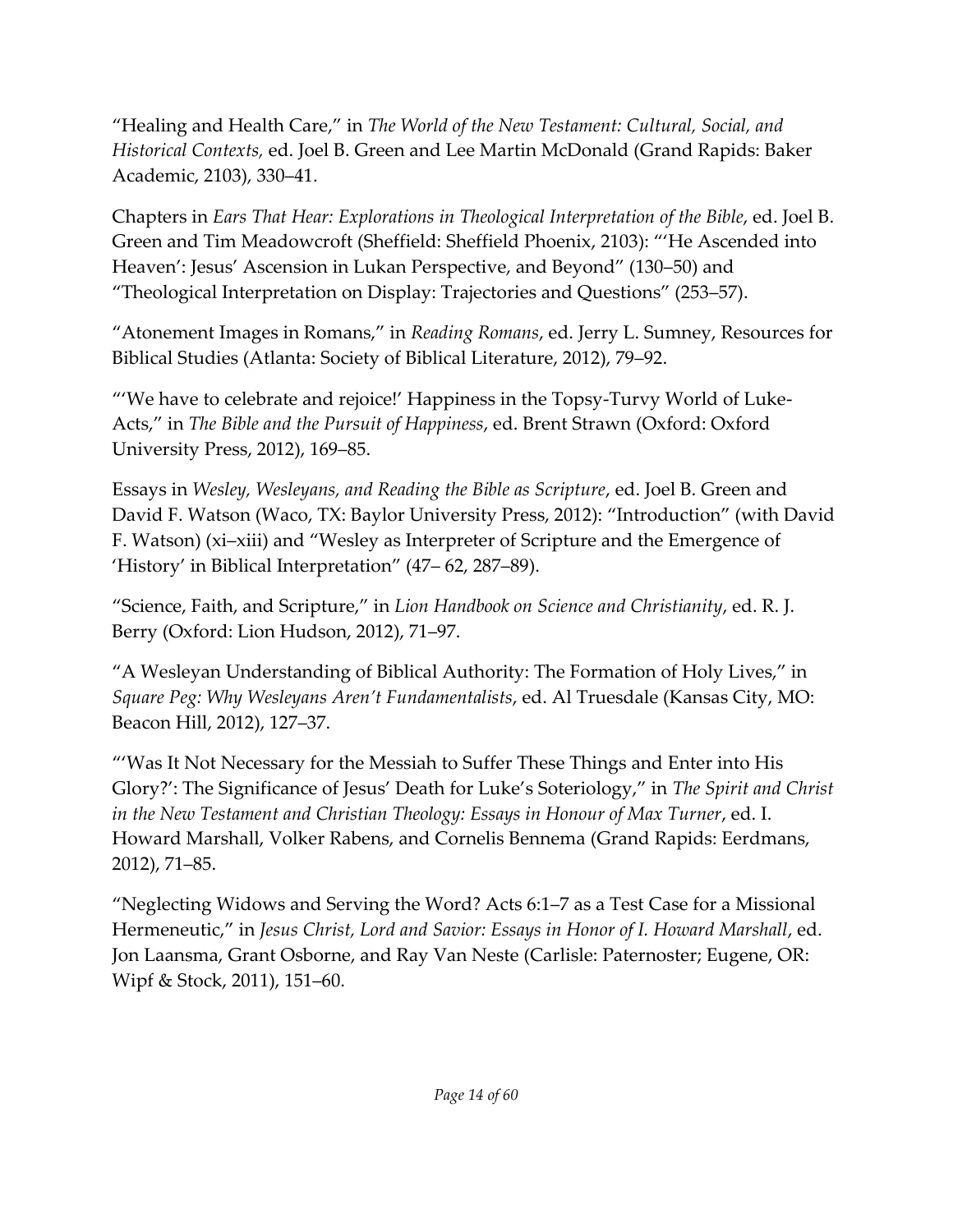"Luke-Acts, or Luke and Acts? A Reaffirmation of Narrative Unity," in *Reading Acts Today: Essays in Honor of Loveday C.A. Alexander*, ed. Steve Walton, Thomas E. Phillips, Lloyd Keith Pietersen, and F. Scott Spencer, Library of New Testament Studies 427 (London: T&T Clark, 2011), 101–19.

Articles in *Dictionary of Scripture and Ethics*, ed. Joel B. Green (Grand Rapids: Baker Academic, 2011): "Almsgiving" (58–59), "Antichrist" (71–72), "Collection for the Saints" (147–48), "Health Care Systems in Scripture" (358–60), "Hypocrisy" (390–91), "Koinonia" (458–59), "Loans"(with John Goldingay) (488–90), and "Repentance" (667– 69).

• Reprinted in *The New Testament and Ethics: A Book-by-Book Survey*, ed. Joel B. Green (Grand Rapids: Baker Academic, 2013): "Health Care Systems in Scripture" (96–100).

Articles in *The Eerdmans Companion to the Bible*, ed. Gordon D. Fee and Robert L. Hubbard Jr. (Grand Rapids: Eerdmans, 2011): "How to Interpret the Bible" (35–38), "The Gospels and Acts" (517–21), and "The Trial, Death, and Resurrection of Jesus"  $(579 - 80)$ .

"Theological Interpretation and Wesley," in *The Continuing Relevance of Wesleyan Theology: Essays in Honor of Laurence W. Wood*, ed. Nathan Crawford (Eugene, OR: Pickwick, 2011), 222–33.

"Soul," in *Cambridge Dictionary of Christian Theology*, ed. David Fergusson, Karen Kilby, Ian A. McFarland, and Iain Torrance (Cambridge: Cambridge University Press, 2011), 481–82.

"Acts," in *The New Interpreter's One Volume Commentary*, ed. Beverly Roberts Gaventa and David Peterson (Nashville: Abingdon, 2010), 735–67.

"Cross and Crucifixion," in *Cambridge Dictionary of Christianity*, ed. Daniel Patte (Cambridge: Cambridge University Press, 2010), 288–89.

"Body and Soul, Mind and Brain: Critical Issues," in *In Search of the Soul: Four Views of the Mind-Body Problem*, 2nd ed., ed. Joel B. Green (Eugene, OR: Wipf & Stock, 2010), 7– 32.

Chapters in *Handbook of the Historical Jesus*, 4 vols., ed. Tom Holmén and Stanley Porter (Leiden: Brill, 2010): "The Death of Jesus" (3:2383–2408) and "Family, Friends, and Foes" (3:2433–53).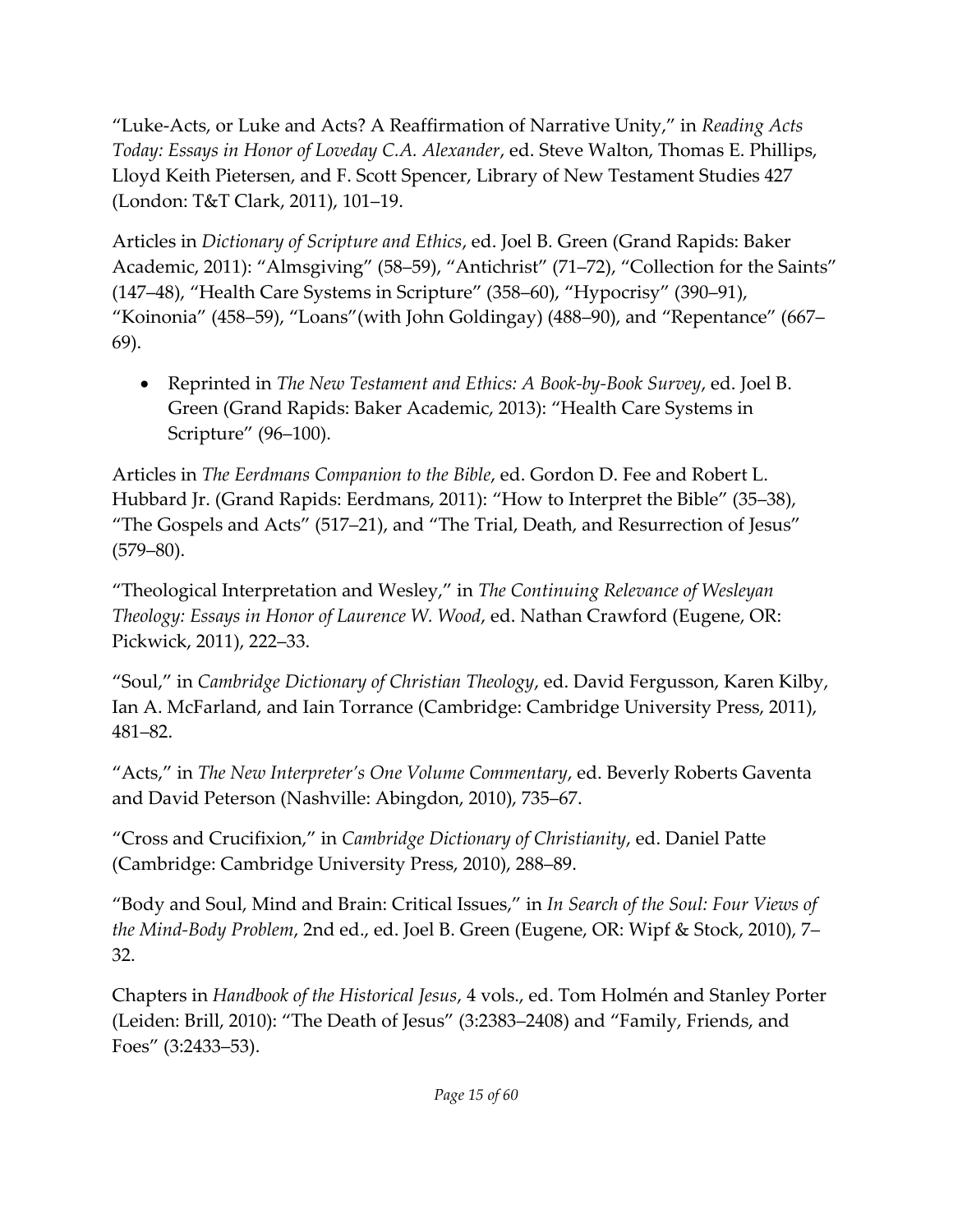"Humanity — Created, Restored, Transformed, Embodied," in *Rethinking Human Nature: A Multidisciplinary Approach*, ed. Malcolm Jeeves (Grand Rapids: Eerdmans, 2011), 271–94.

"Foreword," to Ricardo Gómez, *The Mission of God in Latin America: Redefining the Theology and Practice of the Church Based on Luke-Acts* (Lexington, KY: Emeth, 2010), xi– xii.

Chapters in *Hearing the New Testament: Strategies for Interpretation*, 2nd ed., ed. Joel B. Green (Grand Rapids: Eerdmans, 2010): "The Challenge of Hearing the New Testament" (1–14), "The Use of the Old Testament by New Testament Writers" (with Richard B. Hays) (122–39), and "Discourse Theory and New Testament Interpretation" (218–39).

"Science, Theology, and Wesleyans," in *Wesleyan Theology and Social Science: The Dance of Practical Divinity and Discovery*, ed. M. Kathryn Armistead, Brad D. Strawn, and Ronald W. Wright (Cambridge: Cambridge Scholars Press, 2010), 177–92.

Chapters in *Methods for Luke*, ed. Joel B. Green, Methods in Biblical Interpretation (Cambridge: Cambridge University Press, 2010): "Reading Luke" (1–8) and "Narrative Criticism" (74–112).

Articles in *New Interpreter's Dictionary of the Bible*, 5 vols., ed. Katharine Doob Sakenfeld (Nashville: Abingdon, 2006–09): "Atonement" (1:344–48), "Body" (1:483–85), "Convocation, Holy" (1:729), "Death of Christ" (2:69–74), "Expiation" (2:385), "Gifts of Healing" (2:571), "Healing" (2:755–59), "History and Historiography (New Testament)" (2:830–33), "Mount of Olives" (4:157–59), "Mourning" (4:161–62), "Soul" (5:358–59), "Theological Hermeneutics" (5:555–56), "Triumphal Entry" (5:679–80), "Virgin Birth" (5:786–90), and "Will of God" (5:852–57).

"Neuroethics," in *Battleground: Religion*, 2 vols., ed. Daniel L. Smith-Christopher (Westport, CT: Greenwood, 2008), 2:358–65.

"'In Our Own Languages': Pentecost, Babel, and the Shaping of Christian Community in Acts 2:1–13," in *The Word Leaps the Gap: Essays on Scripture and Theology in Honor of Richard B. Hays*, ed. J. Ross Wagner, C. Kavin Rowe, and A. Katherine Grieb (Grand Rapids: Eerdmans, 2008), 198–213.

"'Tell Me a Story': Perspectives on Children from the Acts of the Apostles," in *The Child in the Bible*, ed. Marcia Bunge, Terence Fretheim, and Beverly Gaventa (Grand Rapids: Eerdmans, 2008), 215– 32.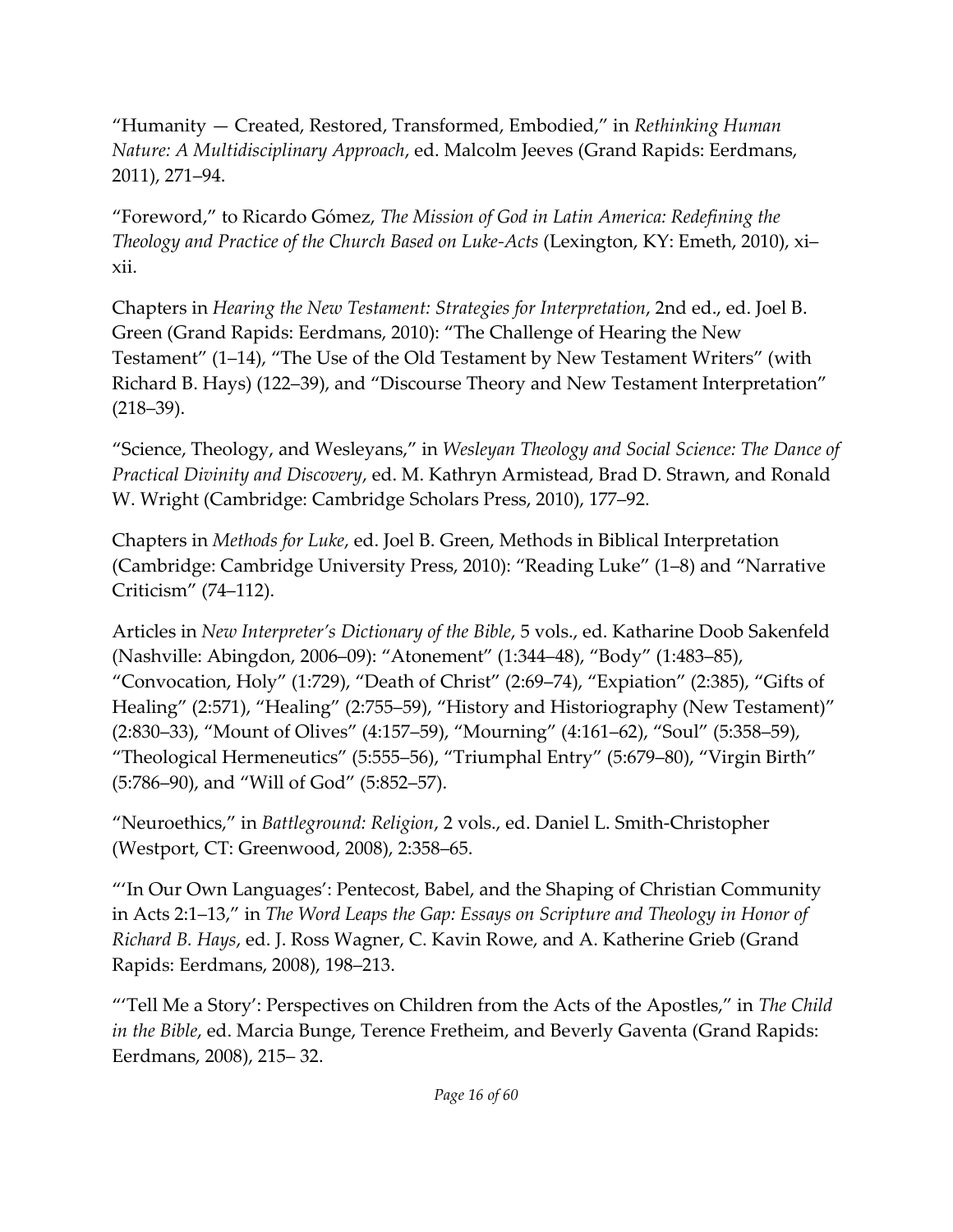Articles in *Encyclopedia of the Historical Jesus*, ed. Craig Evans (New York: Routledge, 2008): "Christ/Messiah" (101–07) and "Gethsemane" (224–25).

Articles for *Encyclopedia of Religious and Philosophical Writings in Late Antiquity: Pagan, Judaic, Christian,* ed. Jacob Nuesner and Alan J. Avery-Peck (Leiden: Brill, 2008): "The Acts of Pilate" (14–15), "Christ's Descent into Hell" (65–66), "Epistle to Diognetus" (109), "The Freer Logion" (136–37), "The Gospel of Bartholomew" (143), "The Gospel of Peter" (145–46), "The Gospel of the Ebionites" (146),"The Gospel of the Hebrews" (146– 47), "The Gospel of the Nazaraeans" (147–48), "The Infancy Gospel of Thomas" (176), "Jude" (197–98), "Letters between Seneca and Paul" (210), "Memoirs of Hegesippus" (233) "The Muratorian Canon" (246), "The Preaching of Peter" (347–48), "The Protoevangelium of James" (351–52), "The Questions of Mary" (360), "Revelation" (361), and "The Secret Gospel of Mark" (382).

"Must We Imagine the Atonement in Penal Substitutionary Terms? Questions, Caveats, and a Plea," in *The Atonement Debate*, ed. Derek Tidball, David Hilborn, and Justin Hacker (Grand Rapids: Zondervan, 2008), 153–71.

"Living as Exiles: The Holy Church in the Diaspora in 1 Peter," in *Holiness and Ecclesiology*, ed. Kent E. Brower and Andy Johnson (Grand Rapids: Eerdmans, 2007), 311–25.

"The Gospel of Mark," in *Cambridge Companion to the Gospels*, ed. Stephen C. Barton (Cambridge: Cambridge University Press, 2006), 139–57.

Chapters in *The Nature of the Atonement: Four Views*, ed. James K. Beilby and Paul R. Eddy (Downers Grove, IL: InterVarsity Press, 2006): "A Kaleidoscopic View" (157–85), "The Christus Victor View: A Kaleidoscopic Response" (61–65), "The Healing View: A Kaleidoscopic Response" (152–55), and "The Penal Substitution View: A Kaleidoscopic Response" (110–16).

"Person and Personality," in *New Dictionary of Christian Apologetics*, ed. W. C. Campbell-Jack, Gavin McGrath, and C. Stephen Evans (Downers Grove, IL: InterVarsity Press, 2006), 539–42.

"Foreword," in Bonnie Howe, *Because You Bear This Name: Conceptual Metaphor and the Moral Meaning of 1 Peter,* Biblical Interpretation Series 81 (Leiden: Brill, 2006), xviii–xix.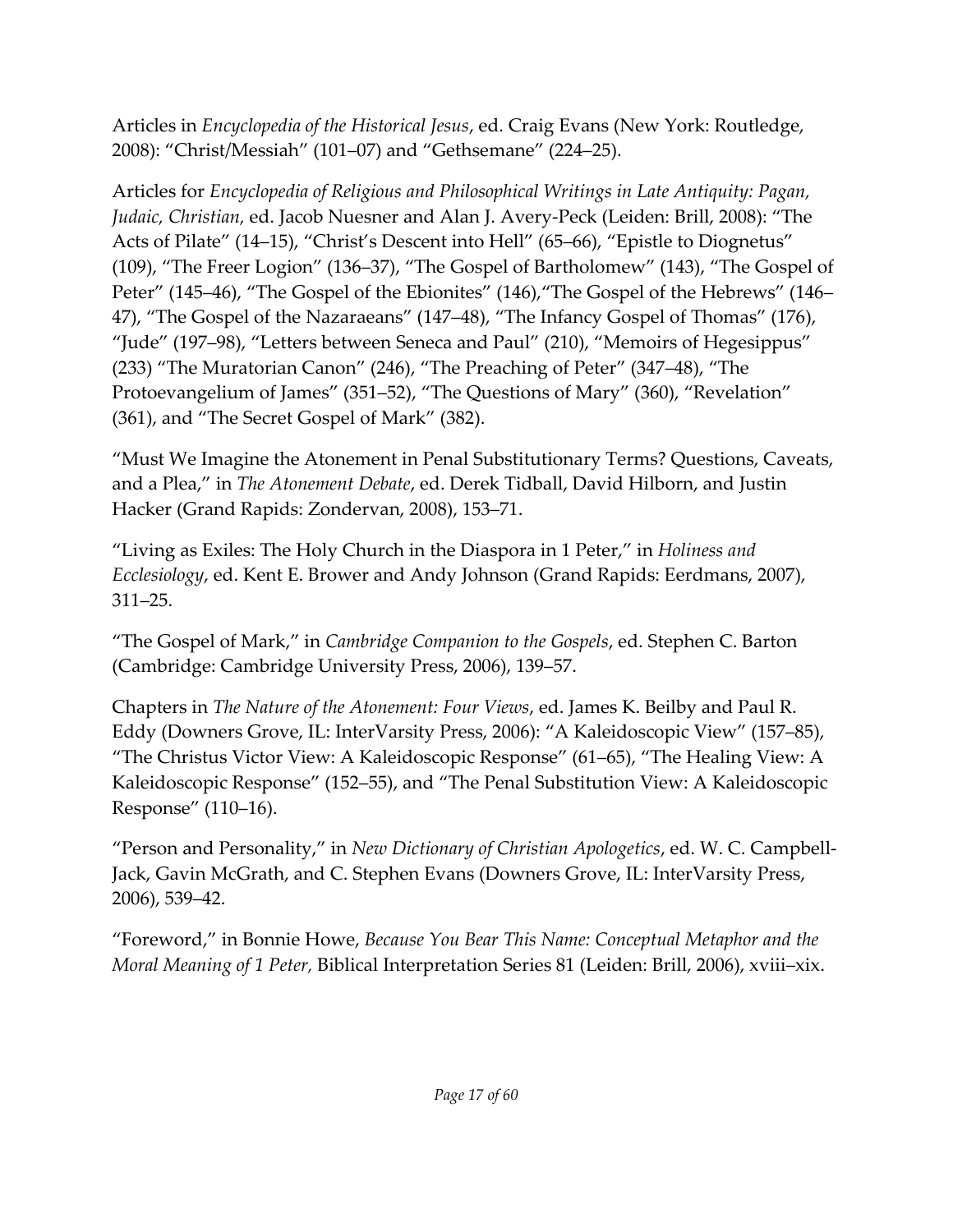Chapters in *Reading Luke: Interpretation, Reflection, Formation*, ed. Craig Bartholomew, Joel B. Green, and Anthony Thiselton, Scripture and Hermeneutics Series 6 (Grand Rapids: Zondervan, 2005): "Learning Theological Interpretation from Luke" (55–78) and "Interpretation, Reflection, Formation: Unfinished Business" (437–49).

Articles in *Dictionary for Theological Interpretation of the Bible*, ed. Kevin J. Vanhoozer (Grand Rapids: Baker, 2005): "Commentary" (122–27), "Context" (130–33), "Dictionaries and Encyclopedia" (175–77), and "Narrative Theology" (531–33).

"Body and Soul, Mind and Brain: Critical Issues," in *In Search of the Soul: Four Views of the Mind-Body Problem*, ed. Joel B. Green and Stuart Palmer (Downers Grove, IL: InterVarsity Press, 2005), 7–32.

"Is There a Contemporary Wesleyan Hermeneutic?" in *Reading the Bible in Wesleyan Ways: Some Constructive Proposals*, ed. Barry Callen and Richard P. Thompson (Kansas City, MO: Beacon Hill, 2004), 123–34.

"Faithful Witness in the Diaspora: The Holy Spirit and the Exiled People of God according to 1 Peter," in *The Holy Spirit and Christian Origins: Essays in Honor of James D. G. Dunn*, ed. Graham N. Stanton, Stephen C. Barton, and Bruce W. Longenecker (Grand Rapids: Eerdmans; Edinburgh: T&T Clark, 2004), 282–95.

Articles in *IVP Dictionary of the New Testament*, ed. Daniel G. Reid (Downers Grove, IL: InterVarsity Press, 2004): "The Acts of the Apostles" (16–33), "Death of Christ I: Gospels" (264–83), and "Death of Christ II: Paul" (283–92).

Chapters in *What about the Soul? Neuroscience and Christian Anthropology*, ed. Joel B. Green (Nashville: Abingdon, 2004): "Body and Soul? Questions at the Interface of Science and Christian Faith" (5–12) and "Resurrection of the Body: New Testament Voices concerning Personal Continuity and the Afterlife" (85–100).

"What Does It Mean to Be Human? Another Chapter in the Ongoing Interaction of Science and Scripture," in *From Cells to Souls — And Beyond: Changing Portraits of Human Nature*, ed. Malcolm A. Jeeves (Grand Rapids: Eerdmans, 2004), 179–98.

• 2005 Book of Distinction, The John Templeton Foundation.

"Hermeneutical Approaches to the Tradition (New Testament)," in *Eerdmans Commentary on the Bible,* ed. James D. G. Dunn and John W. Rogerson (Grand Rapids: Eerdmans, 2003), 972–88.

"Mary in the New Testament," in *The Encyclopedia of Christianity*, vol. 3, ed. Erwin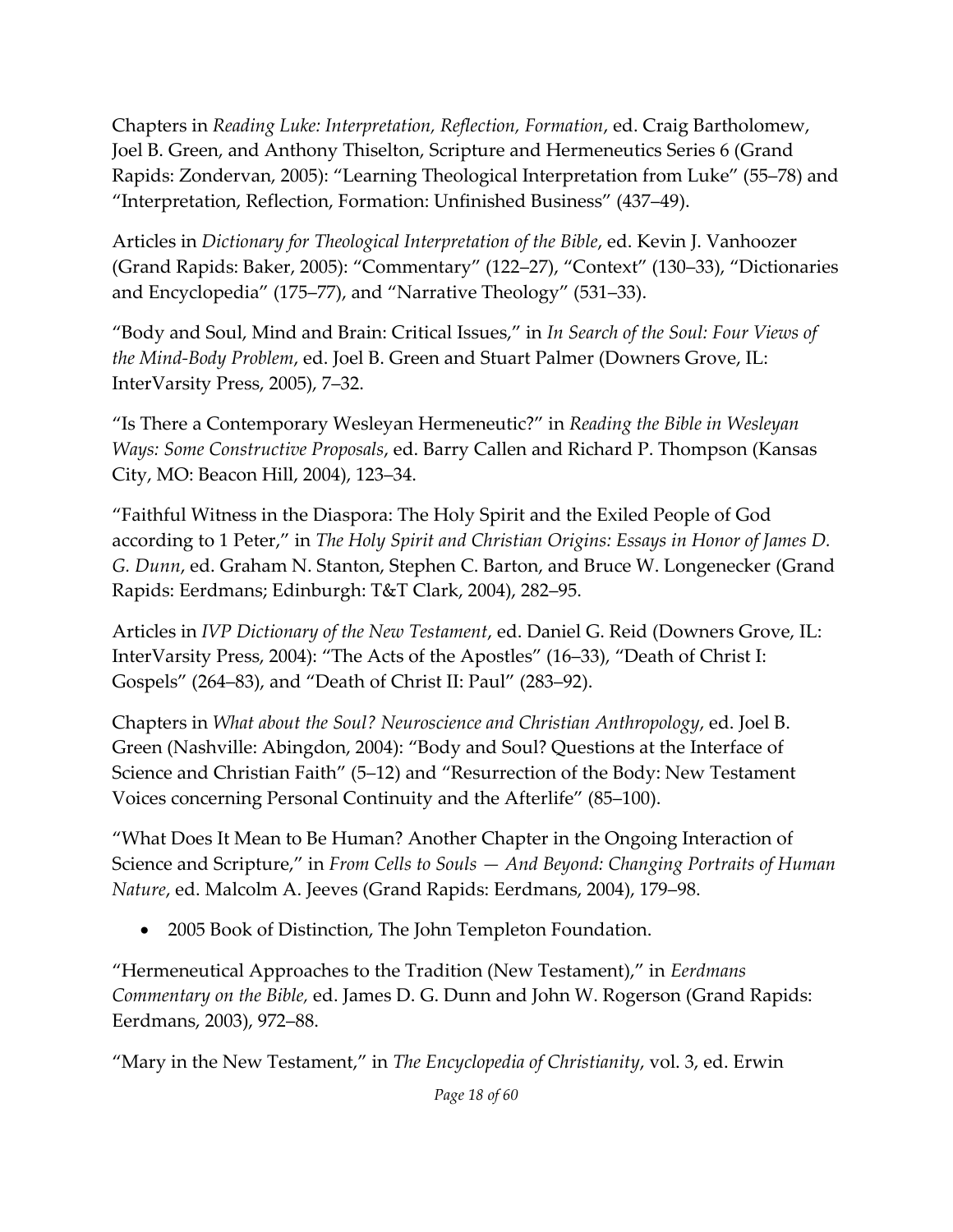Fahlbusch et al. (Leiden: Brill; Grand Rapids: Eerdmans, 2003), 443–46.

Chapters in *Narrative Reading, Narrative Preaching: The Recovery of Narrative and Preaching the New Testament*, ed. Joel B. Green and Michael Pasquarello III (Grand Rapids: Baker, 2003): "The (Re-)Turn to Narrative" (11–36) and "Reading the Gospels and Acts as Narrative" (37–66).

"Which Conversation Shall We Have? History, Historicism, and Historical Narrative in Theological Interpretation," in *Behind the Text: History and Biblical Interpretation*, ed. Craig Bartholomew, C. Stephen Evans, Mary Healy, and Murray Rae, Scripture and Hermeneutics Series 4 (Grand Rapids: Zondervan, 2003), 141–50.

"Small Steps Promote Diversity," *The Association of Theological Schools Folio on Diversity in Theological Education* (2003).

"'She and Her Household Were Baptized' (Acts 16:15): Household Baptism in the Acts of the Apostles," in *Dimensions of Baptism: Biblical and Theological Studies*, ed. Stanley E. Porter and Anthony R. Cross, Journal for the Study of the New Testament Supplement Series 234 (Sheffield: Sheffield Academic Press, 2002), 72–90.

"Blessed Is She Who Believed: Mary, Curious Exemplar in Luke's Narrative," in *Blessed One: Protestant Perceptions of Mary*, ed. Beverly Roberts Gaventa and Cynthia L. Rigby (Louisville: Westminster John Knox, 2002), 9–20.

"The Nature of Conversion in the Acts of the Apostles," in *San Luca evangelista testimone della fede che unisce: Atti del congresso internazionale* (Padova, 16–21 ottobre 2000), vol. 1: *L'unità letteraria e teologica dell'opera di Luca*, ed. Giovanni Leonardi and Francesco G. B. Trolese (Padova: Istituto per la storia ecclesiastica padovana, 2002), 327–34.

"Scripture in the Church: Reconstructing the Authority of Scripture for Christian Formation and Mission," in *The Wesleyan Tradition: A Paradigm for Renewal*, ed. Paul Wesley Chilcote (Nashville: Abingdon, 2002), 38–51.

"Crucifixion," in *Cambridge Companion to Jesus*, ed. Markus Bockmuehl, Cambridge Companions to Religion (Cambridge: Cambridge University Press, 2001), 87–101.

"'Persevering Together in Prayer' (Acts 1:14): The Significance of Prayer in the Acts of the Apostles," in *Into God's Presence: Prayer in the New Testament*, ed. Richard N. Longenecker, McMaster New Testament Studies 5 (Grand Rapids: Eerdmans, 2001), 183–202.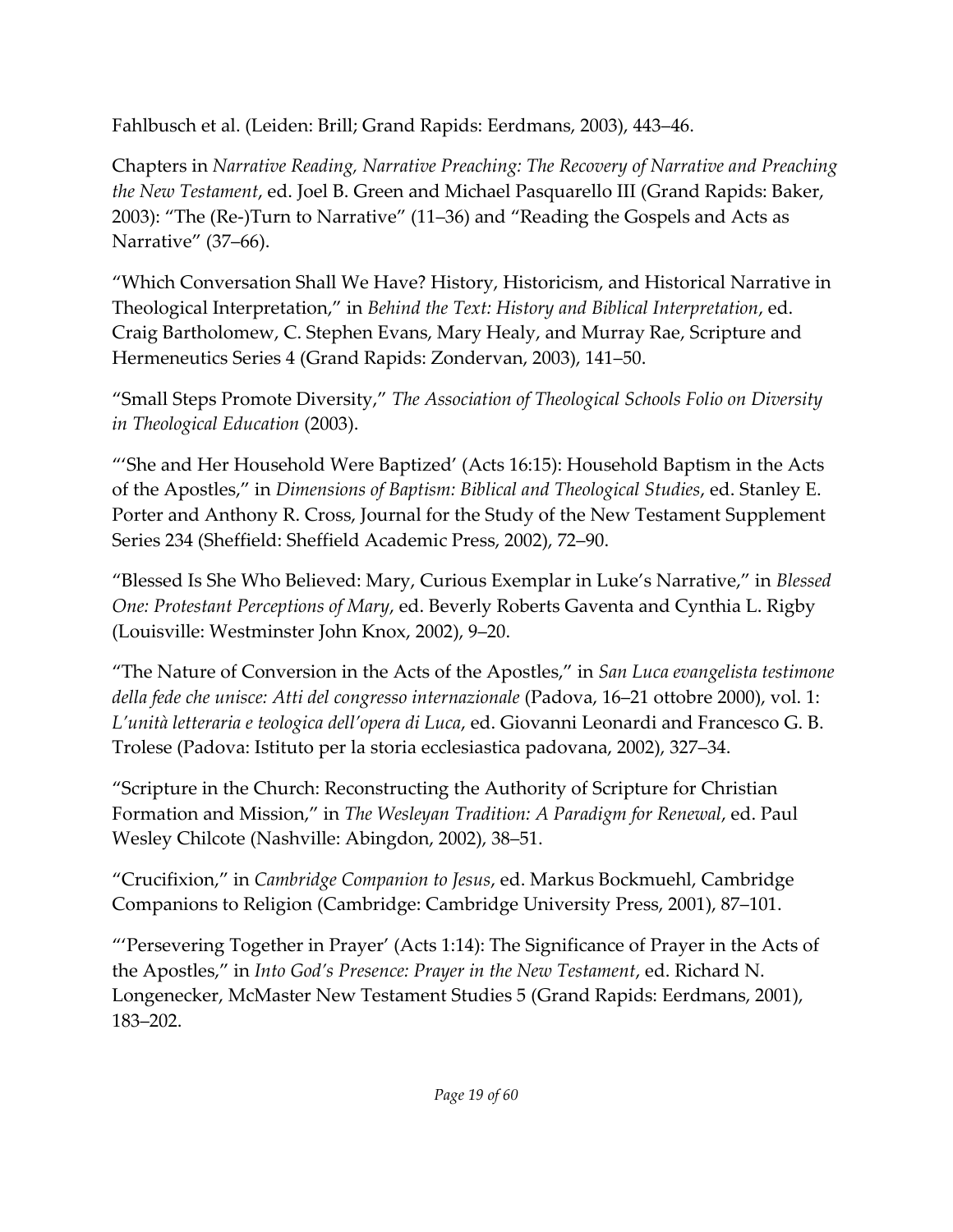"'To Turn from Darkness to Light' (Acts 26:18): Conversion in the Narrative of Luke-Acts," in *Conversion in the Wesleyan Tradition*, ed. Kenneth J. Collins and John H. Tyson (Nashville: Abingdon, 2001), 103–18.

Articles in *Eerdmans Dictionary of the Bible*, ed. David Noel Freedman, Astrid B. Beck, and Allen C. Myers (Grand Rapids: Eerdmans, 2000): "Luke" (827–28) and "Luke, Gospel of" (828–30).

Articles in *New Dictionary of Biblical Theology*, ed. Desmond Alexander and Brian Rosner (Leicester: Inter-Varsity Press, 2000): "Grace" (524–270) and "Healing" (536–40).

"What Makes a Person Authentically Human? Perspectives on Body-Soul Dualism and Biblical Anthropology," in *Between Nature and Grace: Mapping the Interface of Wesleyan Theology and Psychology: Conference Papers* (San Diego, CA: Point Loma University Press, 2000), 135–42.

Essays in *Between Two Horizons: Spanning Biblical Studies and Systematic Theology*, ed. Joel B. Green and Max Turner (Grand Rapids: Eerdmans, 2000): "New Testament Commentary and Systematic Theology: Strangers or Friends" (with Max Turner) (1–22), "Scripture and Theology: Uniting the Two So Long Divided" (23–43), and "Afterword: Rethinking History (and Theology)" (237–42).

"Restoring the Human Person: New Testament Voices for a Wholistic and Social Anthropology," in *Neuroscience and the Person*, ed. Robert John Russell, Nancey Murphy, Theo Meyering, and Michael A. Arbib, Scientific Perspectives on Divine Action 4 (Vatican City State: Vatican Observatory; Berkeley, CA: Center for Theology and the Natural Sciences, 1999), 3–22.

"From 'John's Baptism' to 'Baptism in the Name of the Lord Jesus': The Significance of Baptism in Luke-Acts," in *Baptism, the New Testament and the Church: Historical and Contemporary Studies in Honour of White,* ed. Stanley E. Porter and Anthony R. Cross, Journal for the Study of the New Testament Supplement Series 171 (Sheffield: Sheffield Academic Press, 1999), 157–72.

"Preparation for Passover (Luke 22:7–13): A Question of Redactional Technique," in *The Composition of Luke's Gospel*, ed. David E. Orton, Selected Studies from Novum Testamentum (Leiden: Brill, 1999), 154–68.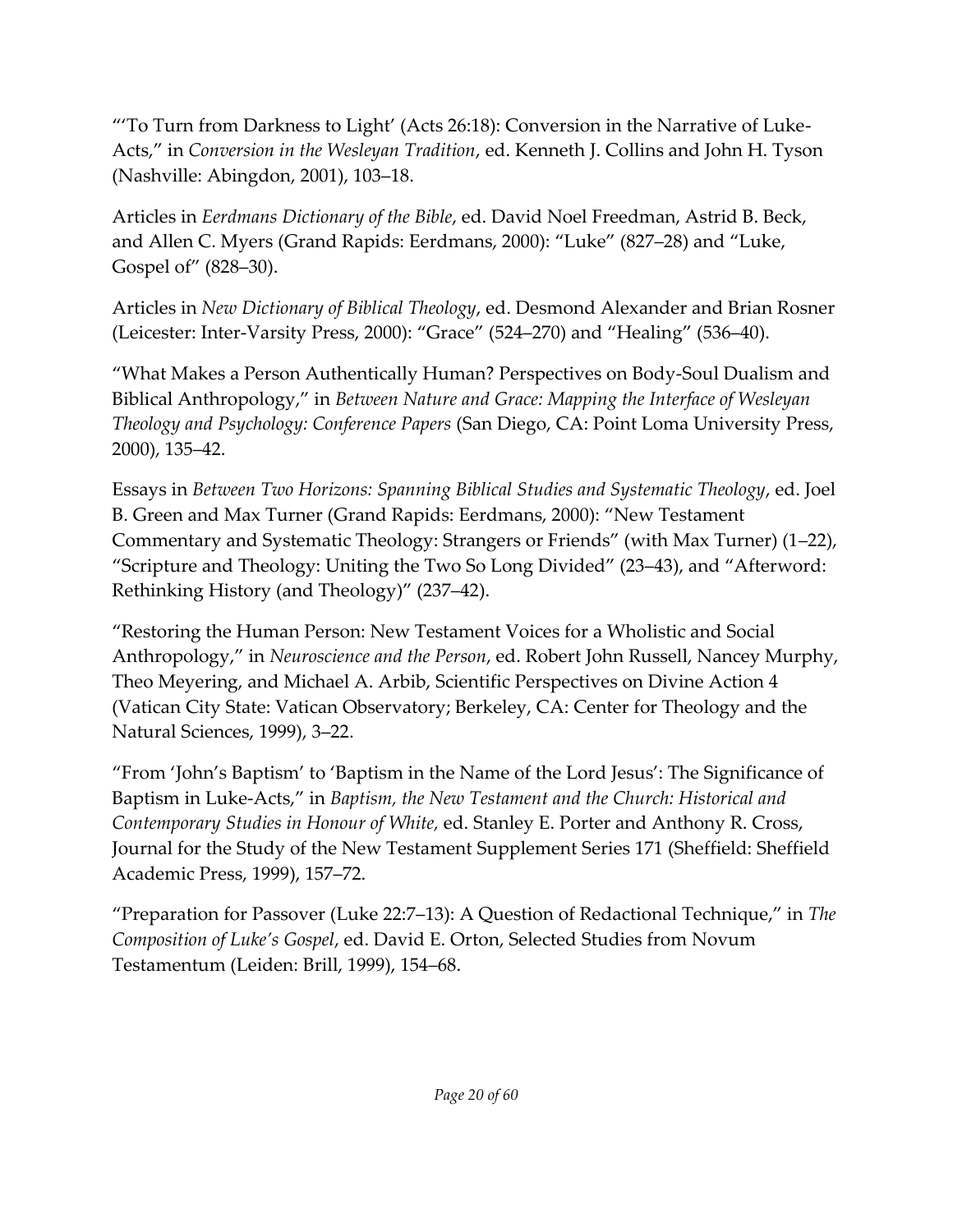Articles (unsigned) in *Dictionary of Biblical Imagery*, ed. Tremper Longman III, Leland Ryken, and James Wilhoit (Downers Grove, IL: InterVarsity Press, 1998): "Antichrist" (34), "Apocalyptic Visions of the Future" (37–38), "Passion of Christ" (625–29), "Resurrection" (711–12), and "Second Coming" (769).

"'Witnesses of His Resurrection': Resurrection, Salvation, Discipleship, and Mission in the Acts of the Apostles," in *Life in the Face of Death: The Resurrection Message of the New Testament*, ed. Richard N. Longenecker, McMaster New Testament Studies 3 (Grand Rapids: Eerdmans, 1998), 227–46.

"'Bodies  $-$  That Is, Human Lives': A Re-examination of Human Nature in the Bible," in *Whatever Happened to the Soul? Scientific and Theological Portraits of Human Nature*, ed. Warren S. Brown, Nancey C. Murphy, and H. Newton Malony, Theology and the Sciences (Minneapolis: Fortress, 1998), 149–73.

• Outstanding Book in Theology and the Natural Sciences, Center for Theology and the Natural Sciences.

"'Salvation to the End of the Earth' (Acts 13:47): God as Saviour in the Acts of the Apostles," in *Witness to the Gospel: The Theology of Acts*, ed. I. Howard Marshall and David Peterson (Grand Rapids: Eerdmans, 1998), 83–106.

Articles in *Dictionary of the Later New Testament and Its Developments*, ed. Ralph P. Martin and Peter Davids (Downers Grove, IL: InterVarsity Press, 1997): "Acts of the Apostles" (7–24), "Cornelius" (243– 45), and "Peter, Gospel of" (927–29).

"Biblical Authority and Communities of Discourse," in *Baptists in the Balance: The Tension between Freedom and Responsibility,* ed. Everett C. Goodwin (Valley Forge, PA: Judson Press, 1997), 151–73.

"Internal Repetition in Luke-Acts: Contemporary Narratology and Lukan Historiography," in *History, Literature and Society in the Book of Acts*, ed. Ben Witherington III (Cambridge: Cambridge University Press, 1996), 283–99.

Chapters in *Hearing the New Testament: Strategies for Interpretation*, ed. Joel B. Green (Grand Rapids: Eerdmans, 1995): "Introduction" (1–9), "Discourse Theory and New Testament Interpretation" (175–96), "The Use of the Old Testament by New Testament Writers" (with Richard B. Hays) (222– 38), and "The Practice of Reading the New Testament" (411–27).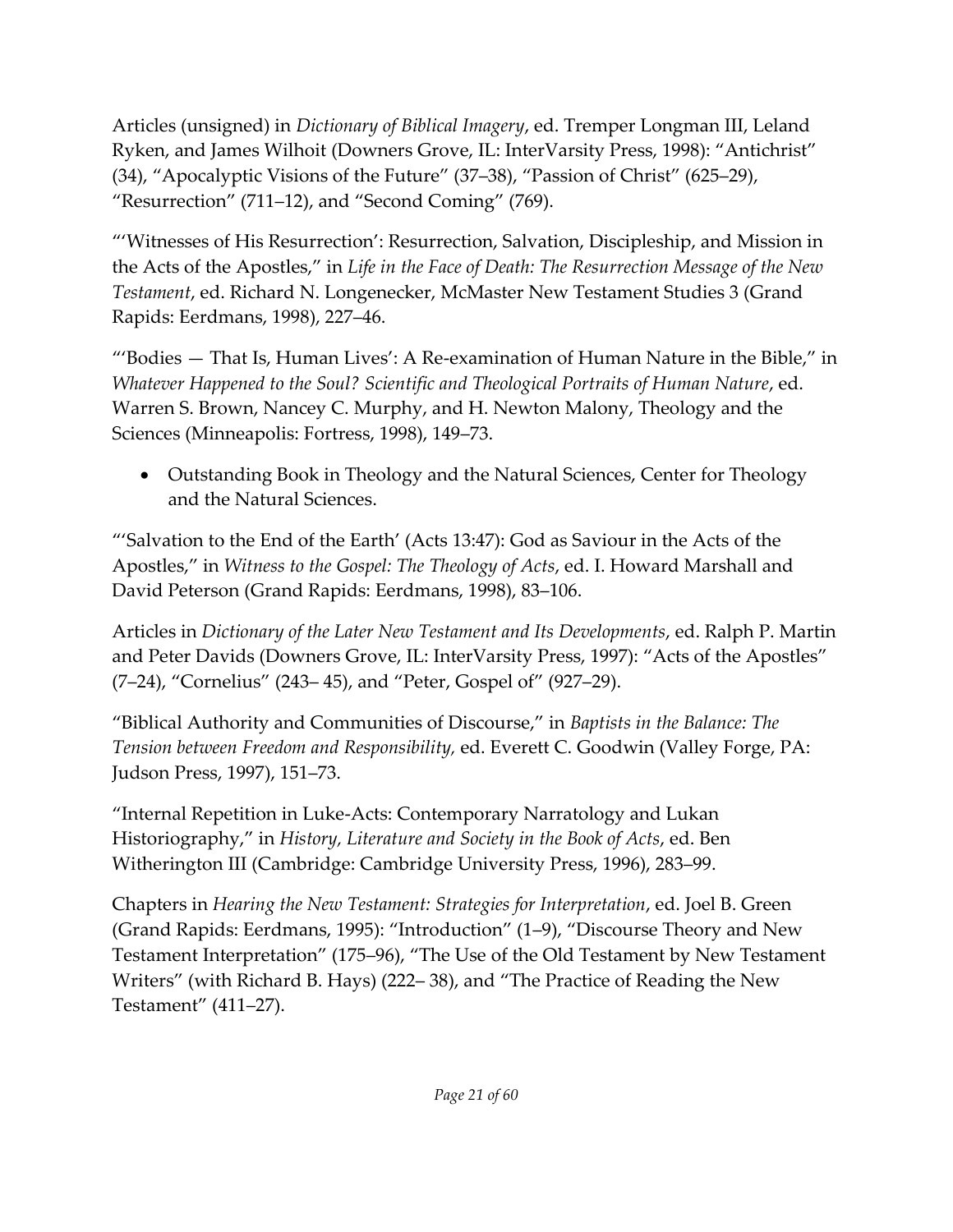"Kingdom of God," in *New Dictionary of Christian Ethics and Pastoral Theology*, ed. David J. Atkinson, David Field, Arthur Holmes, and Oliver O'Donovan (Leicester: Inter-Varsity Press; Downers Grove, IL: InterVarsity Press, 1995), 529–32.

"Caring as Gift and Goal: Biblical and Theological Reflections," in *The Crisis of Care: Affirming and Restoring Caring Practices in the Helping Professions*, ed. Susan S. Phillips and Patricia Benner, Health Care Policy and Ethics (Washington, DC: Georgetown University Press, 1994), 149–67.

• Outstanding Academic Book, 1995, *Choice Magazine: Journal of the Association of College and Research Libraries.*

"Foreword," in Margaret G. Alter, *Resurrection Psychology: An Understanding of Human Personality Based on the Life and Teachings of Jesus* (Chicago: Loyola University Press, 1994), ix–xii.

"Good News to Whom? Jesus and the 'Poor' in the Gospel of Luke," in *Jesus of Nazareth: Lord and Christ. Essays on the Historical Jesus and New Testament Christology*, ed. Joel B. Green and Max Turner (Grand Rapids: Eerdmans; Carlisle: Paternoster, 1994), 59–74.

Articles in *Dictionary of Paul and His Letters*, ed. Ralph P. Martin, Gerald Hawthorne, and Daniel G. Reid (Downers Grove, IL: InterVarsity Press, 1993): "Crucifixion" (197–99) and "Death of Christ" (201–09).

Articles in *Anchor Bible Dictionary*, 6 vols., ed. David Noel Freedman (Garden City, NY: Doubleday, 1992): "Alexander" (1:151–52) and "Festus, Porcius" (2:794–95).

"'Proclaiming Repentance and Forgiveness of Sins to All Nations': A Biblical Perspective on the Church's Mission," in *The World Is My Parish: The Mission of the Church in Methodist Perspective,* ed. Alan Padgett, Studies in the History of Missions 10 (Lewiston, NY: Edwin Mellen, 1992), 13–43.

Articles in *Dictionary of Jesus and the Gospels*, ed. Joel B. Green and Scot McKnight (Downers Grove, IL: InterVarsity Press; Leicester: Inter-Varsity Press, 1992): "Anointing" (with Holly O. Hearon) (11–13), "Burial of Jesus" (88–92), "Death of Jesus" (146–63), "Feasts" 234–41 (with Michael O. Wise) (240–41), "Gethsemane" (265–68), "Passion Narrative" (601–04), and "Priests and Priesthood" (with Lincoln D. Hurst)  $(633 - 36)$ .

"The Gospel according to Mark: Introduction and Commentary," in *The Asbury Bible Commentary,* ed. Eugene E. Carpenter and Wayne McCown (Grand Rapids: Zondervan/Francis Asbury, 1992), 852– 70.

*Page 22 of 60*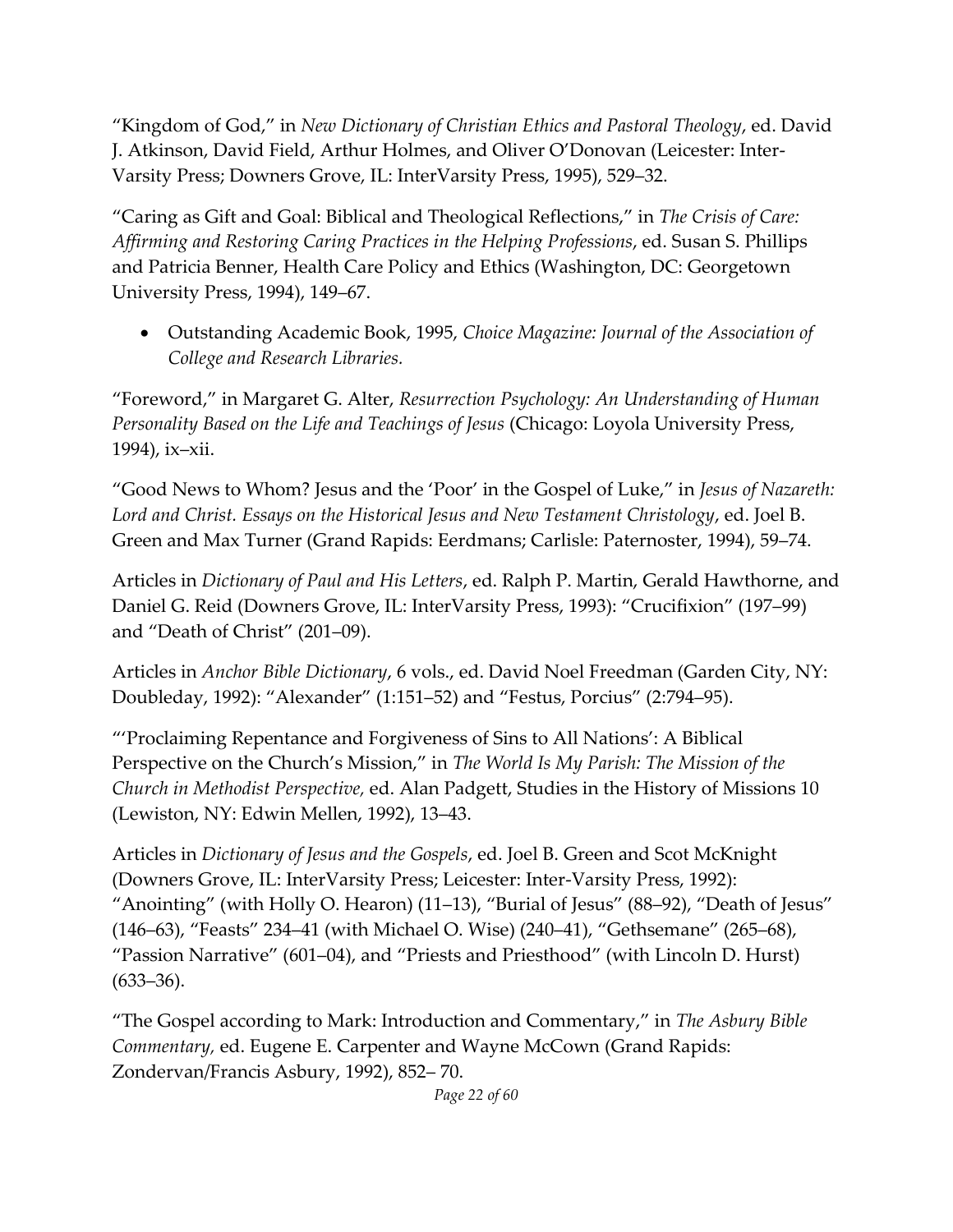"The Death of Jesus and the Rending of the Temple Veil (Luke 23:44–49): A Window into Luke's Understanding of Jesus and the Temple," in *Society of Biblical Literature 1991 Seminar Papers*, ed. Eugene H. Lovering Jr. (Atlanta: Scholars, 1991), 543–57.

"The Death of Jesus, God's Servant," in *Reimaging the Death of the Lukan Jesus*, ed. Dennis D. Sylva, Athenaum<sup>s</sup> Monografien: Theologie, Bonner Biblische Beiträge 73 (Frankfurtam-Main: Anton Hain, 1990), 1–28, 170–73.

## Editing and Editorial Responsibilities: Journals & Periodicals

Occasional peer review: *Biblical Interpretation*, *Harvard Theological Review*, *Modern Theology*, *Neotestamentica*, *Open Theology*, *Perspectives on Science and Christian Faith, Sino-Christian Studies*

Academia.edu, Editor (2015–)

*Journal of Theological Interpretation*, Editor-in-Chief (2005–17); Editorial Board (2005–)

*Theology and Science*, Editorial Board (2005–)

*Science & Christian Belief*, Editorial Board (1999–)

*Catalyst* (For United Methodist seminarians) (http://www.catalystresources.org), Editor (1986–), Managing Editor (1981–86)

*RADIX Magazine*, Contributing Editor (1986–)

*Fuller Magazine* (previously, *Theology News & Notes*), Editorial Board (2011–18; Chair, 2013–18)

- Guest editor: the atonement, Fall 2012.
- Guest editor: science and theology, Spring 2013.

*Bulletin for Biblical Research*, Editorial Board (2011–13)

*New Testament Studies*, Editorial Board (2007–09)

*Asbury Herald*, Editorial Board (2006–07)

*Asbury Theological Journal*, Editor-in-Chief (2004–06)

*Circuit Rider*, Guest Editor: "Preaching and Teaching the Atonement," 29, no. 1 (September – October 2004)

*Page 23 of 60*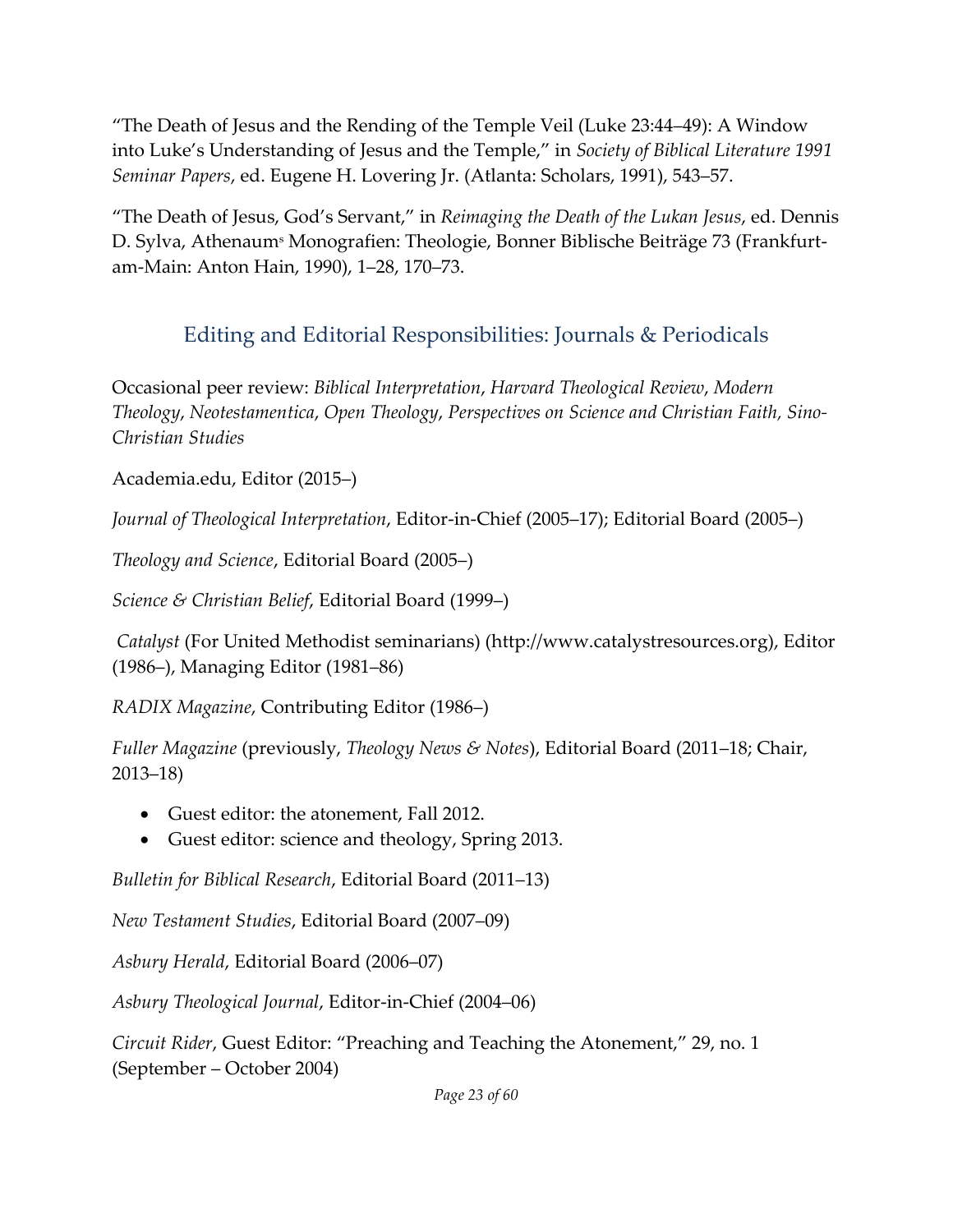*The Princeton Theological Review*, Editorial Board (2000–2007)

*Wesleyan Studies On-Line Journal* (http://www.wesleyanstudies.org), Editorial Board (1998–2002)

*Catalyst* (For Presbyterian [PCUSA]) seminarians), Editor (1995–2003)

*Foundations: A Theological Journal*, Editorial Advisory Board (1997–2001)

*Laity Exchange*, Corresponding Editor (1985–91)

*The Perkins Log*, Review Editor (1981–82)

## Editing and Editorial Responsibilities: Book Series

Editor, New International Commentary on the New Testament (Grand Rapids: Eerdmans, 2011–). Series volumes:

- Lynn H. Cohick, *Ephesians* (2020)
- Douglas J. Moo, *Romans*, rev. ed. (2018).
- David deSilva, *Galatians* (2018).
- Scot McKnight, *Colossians* (2018).
- Scot McKnight, *Philemon* (2017)
	- o The Academy of Parish Clergy's 2018 Top Five Reference Books for Parish Ministry.
- Gordon D. Fee, *1 Corinthians*, rev. ed. (2014)
	- o The Gospel Coalition's Best Books of 2014.

Editor, The Two Horizons Commentary on the New Testament Series (Grand Rapids: Eerdmans, 1995–2021). Series volumes:

- Thomas Andrew Bennett, *1–3 John* (2021).
- F. Scott Spencer, *Luke* (2019).
- Jeannine Brown and Kyle Roberts, *Matthew* (2018).
- Andy Johnson, *1–2 Thessalonians* (2016).
- John Christopher Thomas and Frank Macchia, *Revelation* (2016).
- Robert W. Wall with Richard B. Steele, *1–2 Timothy, Titus* (2012).
- Ruth Anne Reese, *2 Peter, Jude* (2007).
- Joel B. Green, *1 Peter* (2007).
- Marianne Meye Thompson, *Colossians, Philemon* (2005).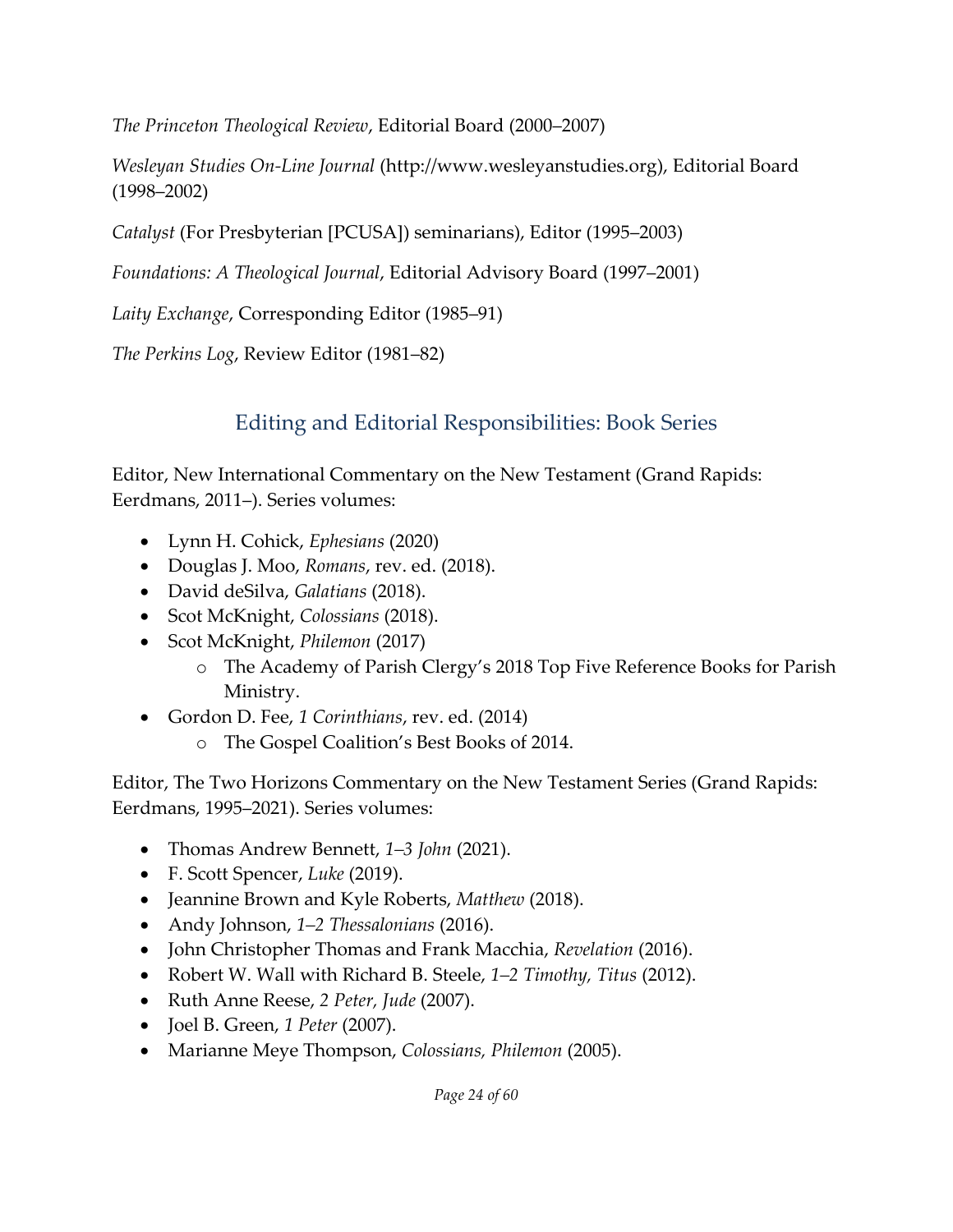• Stephen E. Fowl, *Philippians* (2005).

Co-editor, Studies in Theological Interpretation (with Craig Bartholomew and Christopher Seitz; Grand Rapids: Baker Academic, 2003–12). Series volumes:

- Gordon J. Wenham, *Psalms as Torah: Reading Biblical Song Ethically* (2012).
- Christopher R. Seitz, *The Character of Christian Scripture: The Significance of a Two-Testament Bible* (2011).
- Richard S. Briggs, *The Virtuous Reader: Old Testament Narrative and Interpretive Virtue* (2010).
- Joel B. Green, *Body, Soul, and Human Life: The Nature of Humanity in the Bible* (2008).
- Edith M. Humphrey, *And I Turned to the See the Voice: The Rhetoric of Vision in the New Testament* (2007).
- Christopher R. Seitz, *Prophecy and Hermeneutics: Toward a New Introduction to the Prophets* (2007).
- Markus Bockmuehl, *Seeing the Word: Refocusing New Testament Study* (2006).

Editor, Reframing New Testament Theology (Nashville: Abingdon, 2012–15). Series volumes:

- Dean Fleming, *Why Mission?* (2015).
- Robert W. Wall, *Why the Church?* (2015).
- Donald Senior, *Why the Cross?* (2014).
- Joel B. Green, *Why Salvation?* (2013).

Editorial Board, Journal of Theological Interpretation Supplement Series (Winona Lake, IN: Eisenbrauns; University Park: Pennsylvania State University Press) (2009 –).

Advisory Board, Strategic Initiatives in Evangelical Theology (Downers Grove, IL: IVP Academic) (2007–14).

Editorial Board, Kingswood Books (Nashville: Abingdon) (2004–13).

Advisory Board, Thinking Faith (Carlisle: Paternoster) (2008–09).

## Other Editorial Responsibilities

Occasional external manuscript review: Abingdon, Ashgate, Baker Academic, Baylor University Press, Bloomsbury T&T Clark, Brill, Cambridge University Press, Eerdmans, InterVarsity Press, IVP Academic, Oxford University Press, Sheffield Academic Press,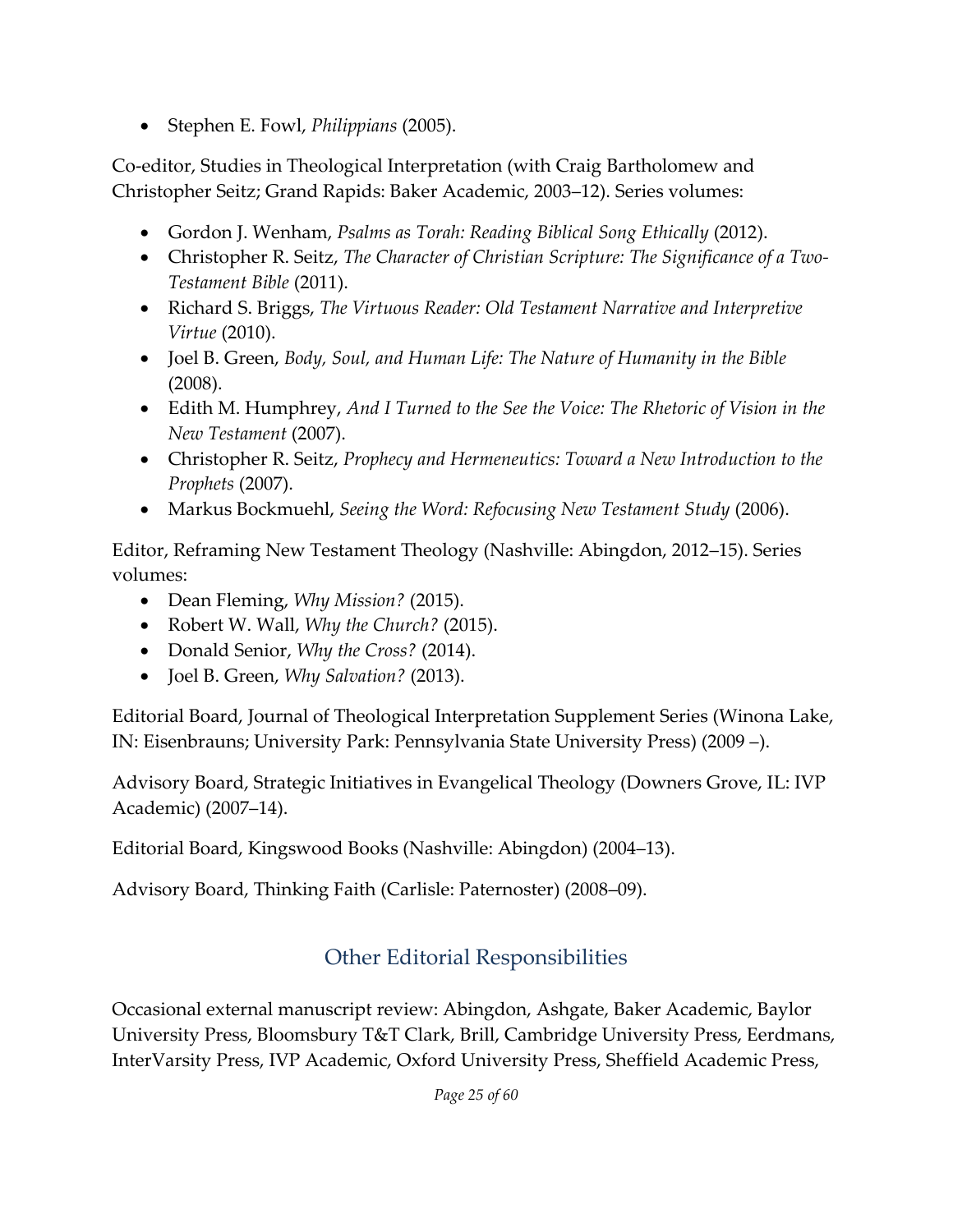Society of Biblical Literature Press, Yale University Press.

Consulting Editor, *The Eerdmans Companion to the Bible*, ed. Gordon D. Fee and Robert L. Hubbard Jr. (Grand Rapids: Eerdmans, 2011).

New Testament Editor, *Common English Bible* (Nashville: Church Resources Development). *Common English Bible New Testament* (2010). *Common English Bible* (2011). Multiple editions.

New Testament Editor, *New Interpreter's Dictionary of the Bible*, 5 vols., ed. Katharine Doob Sakenfeld (Nashville: Abingdon, 2004–09).

General Editor (New Testament), *New Century Bible* (a.k.a. *The Everyday Bible*) (Dallas: Word) (1991–97).

General Editor (New Testament), *International Children's Bible* (Dallas: Word) (1991–97).

## Bible Translation Work

Lead Translator of the Letter of James, *Common English Bible* (Nashville: Church Resources Development, 2010).

Translation Consultant for the Gospel of Luke and Acts of the Apostles, *New Century Version of the Bible* (Dallas: Word, 1991).

## Web-based Publications

"Jesus' Crucifixion in Luke's Gospel," *Bible Odyssey*[;](http://www.bibleodyssey.org/passages/)  <http://www.bibleodyssey.org/passages/> main-articles/jesus-crucifixion-in-lukes-gospel.

"1 Peter," *Bible Odyssey*[; http://www.bibleodyssey.org/people/related-articles/1-peter.](http://www.bibleodyssey.org/people/related-articles/1-peter)

"Body and Soul, Mind and Brain: Pressing Questions," *BioLogos Forum*[;](http://biologos.org/blog/)  <http://biologos.org/blog/> body-and-soul-mind-and-brain-pressing-questions.

"The Bible, Theology, and Theological Hermeneutics," *SBL Forum*[; http://www.sbl](http://www.sbl-site.org/)[site.org/](http://www.sbl-site.org/) publications/article.aspx?articleId=308.

"Suggestions for the SBL Itinerary," *SBL Forum*[; http://www.sbl-site.org/publications/](http://www.sbl-site.org/publications/) article.aspx?articleId=348.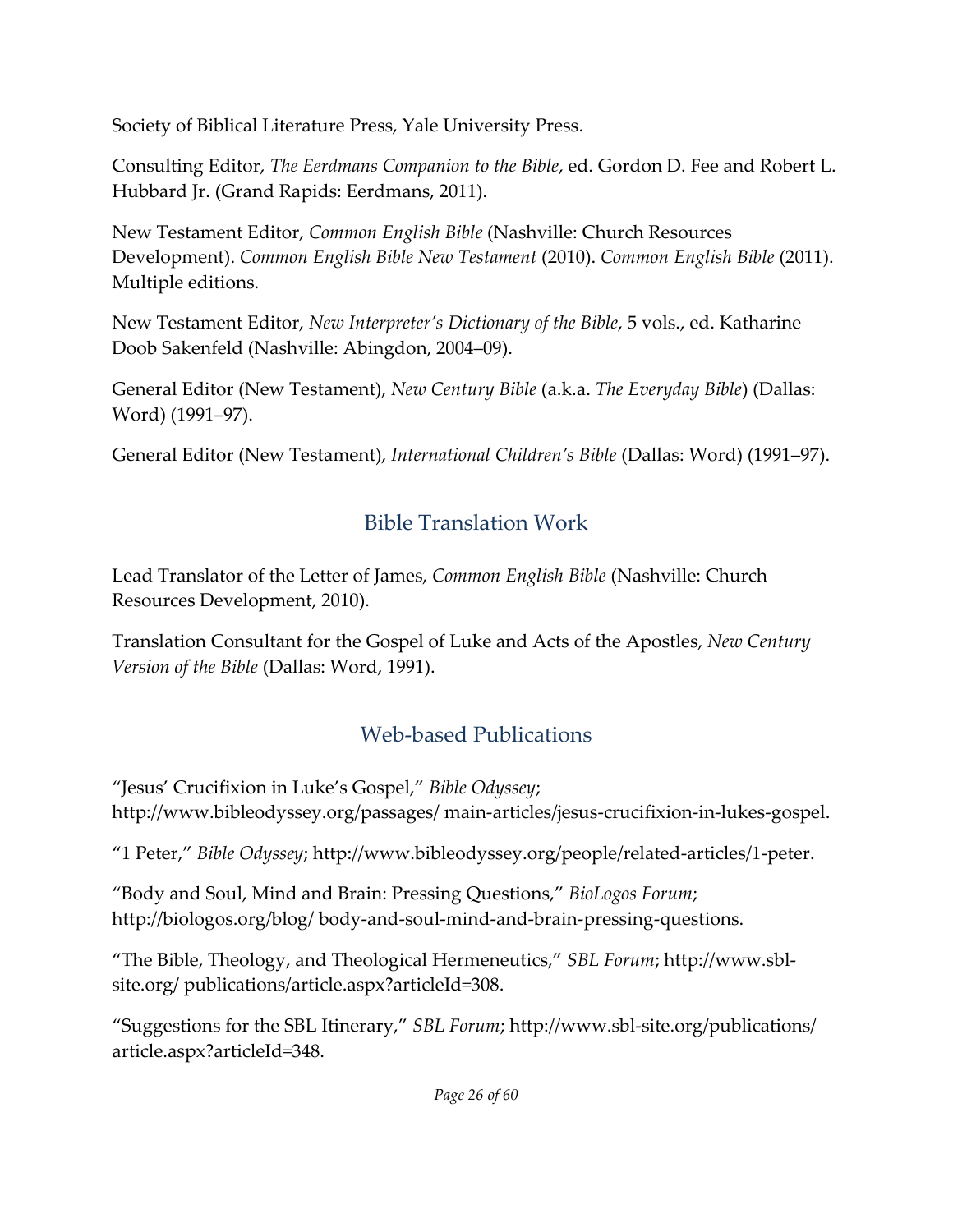### Publications: Articles / Chapters for Pastors, Seminarians, & the General Church

Essays in *Connections: A Lectionary Commentary for Preaching and Worship*, *Year B, Volume 1: Advent through Epiphany*, ed. Joel B. Green, Thomas Long, Luke Powery, Cynthia Rigby, and Carolyn Sharp (Louisville: Westminster John Knox, in press): "Fourth Sunday of Advent: Romans 16:25–27," and "Christmas Eve — Proper I: Titus 2:11–14," and "Christmas Day — Proper II: Titus 3:4–7."

Essays in *Connections: A Lectionary Commentary for Preaching and Worship*, *Year B, Volume 2: Lent — Easter — Pentecost*, ed. Joel B. Green, Thomas Long, Luke Powery, Cynthia Rigby, and Carolyn Sharp (Louisville: Westminster John Knox, in press): "Resurrection of the Lord: Acts 10:34–43," "Second Sunday of Easter: 1 John 1:1–2:2," and "Third Sunday of Easter: 1 John 3:1–7."

"Introduction to the Gospel of Luke," in *Baylor Study Bible* (Waco, TX: Baylor University Press, 2019), 1269–70.

"Fiction Writers and the Church," interview with Jason Link, edited by Jenna Kruse, *Multiply Magazine* (16 November 2018): http://multiplymagazine.org/fictionwriters/.

"Building a New Testament Library: Matthew—Acts," *Catalyst* (19 September 2018); http://www.catalystresources.org/building-a-new-testament-library-matthew-acts-6/.

Essays in *Connections: A Lectionary Commentary for Preaching and Worship*, *Year C, Volume 1: Advent through Epiphany*, ed. Joel B. Green, Thomas Long, Luke Powery, and Cynthia Rigby (Louisville: Westminster John Knox, 2018): "First Sunday of Advent: Luke 21:25– 36" (12–14), "Second Sunday of Advent: Luke 3:1–6" (28-30), and "Third Sunday of Advent: Luke 3:7–18" (43–45).

"Our Culturally Shaped Lenses," *Fuller* 8 (2017): 4.

"United Methodists Are Shaped and Transformed by Scripture," *Circuit Rider* 40, no. 3 (May—June—July 2016): 13–14.

"Original Sin: Humanity's Misery," *Catalyst* (30 November 2015); http://www.catalystresources.org/original-sin-humanitys-misery/.

"Building a New Testament Library: Matthew—Acts," *Catalyst* (21 October 2015); http://www.catalystresources.org/building-a-new-testament-library-matthew-acts-5/.

*Page 27 of 60* "Easter Reflection," *AlumNews* (16 March 2015);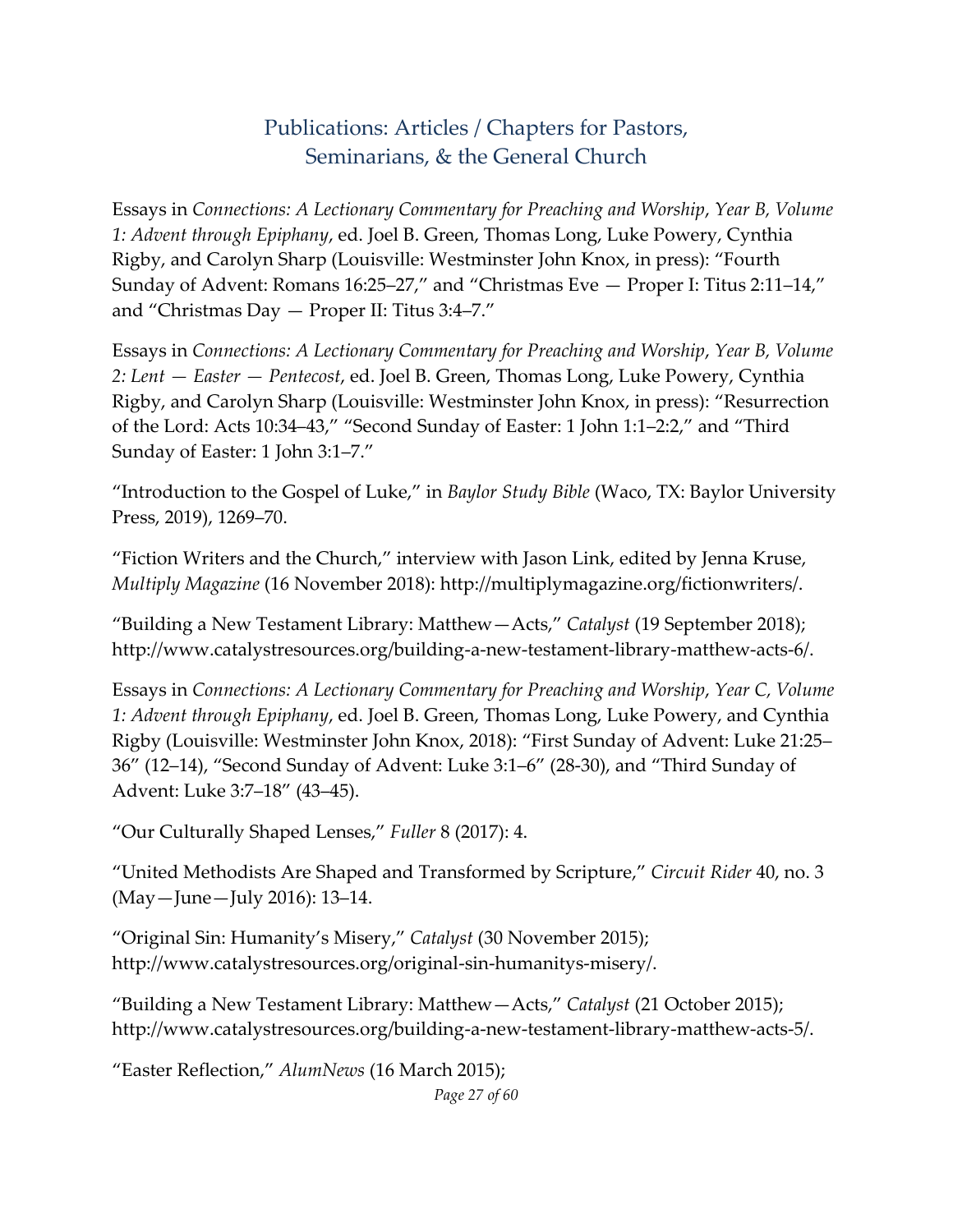http://fuller.edu/ACR/Alumni/AlumNews/AlumNews-March-2015/.

"At the Intersection of Faith and Science: A Modern Problem," *Semi* 14, no. 5 (2014): 13– 17.

"Reframing 'Original Sin': A Frontier for Theology and Science," *Catalyst* 40, no. 4 (2014): 1–3; expanded online: [http://www.catalystresources.org/reframing-original-sin](http://www.catalystresources.org/reframing-original-sin-a-frontier-for-theology-and-science-part-1/)[a-frontier-for-theology-and-science-part-1/a](http://www.catalystresources.org/reframing-original-sin-a-frontier-for-theology-and-science-part-1/)nd

[http://www.catalystresources.org/reframing-original-sin-a-frontier-for-theology-and](http://www.catalystresources.org/reframing-original-sin-a-frontier-for-theology-and-science-part-2/)[science-part-2/.](http://www.catalystresources.org/reframing-original-sin-a-frontier-for-theology-and-science-part-2/)

"Cultivating the Practice of Reading Scripture," *Catalyst* 40, no. 2 (2014): 5–6; [http://www.catalystresources.org/cultivating-the-practice-of-reading-scripture/.](http://www.catalystresources.org/cultivating-the-practice-of-reading-scripture/)

- Reprinted *OnFaith*: http://www.faithstreet.com/onfaith/2015/12/30/6-tips-forcultivating-the-practice-of-reading-scripture/38230.
- Reprinted in *Fuller* 8 (2017): 60–63.

"What about Greek and Hebrew?" *Theology, News & Notes* 60, no. 2 (2013); [http://cms.fuller.edu/TNN/Issues/Fall\\_2013/Updated\\_Curriculum](http://cms.fuller.edu/TNN/Issues/Fall_2013/Updated_Curriculum) What\_about\_Greek\_and\_Hebrew\_/.

Articles in *Common English Bible Study Bible*, ed. Joel B. Green (Nashville: Abingdon, 2013): "The Authority of Scripture" (527–31) and "Gospel of Matthew: Introduction and Notes" (with Eugene Eung-Chun Park, 3–63).

"Invitation Anxiety (Matthew 22:1–14)," in *If I Could Preach Only One Sermon*, ed. Johnson Lim (Singapore: Word N Works, 2013), 103–11.

"Thinking Science and Christian Faith Together" (with Nancey Murphy), *Theology, News & Notes* 60, no. 1 (2013): 3.

"What Are Human Beings? Perspectives from Science and Scripture," *Theology, News & Notes* 60, no. 1 (2013): 33–38.

"Building a New Testament Library: Gospels and Acts," *Catalyst* 39, no. 1 (2012): 6–8.

"No Cross, No Christianity," *Theology, News & Notes* 59, no. 2 (2011): 3.

Essays in *Feasting on the Word: Preaching the Revised Common Lectionary*, vol. 2, ed. David L. Bartlett and Barbara Brown Taylor (Louisville: Westminster John Knox, 2010): "Exegesis of 1 Peter 1:17–23: Third Sunday of Easter" (417), "Exegesis of 1 Peter 2:19–25: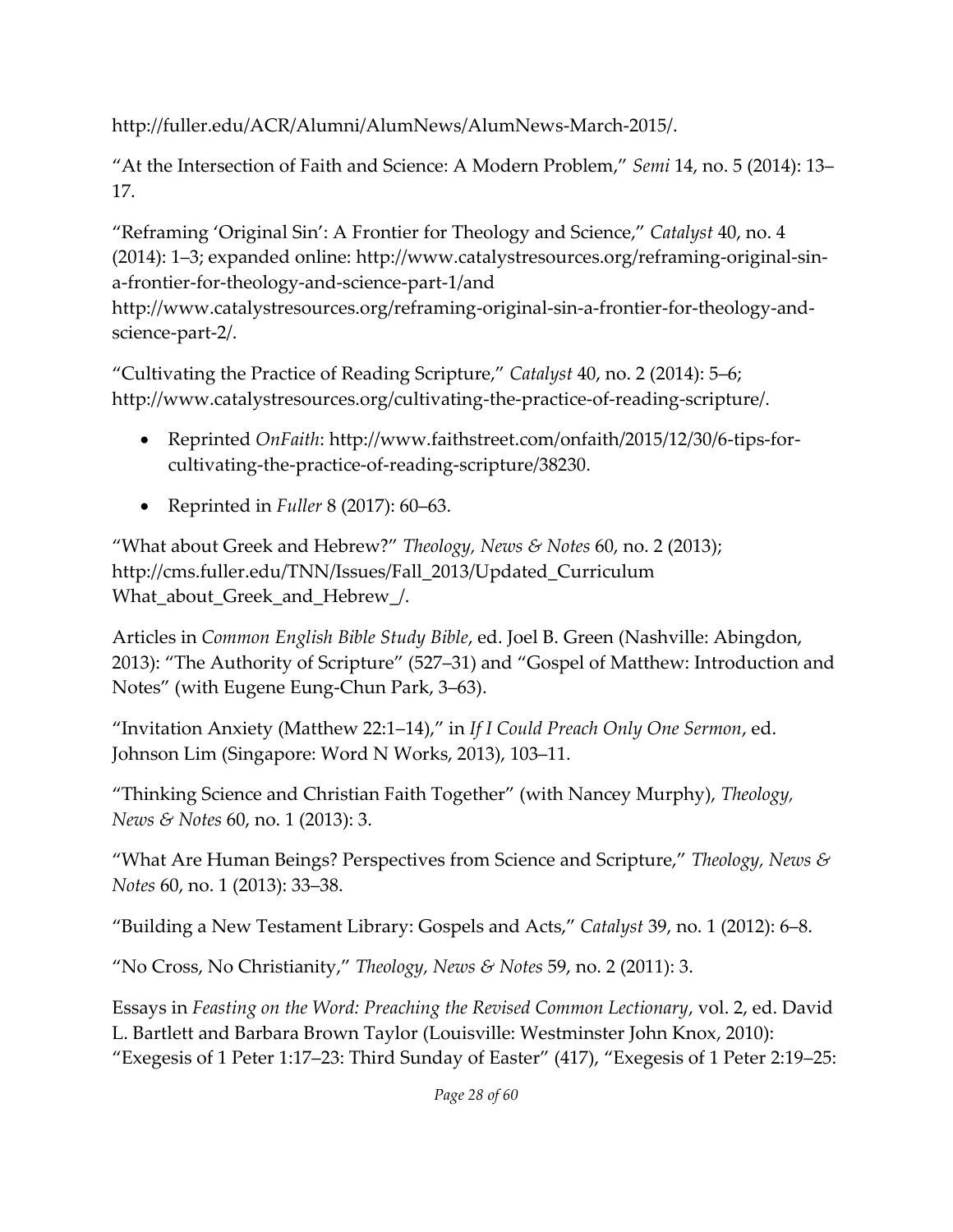Fourth Sunday of Easter" (441), and "Exegesis of 1 Peter 2:2–10: Fifth Sunday of Easter" (465).

"Taking Stock of the Reign of God," *Catalyst* 36, no. 2 (2010): 1–3.

"Building a New Testament Library: Gospels and Acts," *Catalyst* 36, no. 1 (2009): 6–8.

"Out-of-Body Experiences: What Do They Mean?" *Signs of the Times* (June 2009): 32–37.

- Reprinted in *Signs of the Times* (Australia) (June 2009): 24–29.
- Reprinted in *Signs of the Times* (October 2016).

"Introduction," and "Introduction and Notes on James," in *Wesley Study Bible*, ed. Joel B. Green (Nashville: Abingdon, 2009), xv, 1499–1504.

"A New Wesley Study Bible," *Good News* (January/February 2009): 16–17[;](http://www.goodnewsmag.org/magazine/JanuaryFebruary/jf09green.htm) [http://www.goodnewsmag.org/magazine/JanuaryFebruary/jf09green.htm.](http://www.goodnewsmag.org/magazine/JanuaryFebruary/jf09green.htm)

"Apostolic and Postmodern Christianity," in *Grace and Holiness in a Changing World: A Wesleyan Proposal for Postmodern Ministry*, ed. Joel B. Green and Jeffrey E. Greenway (Nashville: Abingdon, 2007), 17–39.

"Building a New Testament Library: Gospels and Acts," *Catalyst* 33, no. 1 (2006): 6–8.

"In the Image of God He Created Them": The Call to Be Human," *From Death to Life* 29 (2006): 4–7, 14–15.

"Rethinking the Human," *The Clergy Journal* 82, no. 4 (2006): 6–8.

"Body and Soul, Mind and Brain: Pressing Questions," *Catalyst 31*, no. 2 (2005): 1, 3–4.

"The Crucifixion of Jesus and *The Passion of the Christ*," *RADIX Magazine* 31, no. 1 (2004): 12–15, 28–30.

"No Cross, No Christianity?" *Circuit Rider* 29, no. 1 (September–October 2004): 4–6.

"Building a New Testament Library: Matthew–Acts," *Catalyst* 30, no. 1 (2003): 6–8.

"Recovering Mission-Church: Reframing Ecclesiology in Luke-Acts," *We Confess* 9, no. 5 (2003): 3–5.

"Wealthy … Who? Me? Surprising Perspectives on Faith and Wealth from Luke-Acts," *The Living Pulpit* 12, no. 2 (2003): 18–19.

"Pentecost (Acts 2:1–21)," *Circuit Rider* 26, no. 5 (2002): 24–26.

*Page 29 of 60*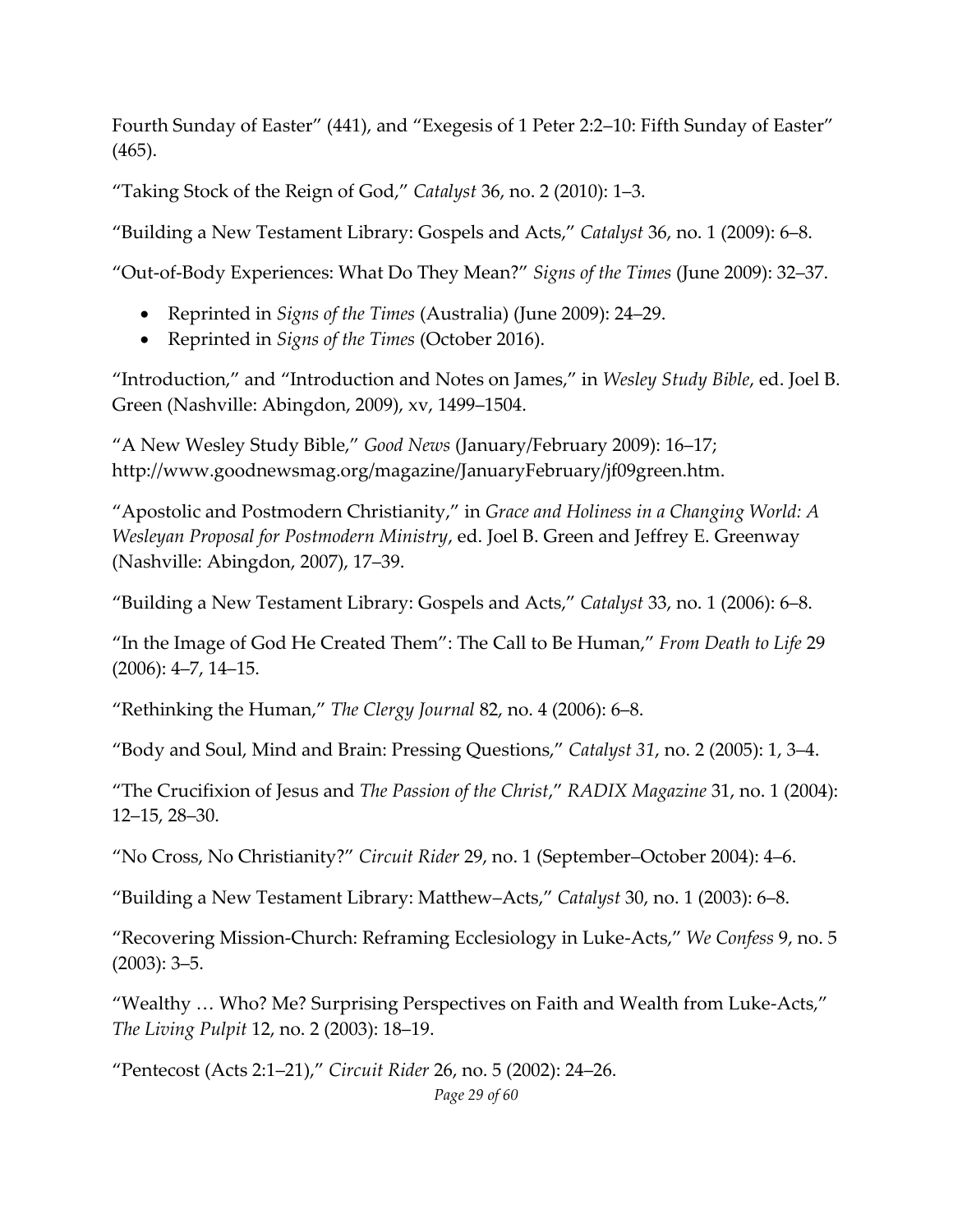"Introduction and Notes on the Gospel of Luke," in *New Interpreter's Study Bible*, ed. Walter J. Harrelson et al. (Nashville: Abingdon, 2003): 1847–1903.

"Good News of Great Joy … But for Whom?" *The Living Pulpit* 11, no. 1 (2002): 12–13.

"Scripture and Theology: Compass Points in the Current Discussion," *Catalyst* 28, no. 2 (2002): 1–3.

"Guess Who's Coming to Dinner? Sitting at the Table with 'The Prodigal Son'," *RADIX Magazine* 28, no. 4 (2001): 12–15, 26, 28–29.

• Reprinted in *Where Faith Meets Culture: A Radix Magazine Anthology*, ed. Sharon Gallagher (Eugene, OR: Wipf & Stock, 2009), 91–101.

"The Bible and the Future," *Challenge* 34, no. 1 (2001): 1, 12.

"God Language Matters," in *News and Newsworthy* (The United Methodist Publishing House), posted [online 30 May 2001:](http://www.umph.org/resources/newsworthy/viewArticle.asp)  [http://www.umph.org/resources/newsworthy/viewArticle.asp? i](http://www.umph.org/resources/newsworthy/viewArticle.asp)d=79.

"Building a New Testament Library: Matthew–Acts," *Catalyst* 27, no. 1 (2000): 6–7.

"John Wesley's View of the Kingdom," *Good News* (January/February 1999): 15–17.

"Scripture, Theology, and Hermeneutics: A Review Essay," *Catalyst* 25, no. 1 (1998): 3–5.

"Building a New Testament Library: Matthew–Acts," *Catalyst* 24, no. 1 (1997): 3.

"The Furor Surrounding Jesus: A Review," *Catalyst* 23, no. 3 (1997): 1–3.

• Reprinted in *RADIX Magazine* 24, no. 3 (1996): 20–21, 30–31.

"Healing and Health in the Ministry of Jesus," *RADIX Magazine* 24, no. 3 (1996): 4–7, 26– 28.

• Reprinted in *An Adventure in Healing and Wholeness Newsletter*.

"Angels," "Antichrist," "Beloved Disciple," "Children," "Cults," "Homosexuality," "Immortality," "Infertility," "Luke," "Money," "Mount of Olives," "Parable," "Pontius Pilate," "Repentance," "Slavery," "Son/Child of God," and "Wrath of God," in *Everyday Study Bible* (Dallas, TX: Word, 1996), 399, 652, 785, 851, 862, 871, 891, 933–34, 954, 961, 1034, 1092, 1101, 1214, 1296, 1305, 1509.

"Identifying the End of the Earth," *Gatherings* 3 (1995): 2.

*Page 30 of 60*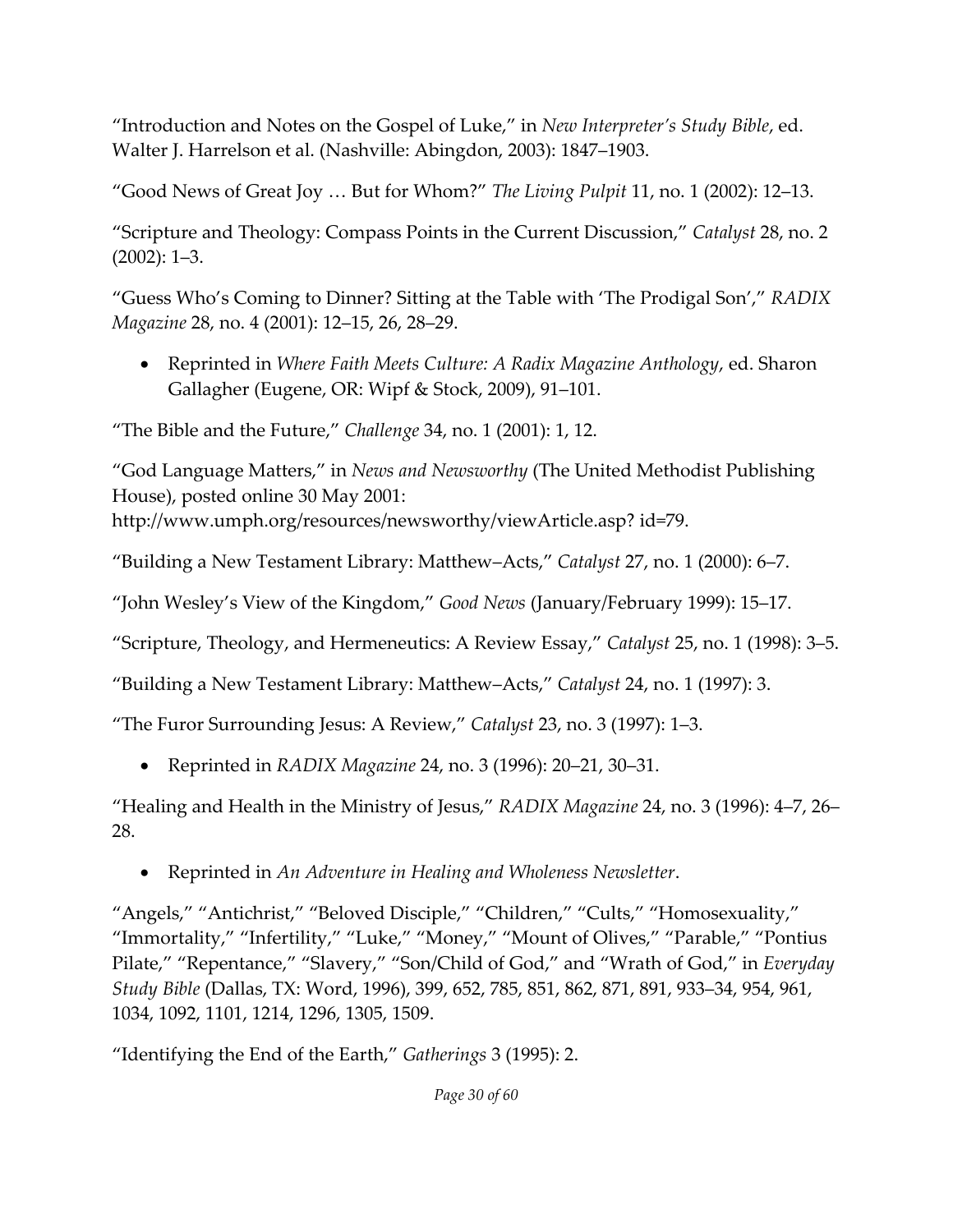"The Nature and Interpretation of Scripture: A Review Essay," *Catalyst* 22, no. 1 (1995): 3, 6.

(with Mark Lau Branson) "'Organize to Beat the Devil …': Wesleyan Spirituality," *Grace Fellowship Journal* 5, no. 2 (1994): 5–7.

• Reprinted in *The Gospel and Our Culture Network*[; http://gocn.org/news124.htm.](http://gocn.org/news124.htm)

"The Death of Jesus: Perspectives from Franco Zeffirelli and Roman History," *RADIX Magazine* 23, no. 1 (1994): 4–7, 22–24.

"Counterpoint: Angels in the New Age," *RADIX Magazine* 22, no. 4 (1994): 22–23.

Editor, "Building a New Testament Library: A Select List of Commentaries," 3d ed., *Catalyst Resources* (1994).

"Homosexuality, Women, and Hermeneutics," *Catalyst* 20, no. 2 (1994): 7–8.

"Building a New Testament Library: Gospels and Acts," *Catalyst* 20, no. 1 (1993): 2.

"Jesus in the Popular Press: Recent Biographies in Review," *RADIX Magazine* 21, no. 4 (1993): 24–29.

• Abridged in "Rescuing Jesus: Recent Biographies of Jesus in Review," *Catalyst* 21, no. (1995): 1, 4–5.

(with Steve Moore) "Who Was Jesus? Reflections on 'The Jesus Seminar'," *Catalyst* 19, no. 3 (1993): 2–3.

• Reprinted in *Religious and Theological Students Fellowship Bulletin* (February 1994): 1–3.

"The New Testament and Ethics: A Review Essay," *Catalyst* 19, no. 1 (1992): 3–5.

"NCB Vision Happens in Classroom," *New College Berkeley Notes* (Fall 1992): 4.

"Jesus through Other Eyes: Assessing Non-Western Images of Jesus," *Catalyst* 18, no. 3 (1992): 1, 6.

"Catalyst Brings Renewal to Seminaries," *Challenge* 24, no. 3 (1991): 9.

"Who Killed Jesus?" *Our Faith Today* 4, no. 11 (1991): 1.

"Did God Abandon Jesus?" *Our Faith Today* 4, no. 12 (1991): 1.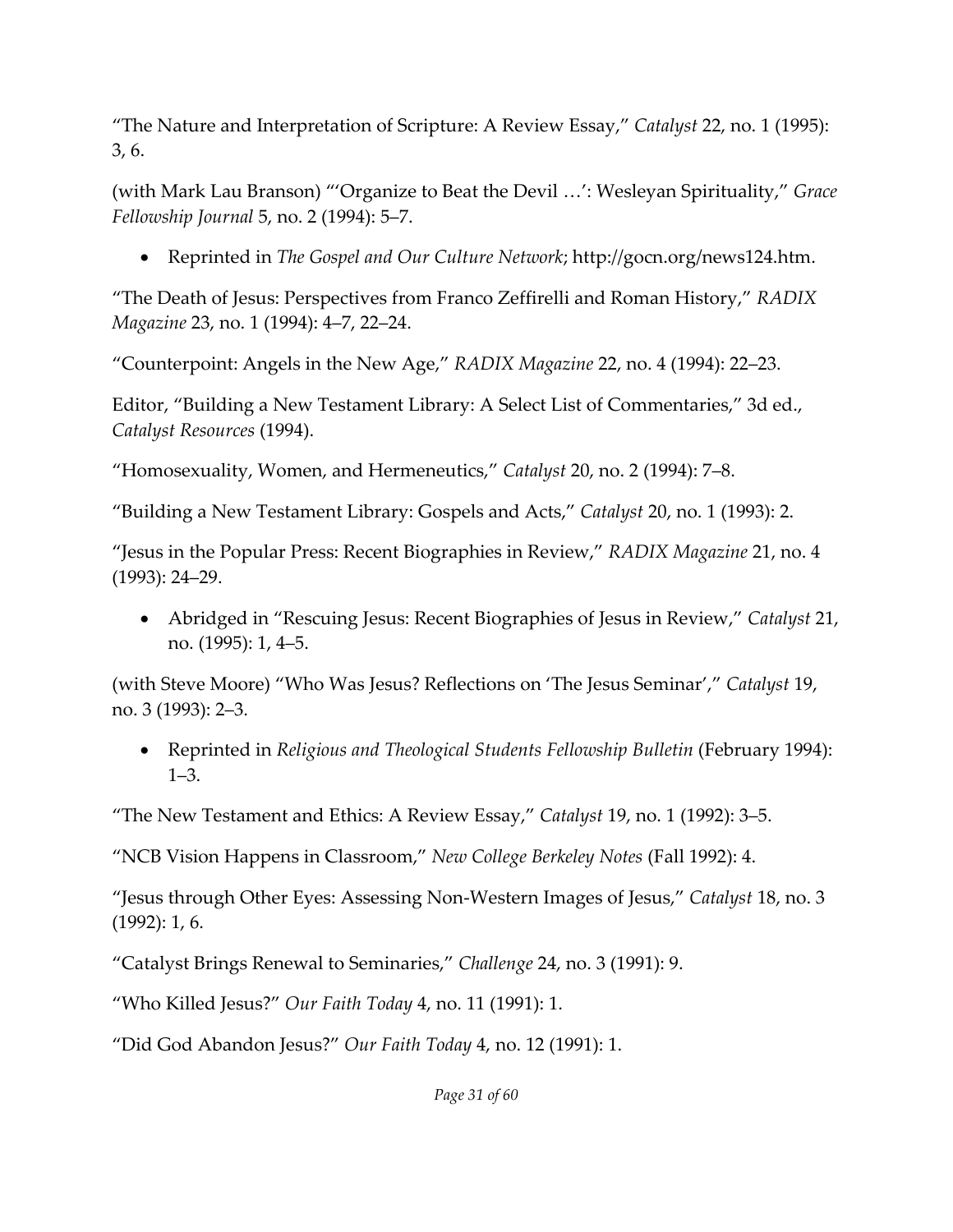"A Pastor's Heart," *Lifeline* 33 (Summer 1991): 6.

Editor, "Building a New Testament Library: A Select List of Commentaries," 2d ed., *Catalyst Resources* (1990).

"The Canon and Interpretation of the Bible," *Catalyst* 16, no. 2 (1990): 3–4.

"Building a New Testament Library: The Gospels and Acts," *Catalyst* 16, no. 1 (1990): 2.

"Why Does the Bible Have Four Gospels?" *Our Faith Today* 3, no. 3 (1990): 2.

"What Is the Millennium?" *Our Faith Today* 2, no. 10 (1989): 1–2.

"Seeking the Kingdom: Jesus and the Reign of God in Recent Study," *Catalyst* 15, no. 3 (1989): 1, 3, 8.

"America's Bible: Good News for All Nations?" *RADIX Magazine* 18, no. 4 (1988): 8–11, 24–29.

"Who Sets the Agenda? God-Language and the Church," *Catalyst* 15, no. 1 (1988): 2.

"United Methodist Pastors Affirm 'Crucial Truths'," *Catalyst* 14, no. 3 (1988): 1.

Editor, "Building an Old Testament Library: A Select List of Commentaries," *Catalyst Resources* (1988).

"Significant Reading from Evangelical Scholarship," *Catalyst* 13, no. 4 (1987): 1, 4.

"Building a New Testament Library: The Gospels and Acts," *Catalyst* 13, no. 1 (1986): 1– 2.

"Discipleship and Nurture in the Wesleyan Spirit," *RADIX Magazine* 17, no. 5 (1986): 9– 13, 30.

"The Impact of Jesus' Life … and Ours," *New College Berkeley Notes* 8, no. 3 (1986): 1–2.

"Significant Reading from Classical Christianity," *Catalyst* 12, no. 4 (1986): 3.

"Evangelical Christianity: Which Road Ahead?" *Catalyst* 12, no. 2 (1986): 2–3.

"How Christian Is Your Home?" *Good News* 19, no. 4 (1986): 26–28.

"Systematics in Contemporary Evangelicalism," *Catalyst* 11, no. 3 (1985): 1–3.

"Suggested Reading from Evangelical Scholarship," *Catalyst* 11, no. 2 (1985): 2–3.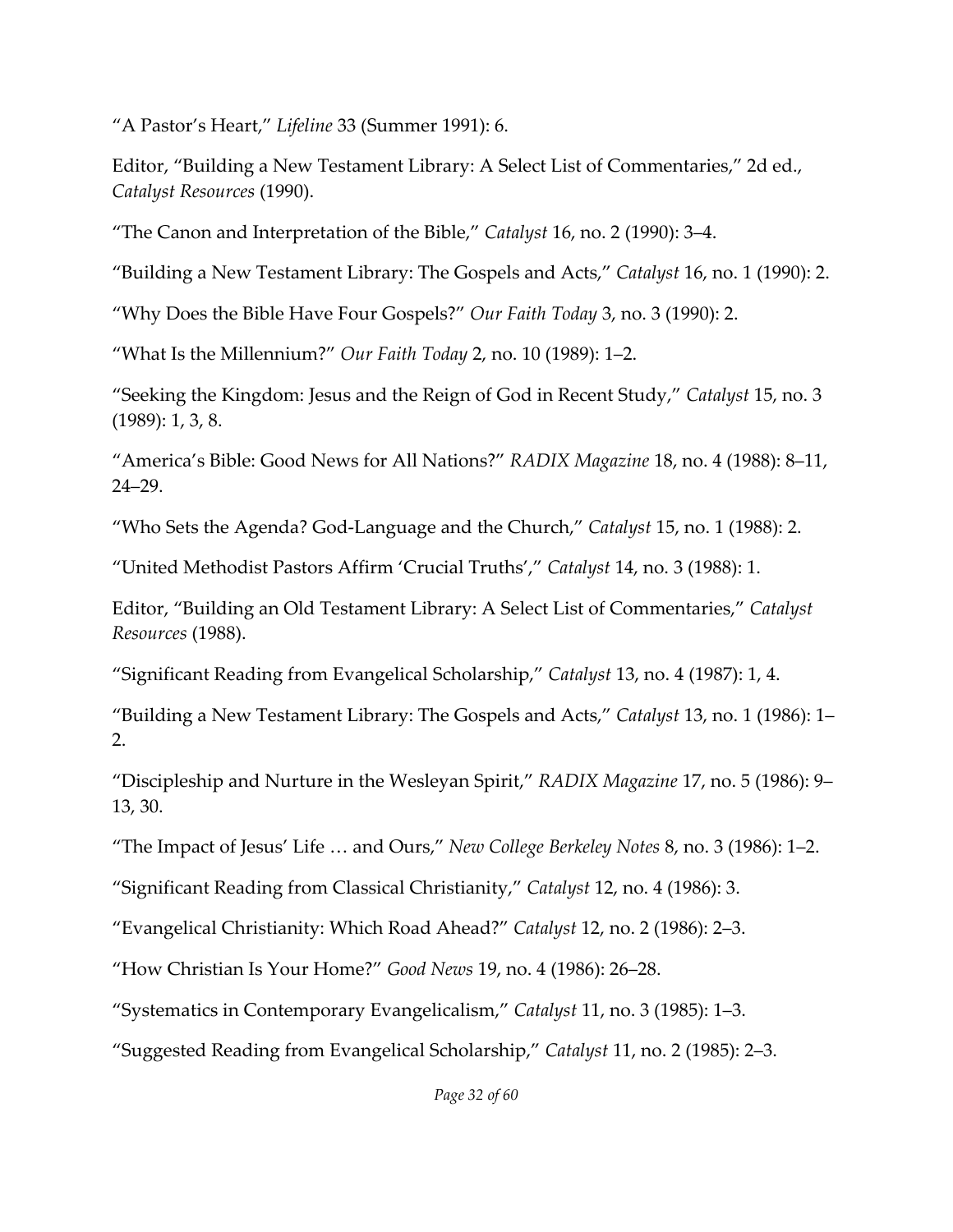"'Jesus Is Coming in 1981' … and Other Problems in Interpreting Biblical Prophecy," *Good News* 19, no. 1 (1985): 31–35.

"Biblical Authority and Interpretation," *Catalyst* 10, no. 3 (1984): 1–2.

"Ready for His Return: What Wesley Taught about the End Times," *Good News* 18, no. 1 (1984): 17–21.

- Reprinted as "Ready for His Return: What Wesley Taught about End Times," in *Basic United Methodist Beliefs: An Evangelical View*, ed. James V. Heidinger II (Wilmore, KY: Good News, 1986), 90–97.
- Abridged in "What Do United Methodists Believe about the End Times and the Second Coming of Christ?" *Our Faith Today* 1, no. 6 (1988): 1.
- Reprinted as "Ready for His Return: John Wesley's View of the End Times," *Good News* 40, no. 1 (2006): 24–26.

"Continuing Discussion on Roles of Men and Women," *Catalys*t 9, no. 3 (1983): 2.

"Suggested Reading from Evangelical Scholarship," *Catalyst 9*, no. 2 (1983): 1, 3.

"Thoughts on the Church's Ministry," *Fragments* (1983): 9–13.

"Recent Helpful Resources," *Catalyst 10*, no. 1 (1983): 3.

"Those Wretched Genealogies," *Good News* 17, no. 3 (1983): 25–29.

"Noteworthy Recent Scholarship," *Catalyst* 8, no. 3 (1982): 3.

"No Wings, But Lots of Prayer," *Leadership* 100 1, no. 4 (1982): 7–8.

• Reprinted in Fresh Ideas for Discipleship and Nurture, ed. Dean Merril and Marshall Shelley (Waco, TX: Word, 1984), 118–20.

"Lion's Den or Refiner's Fire?" *Catalyst* 8, no. 1 (1981): 4.

"Selected Recent Works by Evangelical Scholars," *Catalyst* 7, no. 3 (1981): 1, 4.

# Publications: Reviews

David A. Brondos, *Jesus' Death in New Testament Thought*, 2 vols. (Mexico City: Comunidad Teològica de México, 2018); *Interpretation*, in press.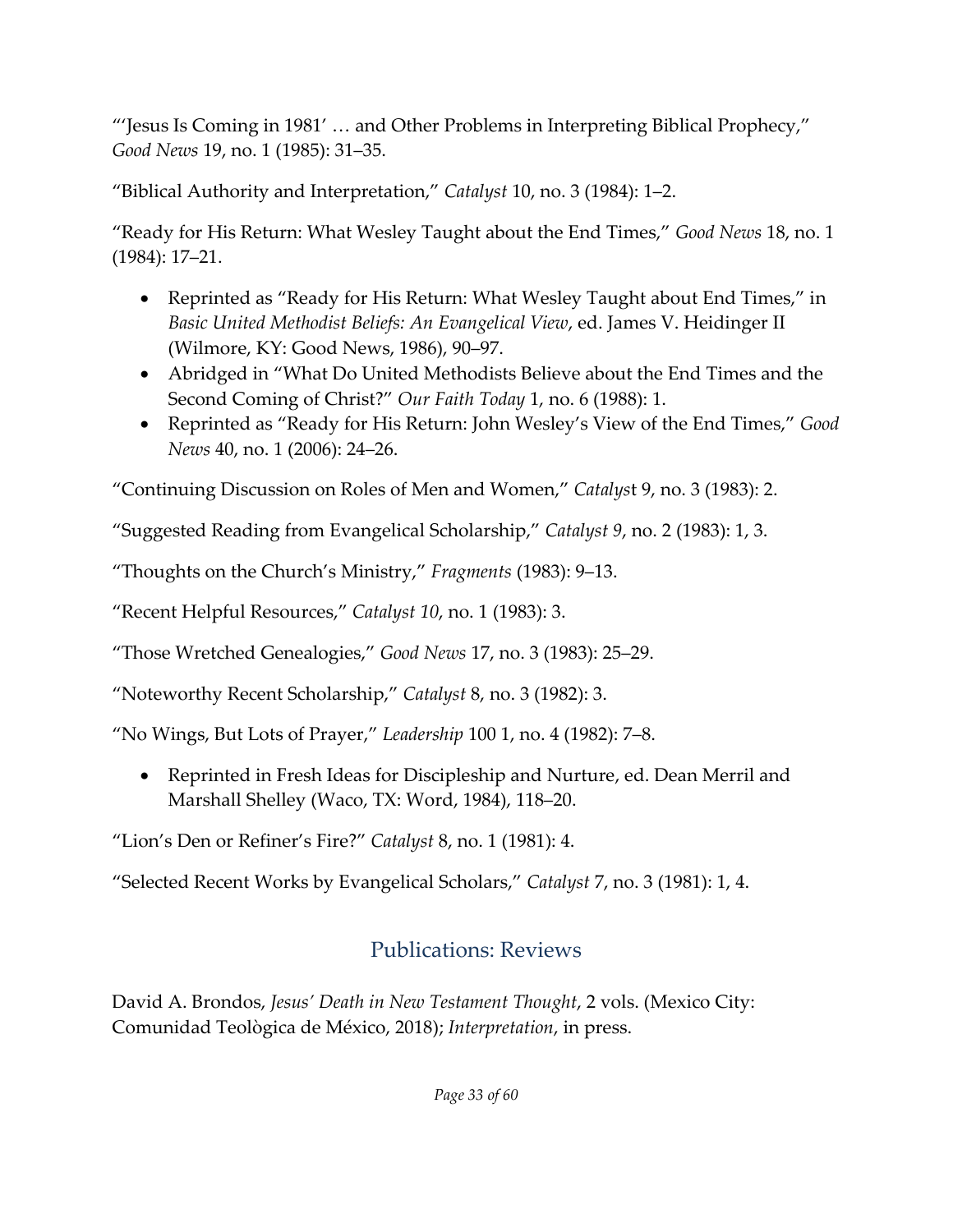Daniel Castelo and Robert W. Wall, *The Marks of Scripture: Rethinking the Nature of the Bible* (Grand Rapids: BakerAcademic, 2019); *Catalyst* [https://www.catalystresources.org/thinking-about-scripture-practicing-scripturalinterpretation/] (2019).

Matthew Richard Schlimm, *Seventy Hebrew Words Every Christian Should Know* (Nashville: Abingdon, 2018); *Catalyst* [http://www.catalystresources.org/hebrew-wordstheological-insight/] (2018).

Shively T. J. Smith, *Strangers to Family: Diaspora and 1 Peter's Invention of God's Household* (Waco, TX: Baylor University Press, 2016); *Interpretation* 72, no. 2 (2018): 219–20.

Peter-Ben Smit, *From Canonical Criticism to Ecumenical Exegesis? A Study in Biblical Hermeneutics* (Leiden: Brill, 2015); *Review of Biblical Literature* [http://www.bookreviews.org] (2018).

Greg Carey, *Luke: All Flesh Shall See God's Salvation: An Introduction and Study Guide*, T&T Clark Study Guides to the New Testament (London: Bloomsbury T&T Clark, 2017); *Expository Times* 129, no. 4 (2018): 179–80.

Leander E. Keck, *Why Christ Matters: Toward a New Testament Christology* (Waco, TX: Baylor University Press, 2015); *Interpretation* 72, no. 1 (2018): 87.

C. Clifton Black, *Reading Scripture with the Saints* (Eugene, OR: Cascade, 2014); *Catalyst* [http://www.catalystresources.org/reading-scripture-with-the-saints/] (2014).

Don Thorsen, *Calvin vs. Wesley: Bringing Belief in Line with Practice* (Nashville: Abingdon, 2013); *Catalyst* [\[http://www.catalystresources.org/calvin-versus-wesley/\] \(](http://www.catalystresources.org/calvin-versus-wesley/)2013).

Jonathan T. Pennington, *Reading the Gospels Wisely: A Narrative and Theological Introduction* (Grand Rapids: Baker Academic, 2012); *Review of Biblical Literature* [\[http://www.bookreviews.org\] \(](http://www.bookreviews.org/)2013).

Christian Smith, *The Bible Made Impossible: Why Biblicism Is Not a Truly Evangelical Reading of Scripture* (Grand Rapids: Brazos, 2011); *Interpretation* 66, no. 4 (2012): 446–48.

Karl Allen Kuhn, *Luke: The Elite Evangelist*, Paul's Social Network: Brothers and Sisters in Faith (Collegeville, MN: Liturgical, 2010); *Catholic Biblical Quarterly* 74, no. 3 (2012): 609–10.

Lewis R. Donelson, *I & II Peter and Jude: A Commentary*, New Testament Library (Louisville: Westminster John Knox, 2010); *Theology Today* 68, no. 2 (2011): 183–85.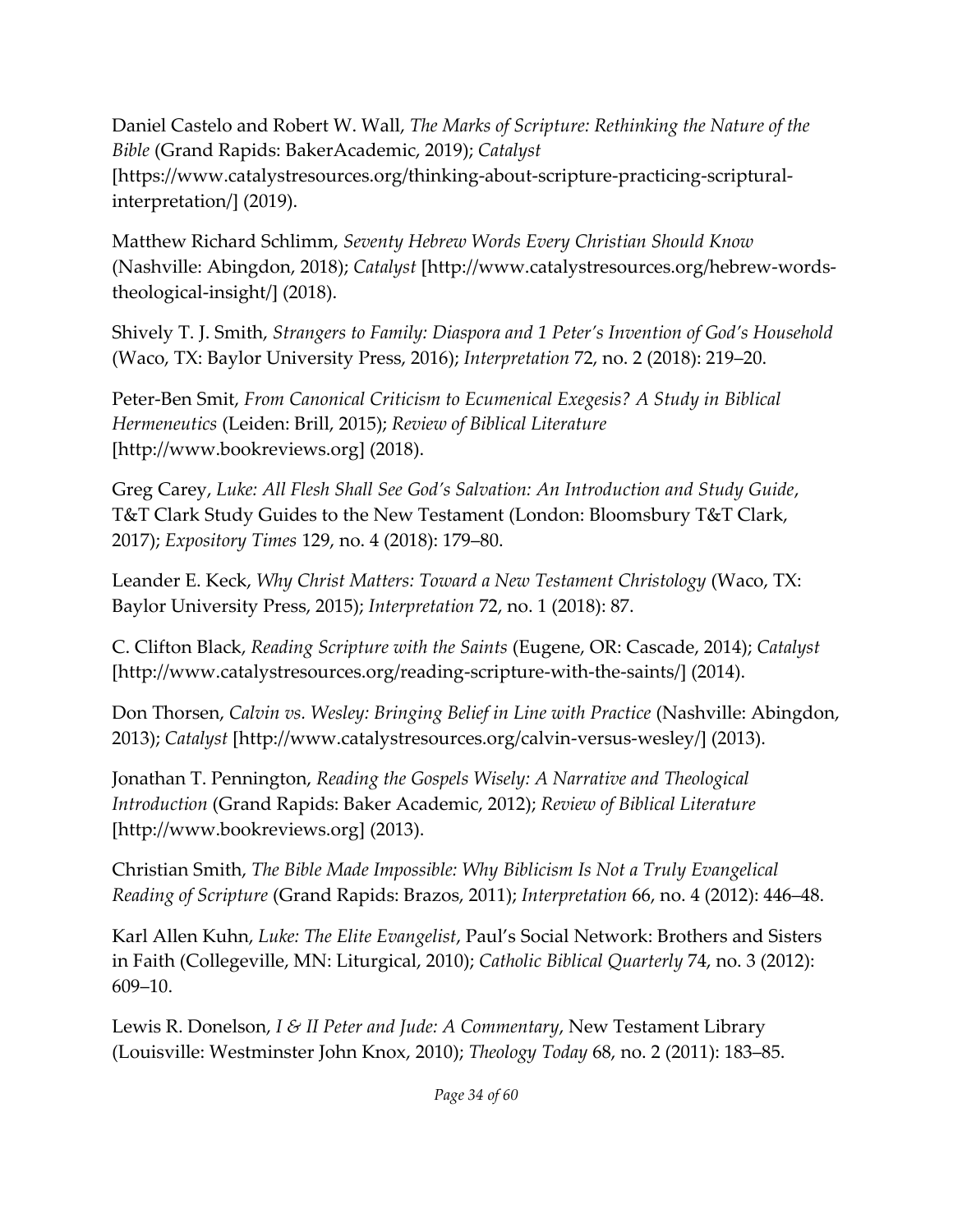Brenda B. Colijn, *Images of Salvation in the New Testament* (Downers Grove, IL: InterVarsity Press, 2010); *Interpretation* 66, no. 1 (2012): 90.

George H. Van Kooten, *Paul's Anthropology in Context: The Image of God, Assimilation to God, and Tripartite Man in Ancient Judaism, Ancient Philosophy and Early Christianity*, Wissenschaftliche Untersuchungen zum Neuen Testament 232 (Tübingen: Mohr Siebeck, 2008); *Review of Biblical Literature* [\[http://www.bookreviews.org\] \(](http://www.bookreviews.org/)2011).

Dwayne H. Adams, *The Sinner in Luke*, Evangelical Theological Society Monograph Series (Eugene, OR: Pickwick, 2008); *Catholic Biblical Quarterly* 72, no. 3 (2010): 584–85.

Patricia Walters, *The Assumed Authorial Unity of Luke and Acts: A Reassessment of the Evidence*, Society of New Testament Studies Monograph Series 145 (Cambridge: Cambridge University Press, 2009); *Review of Biblical Literature* [\[http://www.bookreviews.org\] \(](http://www.bookreviews.org/)2009).

Constantino Antonio Ziccardi, *The Relationship of Jesus and the Kingdom of God according to Luke-Acts*, Tesi Gregoriana Serie Teologia 165 (Rome: Editrice Pontificia Università Gregoriana, 2008); *Review of Biblical Literature* [\[http://www.bookreviews.org\] \(](http://www.bookreviews.org/)2009).

Matthew Levering, *Participatory Biblical Exegesis: A Theology of Biblical Interpretation* (Notre Dame, IN: University of Notre Dame Press, 2008); *Catholic Biblical Quarterly* 71 (2009): 406–08.

Wilfried Eckey, *Das Lukasevangelium: Unter Berücksichtigung seiner Parallelen*, Teilband I: 1,1–10,42; Teilband II: 11,1–24,53 (Neukirchen-Vluyn: Neukirchener Verlag, 2004); *Review of Biblical Literature*. [\[http://www.bookreviews.org\] \(](http://www.bookreviews.org/)2009).

C. Kavin Rowe, *Early Narrative Christology: The Lord in the Gospel of Luke*, Beihefte zur Zeitschrift für die neutestamentliche Wissenschaft und die Kunde der älteren Kirche 139 (Berlin: Walter de Gruyter, 2006); *Review of Biblical Literature* [\[http://www.bookreviews.org\] \(](http://www.bookreviews.org/)2007).

A. K. M. Adam, Stephen E. Fowl, Kevin J. Vanhoozer, and Francis Watson, *Reading Scripture with the Church: Toward a Hermeneutic for Theological Interpretation (Grand* Rapids: Eerdmans, 2006); *Review of Biblical Literature* [\[http://www.bookreviews.org\]](http://www.bookreviews.org/)  (2007).

A. K. M. Adam, *Faithful Interpretation: Reading the Bible in the Postmodern World* (Minneapolis: Fortress, 2006); *Review of Biblical Literature* [\[http://www.bookreviews.org\]](http://www.bookreviews.org/)  (2007).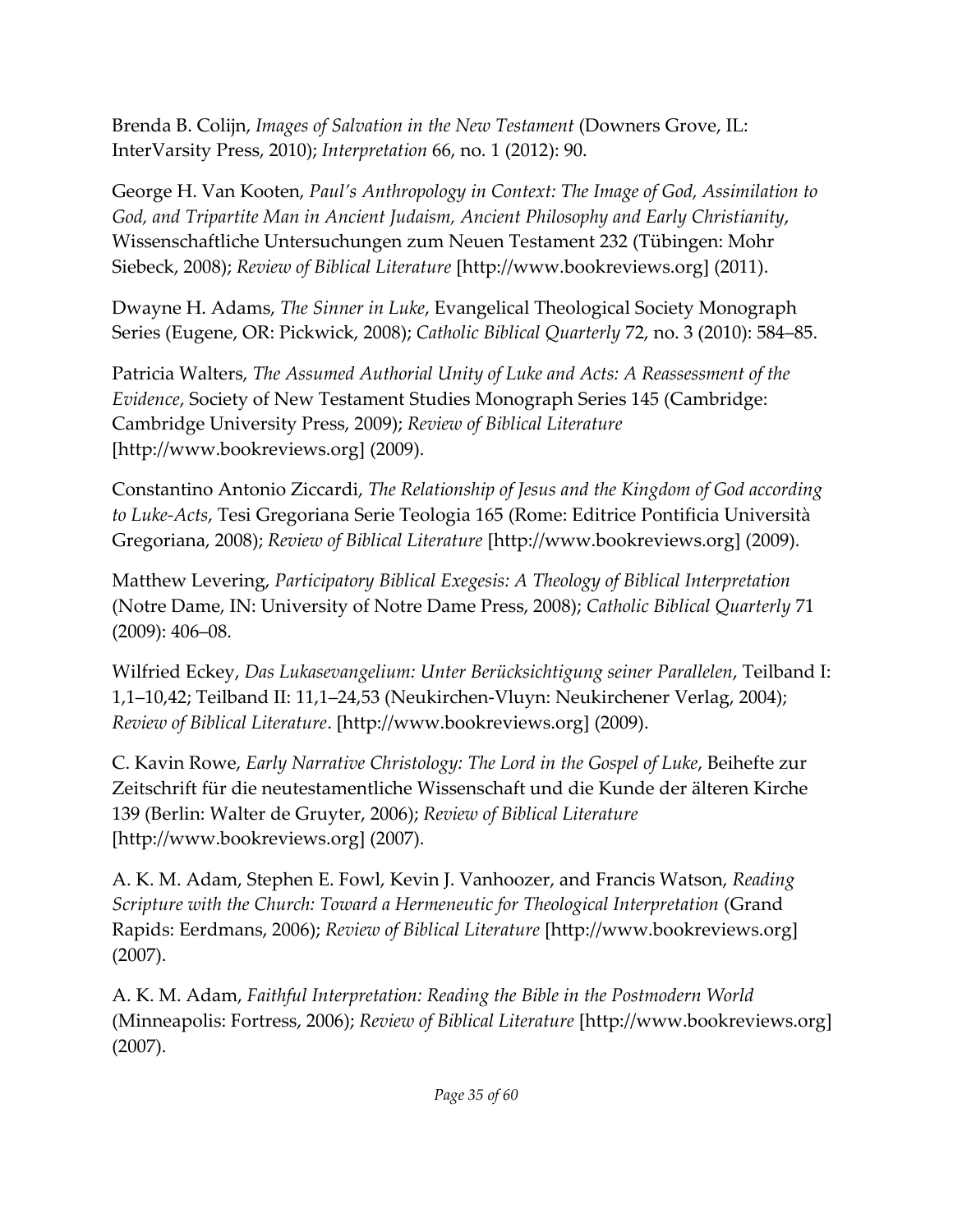Jaroslav Pelikan, *Acts*, Brazos Theological Commentary on the Bible (Grand Rapids: Brazos, 2005); *Journal of the Evangelical Theological Society* 49 (2007): 852–53.

William F. Brosend II, *James and Jude*, New Cambridge Bible Commentary (Cambridge: Cambridge University Press, 2004); *Interpretation* 61 (2007): 102.

Anthony J. Sanford, ed., *The Nature and Limits of Human Understanding* (London: T&T Clark, 2003); *Scottish Journal of Theology* 54 (2006): 478–80.

Louise J. Lawrence, *Reading with Anthropology: Exhibiting Aspects of New Testament Religion* (Carlisle: Paternoster, 2005); *Catholic Biblical Quarterly* 68 (2006): 769–70.

Gerald S. Sloyan, *Jesus on Trial: A Study of the Gospels*, 2nd ed. (Minneapolis: Fortress, 2006); *Review of Biblical Literature* [\[http://www.bookreviews.org\] \(](http://www.bookreviews.org/)2006).

Richard W. Swanson, *Provoking the Gospel of Luke: A Storyteller's Commentary* (Year C) (Cleveland: Pilgrim, 2006); *Review of Biblical Literature* [\[http://www.bookreviews.org\]](http://www.bookreviews.org/)  (2006).

Peter Enns, *Inspiration and Incarnation: Evangelicals and the Problem of the Old Testament* (Grand Rapids: BakerAcademic, 2005); *Review of Biblical Literature* [\[http://www.bookreviews.org\] \(](http://www.bookreviews.org/)2006).

Michael F. Patella, *The Gospel according to Luke*, New Collegeville Bible Commentary (Collegeville, MN: Liturgical Press, 2005); *Review of Biblical Literature* [\[http://www.bookreviews.org\] \(](http://www.bookreviews.org/)2006).

Karen H. Jobes, *1 Peter*, Baker Exegetical Commentary on the New Testament (Grand Rapids: Baker Academic, 2005); *Catholic Biblical Quarterly* 68 (2006): 334–35.

Frederick J. Murphy, *An Introduction to Jesus and the Gospels* (Nashville: Abingdon, 2005); *Review of Biblical Literature* [\[http://www.bookreviews.org\] \(](http://www.bookreviews.org/)2006).

Gerd Theissen, *Fortress Introduction to the New Testament* (Minneapolis: Fortress, 2003); *Bulletin of Biblical Research* 15, no. 1 (2005): 146–48.

Matthew L. Skinner, *Locating Paul: Places of Custody as Narrative Settings in Acts 21–28* (Atlanta: Society of Biblical Literature, 2003); *Theology Today* 61 (2004): 429.

François Bovon, *Luke 1: A Commentary on Luke 1:1–9:50*, Hermeneia (Minneapolis: Fortress, 2002); *Review of Biblical Literature* [\[http://www.bookreviews.org\] \(](http://www.bookreviews.org/)2003).

A. K. M. Adams, ed., *Handbook of Postmodern Biblical Interpretation and Postmodern* 

*Page 36 of 60*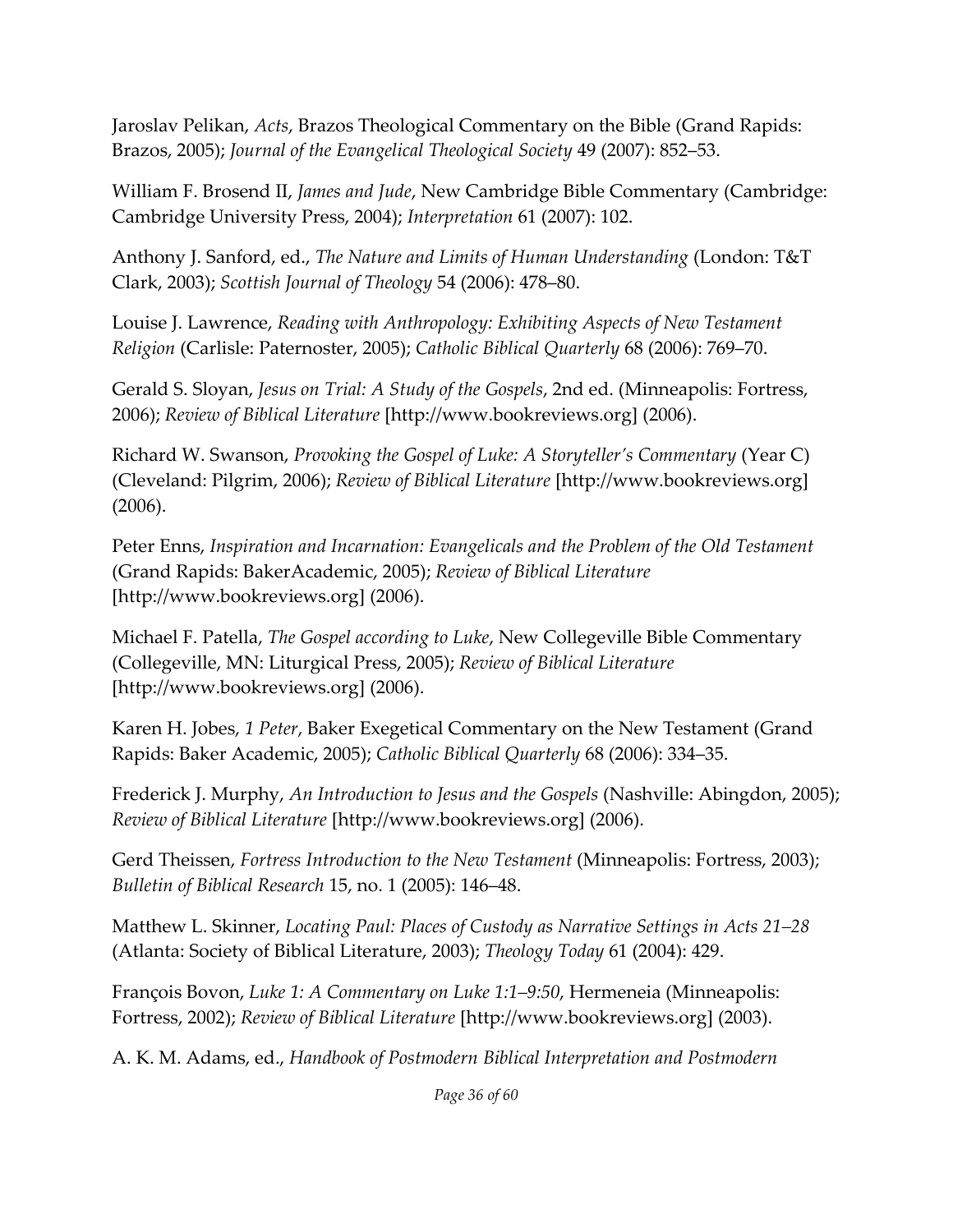*Interpretations of the Bible: A Reader* (St. Louis, MO: Chalice, 2000–2001); *Theology Today* 59 (2002): 456–58.

Matt A. Jackson-McCabe, *Logos and Law in the Letter of James: The Law of Nature, The Law of Moses, and the Law of Freedom*, Supplements to Novum Testamentum (Leiden: Brill, 2001); *Review of Biblical Literature* [\[http://bookreviews.org\] \(](http://bookreviews.org/)2002).

Wesley Hiram Wachob, *The Voice of Jesus in the Social Rhetoric of James*, Society for New Testament Studies Monograph Series 106 (Cambridge: Cambridge University Press, 2000); *Catholic Biblical Quarterly* 63 (2001): 164–65.

Marianne Meye Thompson, *The Promise of the Father: Jesus and God in the New Testament* (Louisville: Westminster John Knox, 2000); *Interpretation* 55 (2001): 326.

Graham H. Twelftree, *Jesus the Miracle Worker: A Historical and Theological Study* (Downers Grove, IL: InterVarsity Press, 1999); *Asbury Theological Journal* 55 (2000): 95– 97.

Edgar V. McKnight, *Jesus Christ in History and Scripture: A Poetic and Sectarian Perspective* (Macon, GA: Mercer University Press, 1999); *Lexington Theological Journal* 35 (2000): 45– 46.

Jakob van Bruggen, *Christ on Earth: The Gospel Narratives as History* (Grand Rapids: Baker, 1998); *Review of Biblical Literature*[; \[http://www.bookreviews.org\] \(](http://www.bookreviews.org/)1999).

Phillip J. Cunningham, *A Believer's Search for the Jesus of History* (New York: Paulist Press, 1999); *Interpretation* 54 (2000): 441–42.

Donald Armstrong, ed., *Who Do You Say That I Am? Christology and the Church* (Grand Rapids: Eerdmans, 1999); *Interpretation* 54 (2000): 90–92.

Howard Clark Kee, *To Every Nation under Heaven: The Acts of the Apostles*, The New Testament in Context (Harrisburg, PA: Trinity Press International, 1997); *Catholic Biblical Quarterly* 61 (1999): 362–63.

Cilliers Breytenbach, *Paulus und Barnabas in der Provinz Galatien: Studien zu Apostelgeschichte 13f.; 16,6; 18,23 und den Adressaten des Galaterbriefes*, Arbeiten zur Geschichte des antiken Judentums und des Urchristentums 38 (Leiden: Brill, 1996); *Catholic Biblical Quarterly* 60 (1998): 557–58.

Darrell L. Bock, *Luke 9:51–24:53*, Baker Exegetical Commentary on the New Testament 3B (Grand Rapids: Baker, 1996); *Asbury Theological Journal* 53 (1998): 94–96.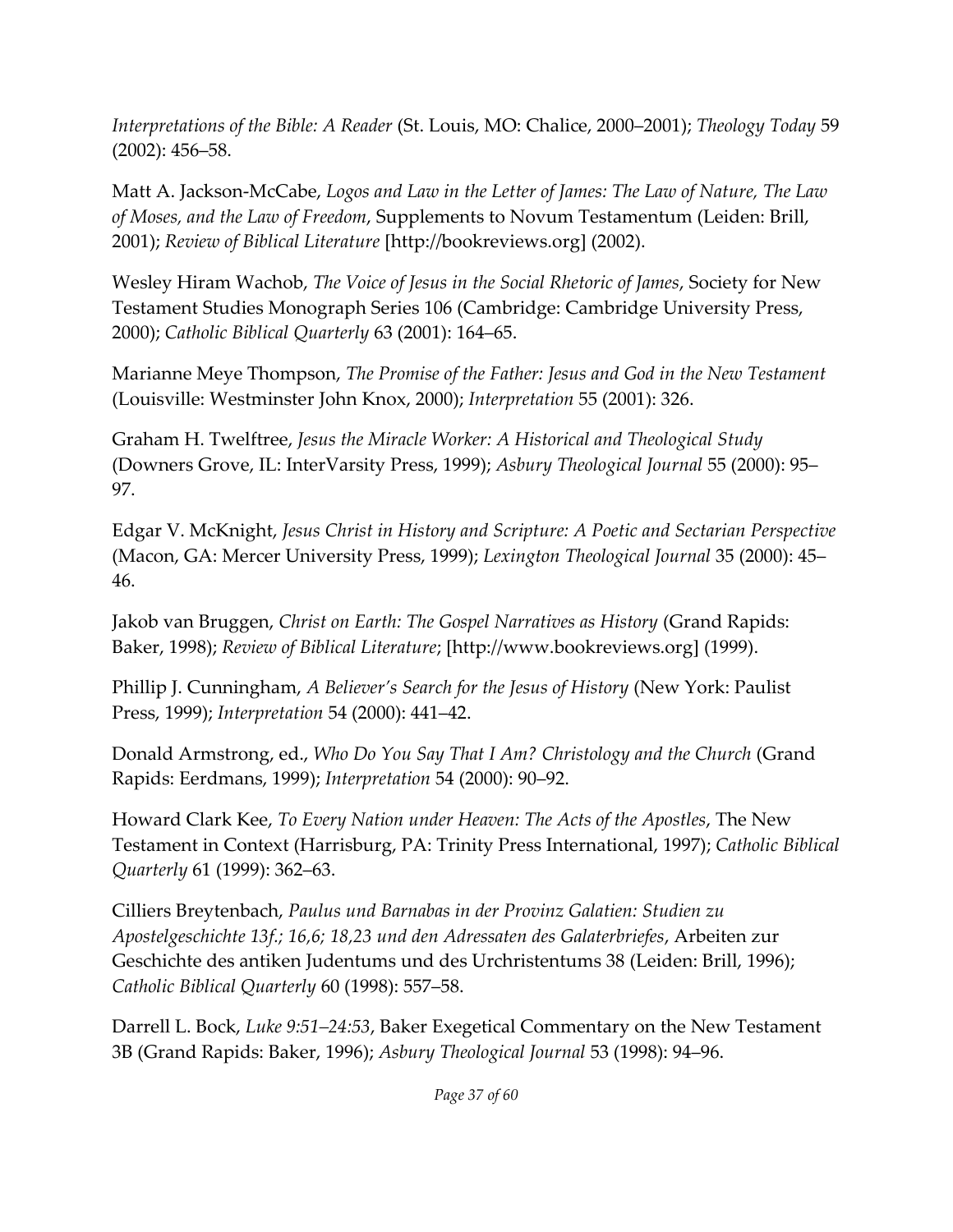Richard N. Longenecker, ed., *Patterns of Discipleship in the New Testament*, McMaster New Testament Studies 2 (Grand Rapids: Eerdmans, 1996); *Asbury Theological Journal* 53 (1998): 90–92.

Irina Levinskaya, *The Book of Acts in Its Diaspora Setting*, The Book of Acts in Its First-Century Setting 5 (Grand Rapids: Eerdmans; Carlisle: Paternoster, 1996); *Ashland Theological Journal* 30 (1998): 119–21.

Jacob Jervell, *The Theology of the Acts of the Apostles*, New Testament Theology 5 (Cambridge: Cambridge University Press, 1996); *Ashland Theological Journal* 30 (1998): 117–19.

Peter Doble, *The Paradox of Salvation: Luke's Theology of the Cross*, Society of New Testament Studies Monograph Series 87 (Cambridge: Cambridge University Press, 1996); *Journal of Biblical Literature* 117, no. 1 (1998): 140–[42; \[http://www.](http://www/)  bookreviews.org] (1997).

Max Turner, *Power from on High: The Spirit in Israel's Restoration and Witness in Luke-Acts*, Journal of Pentecostal Theology Supplement Series 9 (Sheffield: Sheffield Academic Press, 1996); *LBC Review* (Spring 1997): 10.

John Goldingay, *Models for Interpretation of Scripture* (Grand Rapids: Eerdmans, 1995); *Journal of Biblical Literature* 116, no. 4 (1997): 721–[22; \[http://www.bookreviews.org\]](http://www.bookreviews.org/)  (1997).

Morna D. Hooker, *Not Ashamed of the Gospel: New Testament Interpretations of the Death of Christ* (Grand Rapids: Eerdmans, 1994); *Catholic Biblical Quarterly* 58 (1996): 552–53.

William H. Shepherd Jr., *The Narrative Function of the Holy Spirit as a Character in Luke-Acts*, Society of Biblical Literature Dissertation Series 147 (Atlanta: Scholars Press, 1994); *Interpretation* 50 (1996): 307–08.

Raymond E. Brown, *The Death of the Messiah: From Gethsemane to the Grave: A Commentary on the Passion Narratives*, 2 vols., Anchor Bible Reference Library (New York: Doubleday, 1994); *Interpretation* 50 (1996): 187–89.

Darrell L. Bock, *Luke 1:1–9:50*, Baker Exegetical Commentary on the New Testament 3A (Grand Rapids: Baker, 1994); *Westminster Theological Journal* 58 (1996): 170–73.

Matti Myllykoski, *Die letzen Tage Jesu: Markus und Johannes, ihre Traditionen und die historische Frage*, Band 2; Suomalaisen Tiedeakatemian Toimituksia, Annales Academiae Scientiarum Fennicae B/272 (Helsinki: Suomalainen Tiedeakatemia, 1994); *Catholic*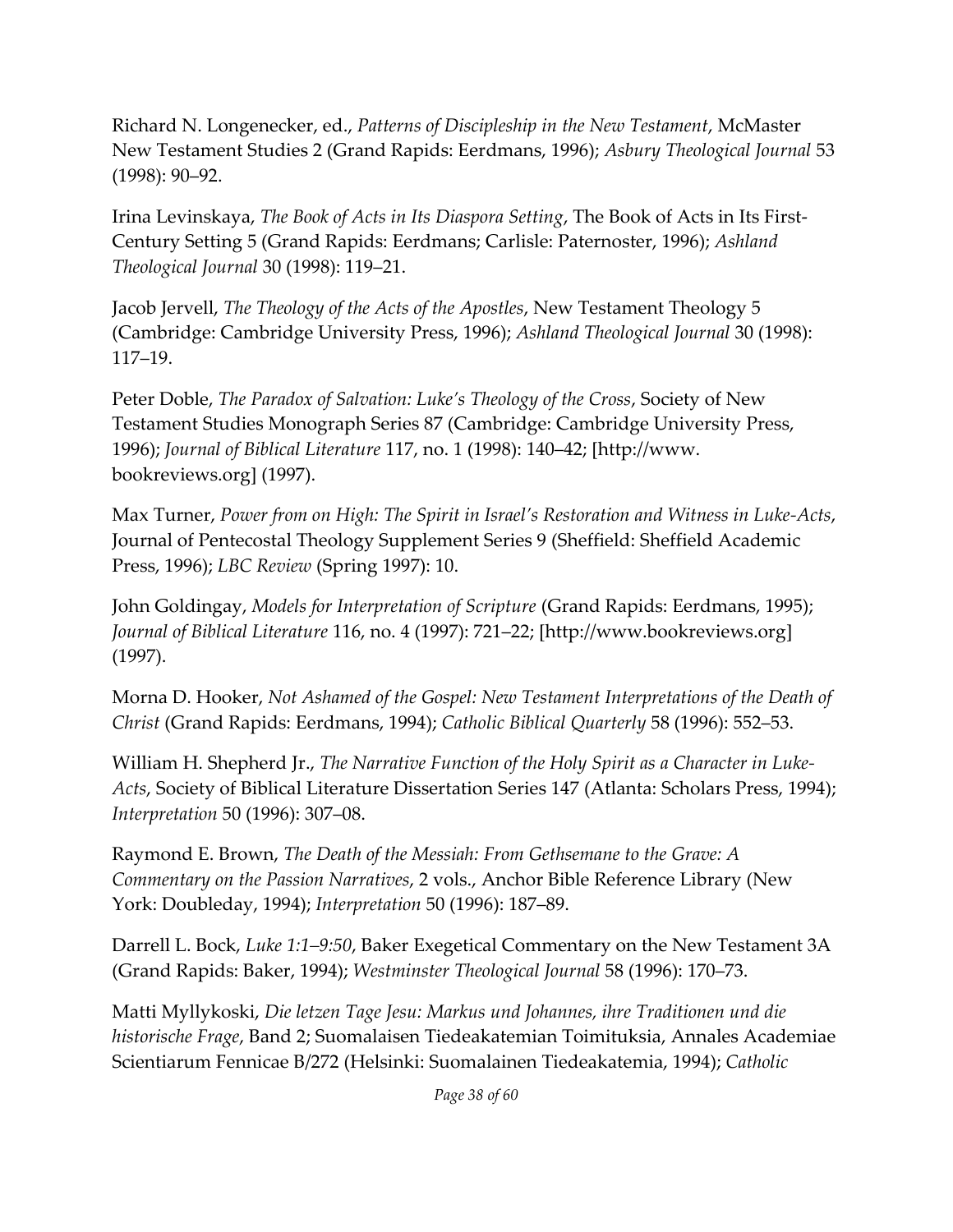*Biblical Quarterly* 57 (1995): 410–11.

Mikeal C. Parsons and Richard I. Pervo, *Rethinking the Unity of Luke and Acts* (Minneapolis: Fortress, 1993); *Catholic Biblical Quarterly* 57 (1995): 411–13.

Manfred Korn, *Die Geschichte Jesu in veränderter Zeit: Studien zur bleibenden Bedeutung Jesu im lukanischen Doppelwerk,* Wissenschaftliche Untersuchungen zum Neuen Testament 2/51 (Tübingen: Mohr Siebeck, 1993); *Catholic Biblical Quarterly* 57 (1995): 181–82.

Matti Myllykoski, *Die letzen Tage Jesu: Markus und Johannes, ihre Traditionen und die historische Frage*, Band 1; Suomalaisen Tiedeakatemian Toimituksia, Annales Academiae Scientiarum Fennicae B/256 (Helsinki: Suomalainen Tiedeakatemia, 1991); *Catholic Biblical Quarterly* 55 (1993): 173–74.

A.E. Harvey, *Strenuous Commands: The Ethic of Jesus* (London: SCM; Philadelphia: Trinity, 1990); *Evangelical Quarterly* 65 (1993): 176–77.

J. Paul Sampley, *Walking between the Times: Paul's Moral Reasoning* (Minneapolis: Fortress, 1991); *Evangelical Quarterly* 65 (1993): 178–79.

David A. Neale, *None but the Sinners: Religious Categories in the Gospel of Luke*, Journal for the Study of the New Testament Supplement Series 58 (Sheffield: JSOT Press, 1991); *Themelios* 19, no. 2 (1993): 28–29.

James B. Shelton, *Mighty in Word and Deed: The Role of the Holy Spirit in Luke-Acts* (Peabody, MA: Hendrickson, 1991); *Themelios* 19, no. 1 (1993): 27.

Jack Dean Kingsbury, *Conflict in Luke: Jesus, Authorities, and Disciples* (Minneapolis: Fortress, 1991); *Pacific Theological Review* 25–26 (1992–93): 138–39.

Fred V. Craddock, *Luke: A Bible Commentary for Teaching and Preaching*, Interpretation (Louisville: John Knox, 1990); *Critical Review of Books in Religion* 5 (1992): 190–92.

Combined Review of Barry Gordon, *The Economic Problem in Biblical and Patristic Thought*, Supplements to Vigiliae Christianae: Texts and Studies of Early Christian Life and Language 9 (Leiden: Brill, 1989); and Justo L González, *Faith and Wealth: A History of Early Christian Ideas on the Origin, Significance, and Use of Money* (San Francisco: Harper and Row, 1990); *Critical Review of Books in Religion* (1991): 300–303.

Donald Senior, *The Passion of Jesus in the Gospel of Luke*, Passion Series 3 (Wilmington, DE: Glazier, 1989); *Critical Review of Books in Religion* 4 (1991): 229–30.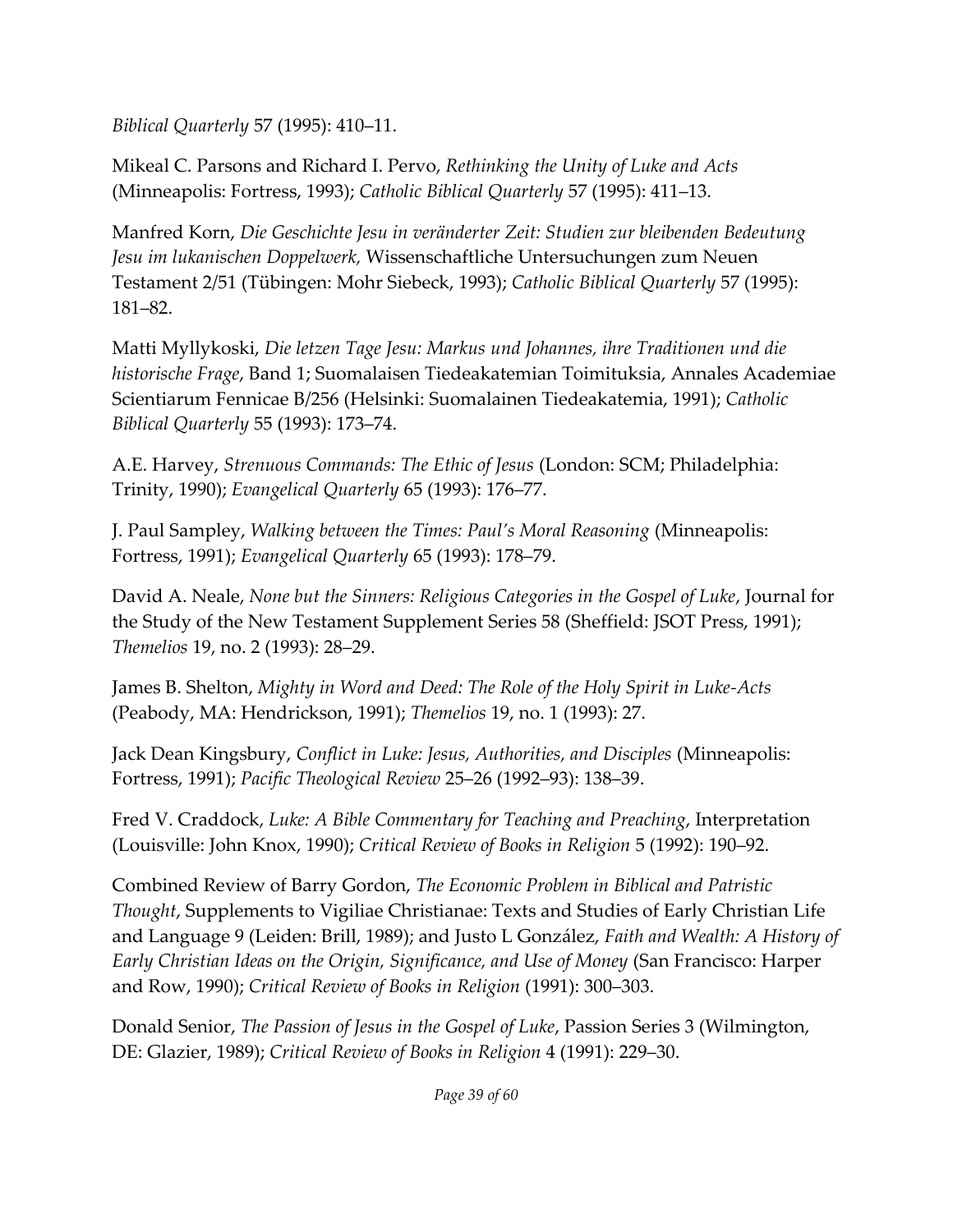David Batstone, *From Conquest to Struggle: Jesus of Nazareth in Latin America* (Albany, NY: State University of New York, 1991); *RADIX Magazine* 20, no. 3 (1991): 24–25.

C. Clifton Black, *The Disciples according to Mark: Markan Redaction in Current Debate*, Journal for the Study of the New Testament Supplement Series 27 (Sheffield: JSOT Press, 1989); *Catholic Biblical Quarterly* 53 (1991): 314–15.

Joseph A. Fitzmyer, *Luke the Theologian: Aspects of His Teaching* (New York: Paulist Press, 1989); *Evangelical Quarterly* 63 (1991): 176–78.

Larry W. Hurtado, *One God, One Lord: Early Christian Devotion and Ancient Jewish Monotheism* (Philadelphia: Fortress, 1988); *Pneuma* 12 (1990): 58–59.

John Dominic Crossan, *The Cross That Spoke: The Origins of the Passion Narrative* (San Francisco: Harper & Row, 1988); *Journal of Biblical Literature* 109 (1990): 356–58.

Marion L. Soards, *The Passion according to Luke: The Special Material of Luke 22*, Journal for the Study of the New Testament Supplement Series 14 (Sheffield: JSOT Press, 1987*); Journal of Biblical Literature* 108 (1989): 154–56.

Combined Review of Dan O. Via Jr., *The Ethics of Mark's Gospel in the Middle of Time* (Philadelphia: Fortress, 1985); Robert Gnuse, *You Shall Not Steal: Community and Property in the Biblical Tradition* (Maryknoll, NY: Orbis Books, 1985); José Cárdenes Pallares, *A Poor Man Called Jesus: Reflections on the Gospel of Mark* (Maryknoll, NY: Orbis Books, 1986); *Transformation: An International Dialogue on Evangelical Social Ethics* 6, no. 2 (1989): 32–33.

Gerd Theissen, *The Shadow of the Galilean: The Quest of the Historical Jesus in Narrative Form* (Philadelphia: Fortress, 1987); *Asbury Theological Journal* 44 (1989): 98–99.

J. Severino Croatto, *Biblical Hermeneutics: Toward a Theory of Reading as the Production of Meaning* (Maryknoll, NY: Orbis Books, 1987); *Asbury Theological Journal* 44 (1989): 107– 08.

Elizabeth Struthers Malbon, *Narrative Space and Mythic Meaning in Mark* (San Francisco: Harper & Row, 1986); *Evangelical Quarterly* 60 (1988): 269–70.

Frank J. Matera, *Passion Narratives and Gospel Theologies: Interpreting the Synoptics through Their Passion Stories* (New York: Paulist Press, 1986); *Evangelical Quarterly* 60 (1988): 365.

Donald J. Goergen, *A Theology of Jesus*, vol. 1, *The Mission and Ministry of Jesus* (Wilmington, DE: Glazier, 1986); *Evangelical Quarterly* 60 (1988): 84–85.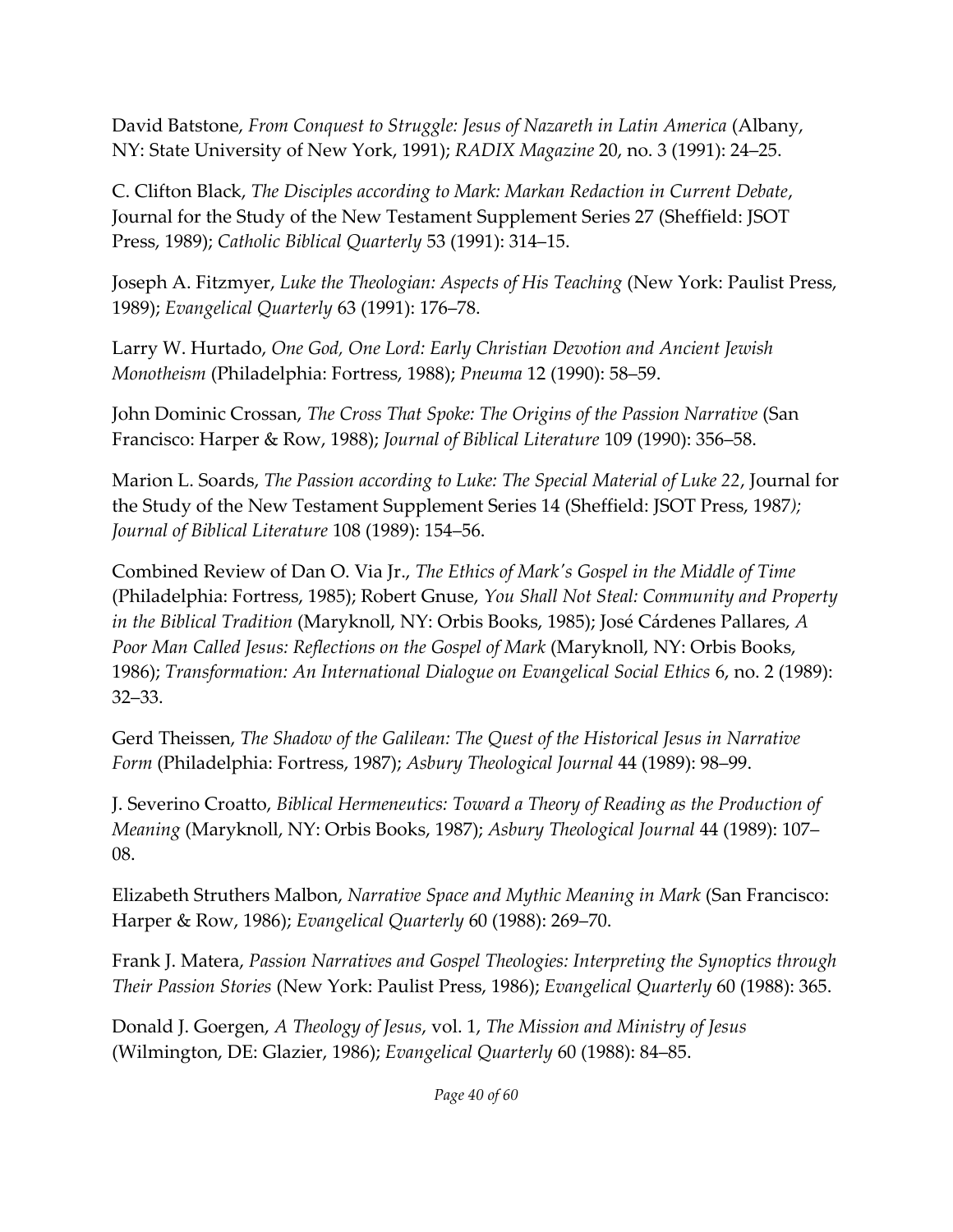John Driver, *Understanding the Atonement for the Mission of the Church* (Scottdale, PA: Herald, 1986); *Evangel* 6, no. 1 (1988): 31.

Shirley C. Guthrie Jr., *Diversity in Faith–Unity in Christ* (Philadelphia: Westminster, 1986); *Evangel* 6, no. 1 (1988): 28–29.

Jerome Neyrey, *The Passion according to Luke: A Redaction Study of Luke's Soteriology* (New York: Paulist Press, 1985); *Journal of Biblical Literature* 106 (1987): 545–47.

Bruce J. Malina, *Christian Origins and Cultural Anthropology: Practical Models for Biblical Interpretation* (Atlanta: John Knox, 1986); *Evangelical Quarterly* 59 (1987): 268–69.

Joseph B. Tyson, *The Death of Jesus in Luke-Acts* (Columbia: University of South Carolina Press, 1986); *Evangelical Quarterly* 59 (1987): 270–71.

Dale C. Allison Jr., *The End of the Ages Has Come: An Early Interpretation of the Passion and Resurrection of Jesus* (Philadelphia: Fortress, 1985); *TSF Bulletin* 10, no. 5 (1987): 29.

Pinchas Lapide, *The Sermon on the Mount: Utopia or Program for Action?* (Maryknoll, NY: Orbis Books, 1986); *TSF Bulletin* 10, no. 5 (1987): 31.

Juan Luis Segundo, *Jesus of Nazareth Yesterday and Today*, vol. 2, *The Historical Jesus of the Synoptics* (Maryknoll, NY: Orbis Books, 1985); *Evangelical Quarterly* 59 (1987): 165–67.

John S. Pobee, *Persecution and Martyrdom in the Theology of Paul*, Journal for the Study of the New Testament Supplement Series 6 (Sheffield: JSOT Press, 1985); *Asbury Theological Journal* 42 (1987): 127–29.

James D. G. Dunn, *The Evidence for Jesus* (Philadelphia: Westminster, 1985); *Asbury Theological Journal* 42 (1987): 126–27.

Paul D. Hanson, *The People Called: The Growth of Community in the Bible* (San Francisco: Harper & Row, 1986); *Trinity Journal* 8 (1987): 239–42.

Peter Toon, *Heaven and Hell: A Biblical and Theological Overview* (Nashville: Nelson, 1986); *Good News* 20, no. 4 (1987): 55.

David W. Gill, *Peter the Rock: Extraordinary Insights from an Ordinary Man* (Downers Grove, IL: InterVarsity Press, 1986); *RADIX Magazine* 18, no. 2 (1987): 24–25.

G.D. Kilpatrick, *The Eucharist in Bible and Liturgy* (Cambridge: Cambridge University Press, 1983); *Evangelical Quarterly* 58 (1986): 86–89.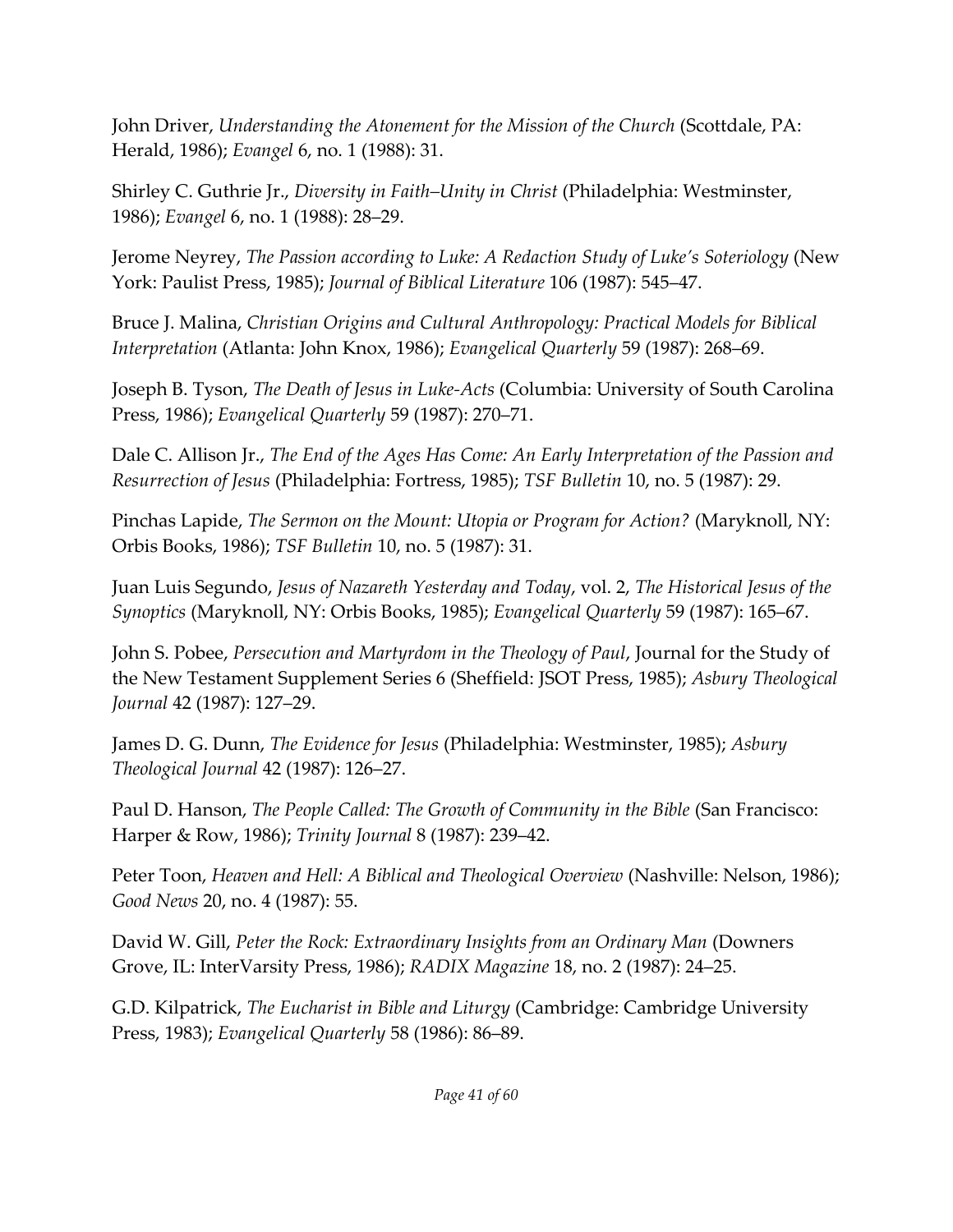Graeme Goldsworthy, *The Gospel in Revelation: Gospel and Apocalypse* (Grand Rapids: Eerdmans, 1984); *Evangel* 4, no. 1 (1986): 17.

Thomas C. Oden, ed., *The New Birth: John Wesley. A Modern English Edition* (San Francisco: Harper & Row, 1984); *TSF Bulletin* 9, no. 5 (1986): 29–30.

Grant R. Osborne, *The Resurrection Narratives: A Redactional Study* (Grand Rapids: Baker, 1984); *Themelios* 11, no. 3 (1986): 99–100.

M. Robert Mulholland Jr., *Shaped by the Word: The Power of Scripture in Spiritual Formation* (Nashville: Upper Room, 1985); *Good News* 20, no. 1 (1986): 54–55.

Donald K. McKim, ed., *The Authoritative Word: Essays on the Nature of Scripture* (Grand Rapids: Eerdmans, 1983); *Evangelical Quarterly* 57 (1985): 65–66.

John Wenham, *Easter Enigma* (Grand Rapids: Zondervan, 1984); *Themelios* 19, no. 2 (1985): 43.

E. Earle Ellis, *The World of St. John: The Gospel and the Epistles* (Grand Rapids: Eerdmans, 1984); *Evangel* 3, no. 3 (1985): 18.

Etienne Trocmé, *The Passion as Liturgy: A Study in the Origins of the Passion Narratives in the Four Gospels* (London: SCM, 1983); *Evangelical Quarterly* 56 (1984): 185–88.

F. F. Bruce, *The Gospel of John* (Grand Rapids: Eerdmans, 1984); *Evangel* 2, no. 3 (1984): 24.

Richard Bewes, *The Church Overcomes* (London: Mowbray, 1984); *Evangel* 2, no. 4 (1984): 24.

Howard A. Snyder, *Liberating the Church: The Ecology of Church and Kingdom* (Downers Grove, IL: InterVarsity Press, 1983); *Themelios* 10, no. 1 (1984): 35.

• Reprinted in *Themelios* 11, no. 2 (1986): 70.

Ralph P. Martin, *The Worship of God* (Grand Rapids: Eerdmans, 1983); *Crux* 19, no. 3 (1983): 40.

R. E. O. White, *The Night He Was Betrayed* (Grand Rapids: Eerdmans, 1982); *Evang*el 1, no. 4 (1983): 21.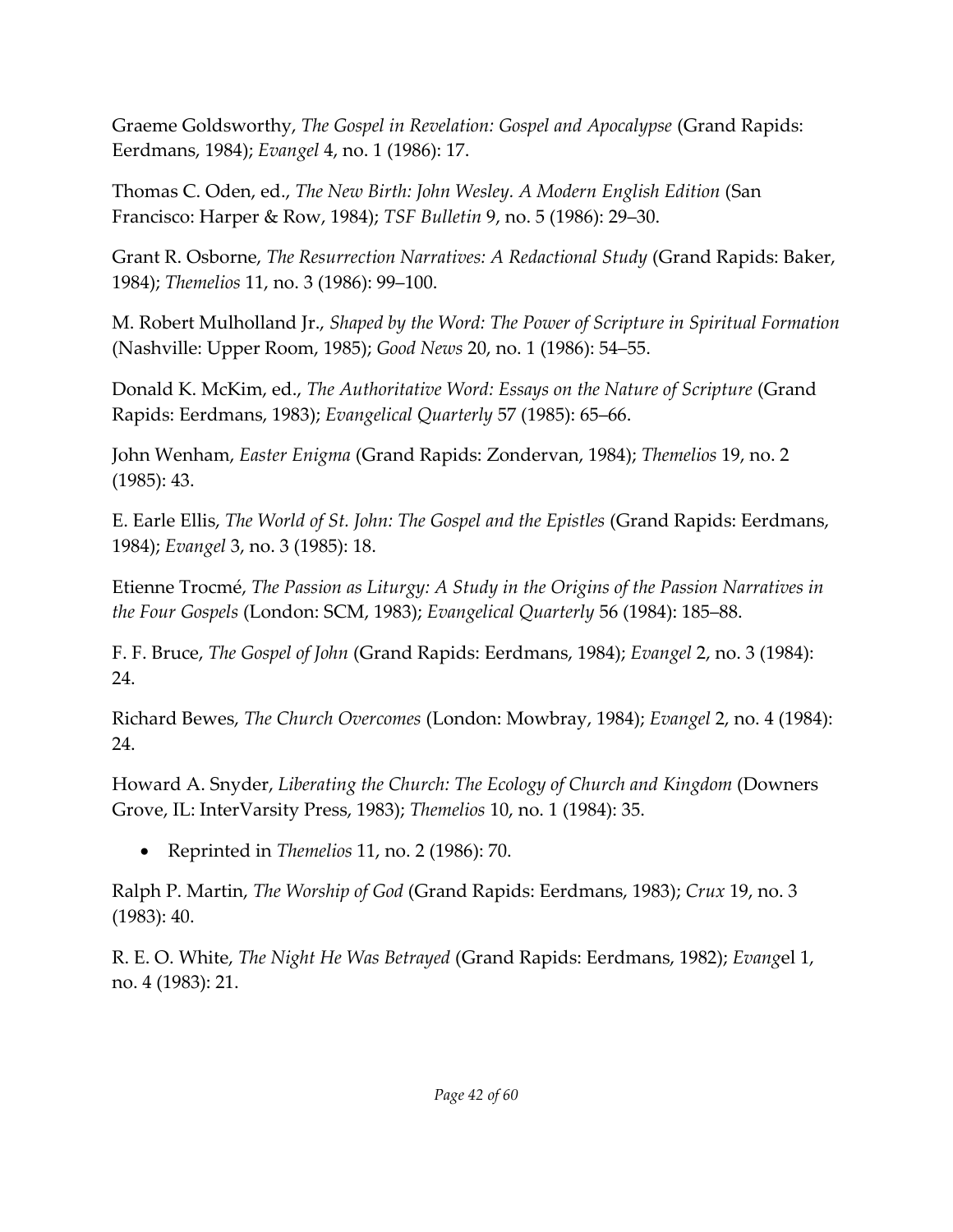### Professional Activities

#### Memberships

- Studiorum Novi Testamenti Societas
- International Society for Science and Religion
- Society of Biblical Literature
- Catholic Biblical Association of America
- Institute for Biblical Research
- Tyndale Fellowship for Biblical Research
- Wesleyan Theological Society
- The American Association for the Advancement of Science
- American Scientific Affiliation

### Leadership

- Society of Biblical Literature
	- o Council (2004–09; Chair, 2005–08; Executive Committee, 2005–08)
	- o Finance Committee (2004–09)
	- o Gospel of Luke Section: Steering Committee (2013–16)
	- o Theological Hermeneutics of Christian Scripture Group / Theological Interpretation of Scripture Group: Steering Committee (2005–16; Chair, 2005–10)
	- o Cognitive Linguistics in Biblical Interpretation Section: Steering Committee (2006–12)
	- o Consultation on Ethics, Love and the Other in Early Christianity: Steering Committee (2010–12)
- Southeast Commission for the Study of Religion: Vice-Chair (2005–06)
- Society of Biblical Literature, Southeast Region: President (2004–05), President Elect: Vice President and Program Chair (2003–04), Vice President Elect (2002–03)
- Society of Biblical Literature, Pacific Coast Region: Chair, New Testament Gospels and Acts Section (1987–91); Committee on Nominations (1988–89)
- Institute for Biblical Research: Board of Directors (2004–06), Executive Committee (2001–04), Nominating Committee (2001–06; Chair, 2002–06), By-Laws Committee (2003–04), Search Committee for the Editor of *Bulletin of Biblical Research* (2003–04), Program Committee (1997–99)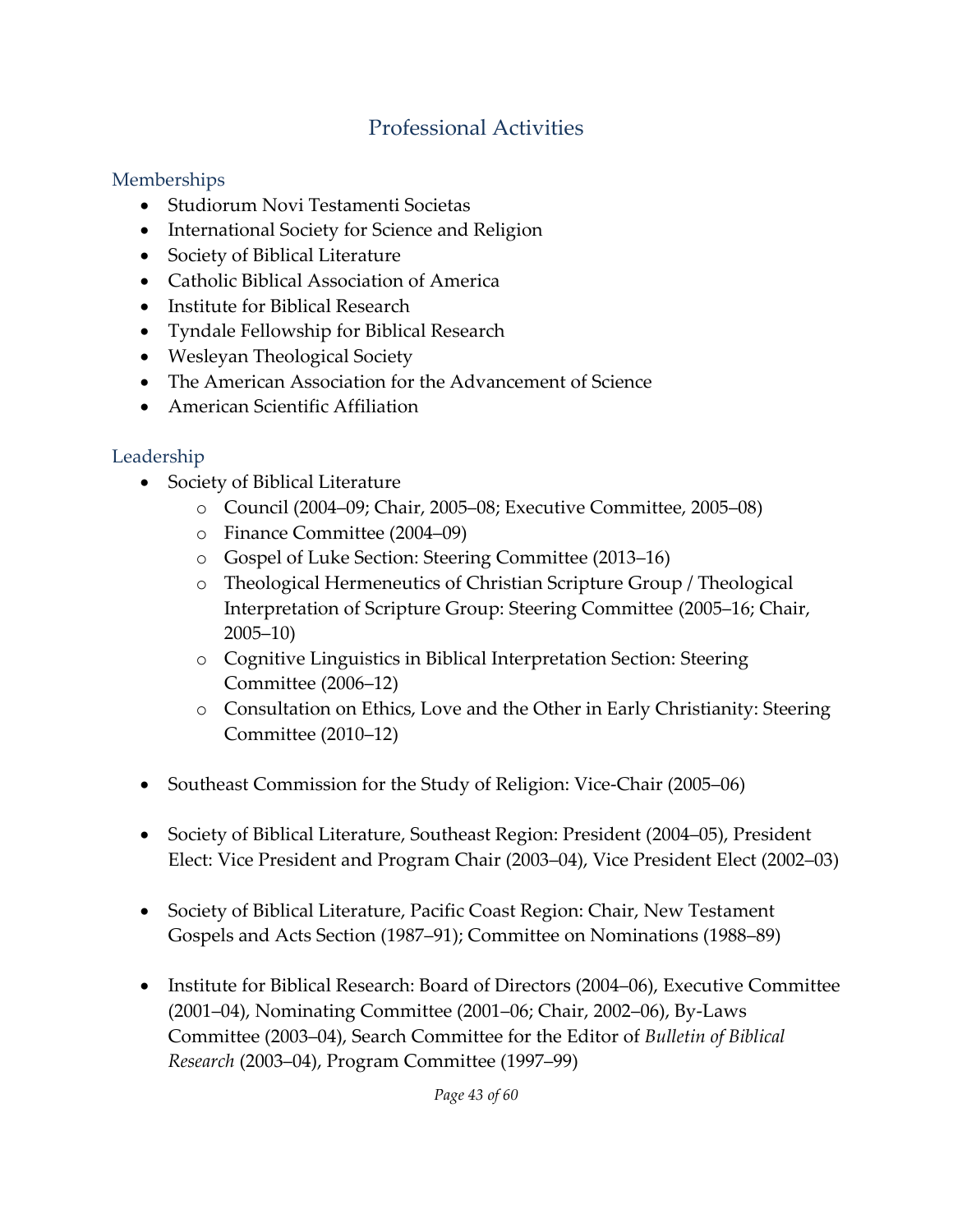### Papers Presented, Panels, & Responses

Deb Shepherd, Reed Metcalf, and Joel B. Green, "Faith and Science at Fuller Theological Seminary," Southern California Christians in Science, American Scientific Affiliation Winter Conference, Fuller Theological Seminary, February 2016.

Deb Shepherd, Reed Metcalf, Drew Hanson, Michael Wiltshire, and Joel B. Green, "Lessons on the Integration of Faith and Science at Fuller Theological Seminary," Southern California Christians in Science, American Scientific Affiliation Winter Conference, Azusa Pacific University, February 2015.

Reed Metcalf, Deb Shepherd, Drew Hanson, Michael Wiltshire, and Joel B. Green, "The Faith and Science Student Group at Fuller Theological Seminary," Southern California Christians in Science, American Scientific Affiliation Winter Conference, Azusa Pacific University, 7 February 2015.

"Rethinking 'History' for Theological Interpretation," Theological Hermeneutics of Christian Scripture Group, Society of Biblical Literature Annual Meeting, November 2010.

"Up, Down, In, and Out: Status and Belonging in the Gospel of Luke," Consultation on Ethics, Love, and the Other, Society of Biblical Literature Annual Meeting, November 2010.

"The Grammar of Life: The Areopagus Speech and Pagan Tradition," by C. Kavin Rowe, Panel Response, Paul J. Achtemeier Award, Society of Biblical Literature Annual Meeting, November 2010.

"*Body, Soul, and Human Life: The Nature of Humanity in the Bible*," Panelist, Wesleyan Theological Society, March 2010.

"*Body, Soul, and Human Life: The Nature of Humanity in the Bible*," Panelist, Christian Theological Research Fellowship, November 2009.

"Neglecting Widows and Serving the Word? Acts 6:1–7 as a Test Case for the Promise of 'Narrative' in Theological Exegesis," Society of Biblical Literature, Southeast Regional Meeting, New Testament Section, March 2009.

"*Body, Soul, and Human Life: The Nature of Humanity in the Bible*," Panelist, Society of Biblical Literature, Southeast Regional Meeting, New Testament Section, March 2009.

"Sin and Freedom: Perspectives from Evolutionary Psychology and New Testament

*Page 44 of 60*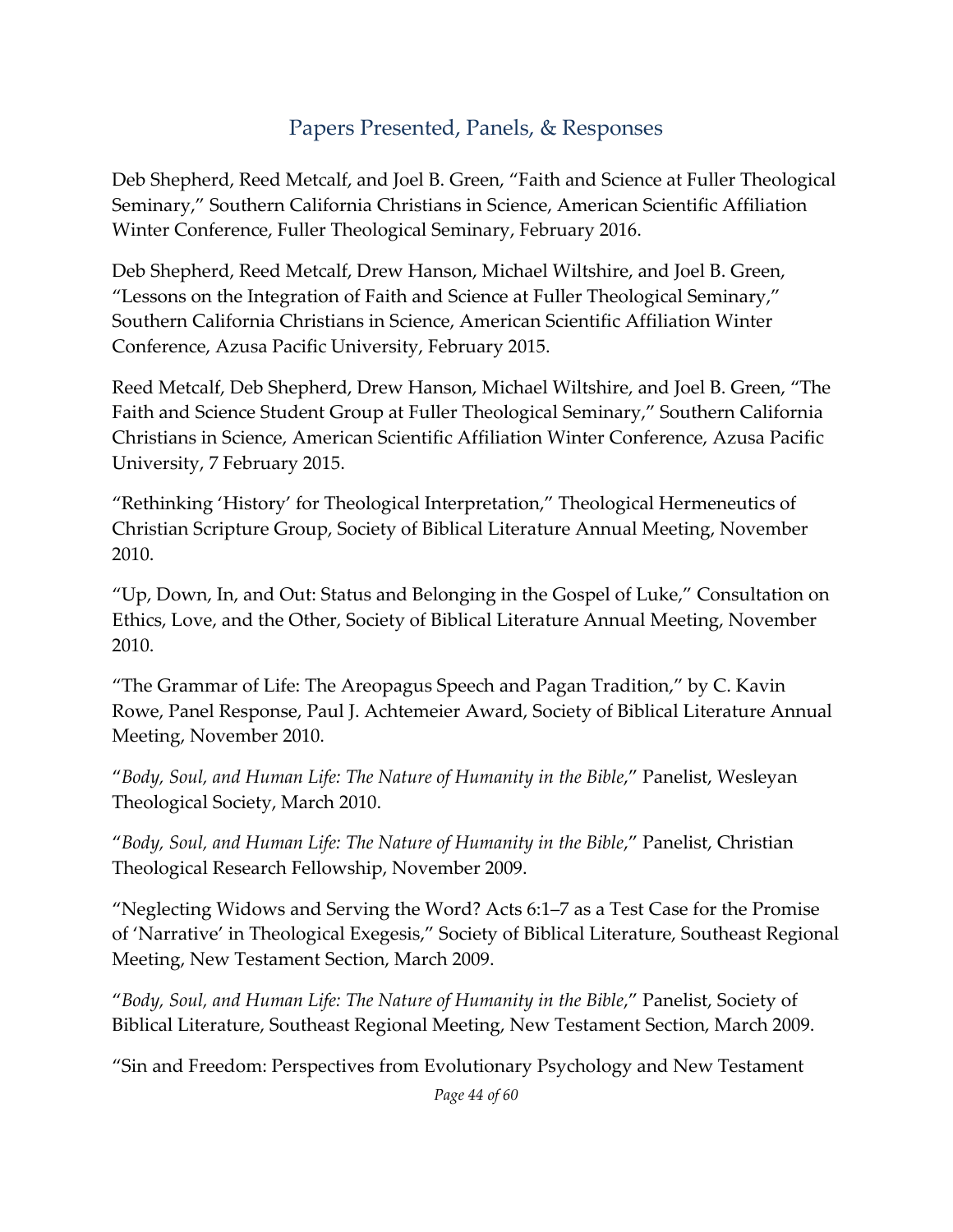Studies," Wesley Theological Society and Society of Pentecostal Studies Joint Meeting, March 2008.

"Perspectives from the New Testament and Evolutionary Psychology on Freedom, Responsibility, and the Problem of Original Sin," Society of Biblical Literature, Southeast Regional Meeting, New Testament Section, March 2007.

"Conversion in Luke-Acts: The Potential of a Cognitive Approach," Consultation on the Use of Cognitive Linguistics in Biblical Interpretation, Society of Biblical Literature, Annual Meeting, November 2006.

"Comment(ary)ing on the Acts of the Apostles," Book of Acts Group, Society of Biblical Literature, Annual Meeting, November 2005.

"In Search of the Soul: A Response to Critics," Society of Christian Philosophers, Annual Meeting, November 2005.

"Narrative Criticism, Narratology, and History: Expanding the Horizons of Contemporary New Testament Study," Society of Biblical Literature, Southeast Regional Meeting, New Testament Section, March 2004.

"Faithful Witness in the Diaspora: The Holy Spirit and the Exiled People of God according to 1 Peter," Society of Biblical Literature, Southeast Regional Meeting, New Testament Section, March 2004.

"The Search for Jesus: Reflections on the Nature of History/Writing and the Theological Task," Panel Response, Conference on The Search for Jesus, Transylvania University, October 2003.

"Reading the Acts of the Apostles in a Canonical Context: An Exercise in Legitimation? Ruminations on Robert W. Wall, 'The Acts of the Apostles: Introduction, Commentary, and Reflections,' in *The New Interpreter's Bible*," Wesleyan Theological Society and Society of Pentecostal Studies Joint Meeting, March 2003.

"The Book of Acts as History/Writing," Panel Discussion, "Are We Ready for the 'Acts Seminar'? Method and Madness in Interpreting Luke's Literary, History and Theology," Society of Biblical Literature, Southeastern Regional Meeting, March 2002.

"Eschatology and the Nature of Humans: A Reconsideration of the Biblical Evidence," Society of Biblical Literature, Southeast Regional Meeting, New Testament Section, March 2002.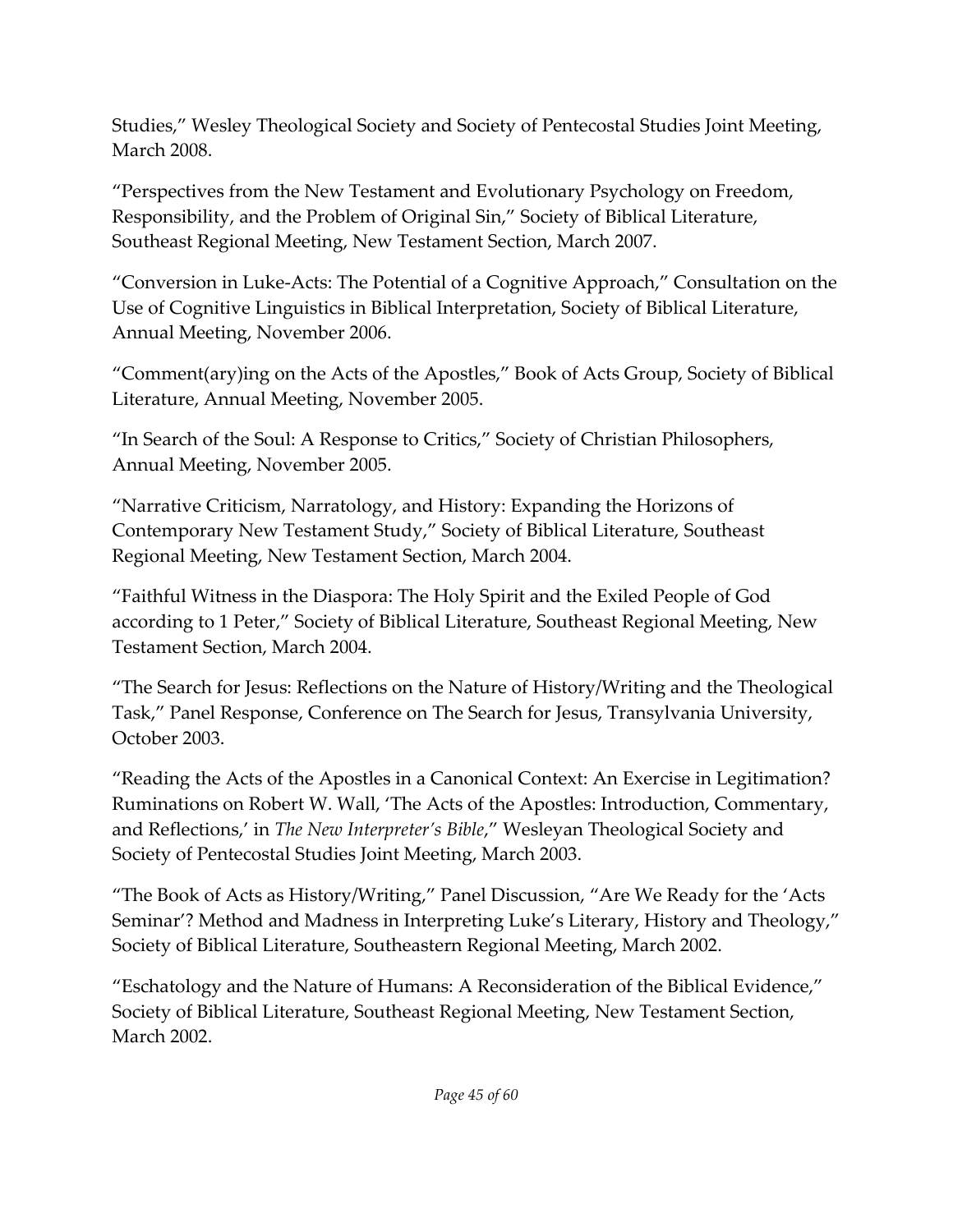"Anthropology and the So-Called Intermediate State: Biblical Evidence for Body-Soul Dualism?" Society of John Wesley Fellows, Christmas Conference, December 2001.

"Scripture and Theology: Failed Experiments, Fresh Perspectives," Christian Theological Research Fellowship, Annual Meeting, November 2001.

Response to Andrew Kille, *What Is Psychological Biblical Criticism?*, Panelist, Society of Biblical Literature, Annual Meeting, Section on Psychology and Biblical Studies, November 2001.

"What Makes a Person Authentically Human? Perspectives on Body-Soul Dualism and Biblical Anthropology," to "Between Nature and Grace: Mapping the Interface of Wesleyan Theology and Psychology," The Society for the Study of Psychology and Wesleyan Theology, Annual Meeting, March 2000.

Reading the Bible as Wesleyans," Society of John Wesley Scholars, Christmas Conference, December 1998.

"Monism and the Nature of Humans in Scripture," to "Science and Christianity: Into the New Millenium," Joint Meeting of the American Scientific Affiliation (USA) and Christians in Science (UK), Cambridge, England, August 1998.

"The Significance of the Resurrection in the Acts of the Apostles," Society of Biblical Literature, Southeastern Region Annual Meeting, New Testament Section, March 1998.

Response to Jenny M. Everts, "A Thorn in the Flesh: The Appropriation of Textual Meaning in 2 Corinthians 12:1–10," Joint Meeting of the Society for Pentecostal Studies and Wesleyan Theological Society, March 1998.

"Reading the Bible as Wesleyans," Wesleyan Theological Society, Annual Meeting, November 1997. "'Bodies–That Is, Human Lives': A Re-examination of Human Nature in the Bible," Pacific Coast Theological Society, April 1997.

"'Salvation to the End of the Earth' (Acts 13:47): Soteriology in Acts," International Consultation on the Theology of the Book of Acts, Cambridge, England, April 1995.

"The Death of Jesus–Narratives, Traditions, Perspectives: Review and Agenda," Society of Biblical Literature, Annual Meeting, Passion Narrative and Tradition in Early Christianity Group, November 1994.

"The Death of Jesus and the Roman Empire," Society of Biblical Literature, Annual Meeting, Passion Narrative and Tradition in Early Christianity Group, November 1993.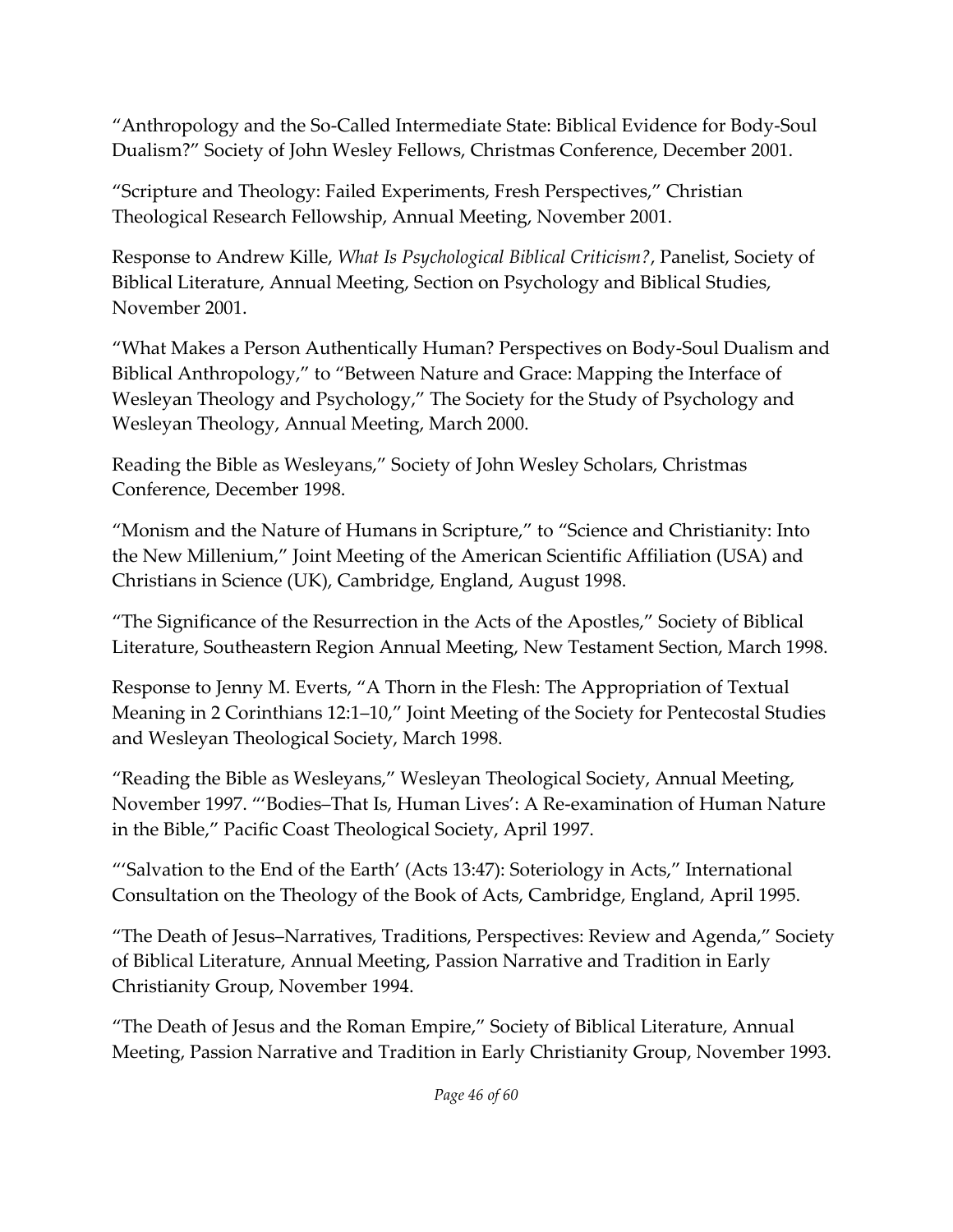"The Social Status of Mary in Luke 1–2: A Plea for Methodological Integration," Society of Biblical Literature, Pacific Coast Region Annual Meeting, New Testament: Gospels Section, March 1993.

"The Problem of a Beginning: Israel's Scriptures in the Lukan Narrative," Society of Biblical Literature, Annual Meeting, Synoptic Gospels Section, November 1992.

"Locating a Narrative Beginning: The Old Testament in Luke 1–2," New Testament Study Group, Tyndale Fellowship for Biblical Research, July 1992.

"The Death of Jesus and the Rending of the Temple Veil (Luke 23:44–49): A Window into Luke's Understanding of Jesus and the Temple," Society of Biblical Literature, Annual Meeting, Passion Narrative and Tradition in Early Christianity Group, November 1991.

"Good News to Whom? Identifying the 'Poor' in the Gospel of Luke," Society of Biblical Literature, Annual Meeting, Section on Synoptic Gospels, November 1989.

"Jesus the Physician and a Daughter of Abraham (Luke 13:10–17)," Society of Biblical Literature, Pacific Coast Region Annual Meeting, New Testament Gospels and Acts Section, March 1988.

"Mission and Miracle in Luke-Acts," Society of John Wesley Scholars, Christmas Conference, Plenary Session, December 1987.

"The Lukan Soteriology in Historical Context: A Proposal," Society of Biblical Literature, Pacific Coast Region Annual Meeting, New Testament Gospels and Acts Section, March 1986.

"Salvation in Luke-Acts: Tradition and Redaction," Society of Biblical Literature, International Meeting, Section on New Testament and Related Literature, August 1984.

"The Development of Atonement-Theology in Primitive Christianity and the Acts of the Apostles," Society of John Wesley Scholars, Christmas Conference, Bible Section, December 1983.

"Small Groups in Early Methodist Polity," Texas United Methodist Historical Society, Annual Meeting, February 1982.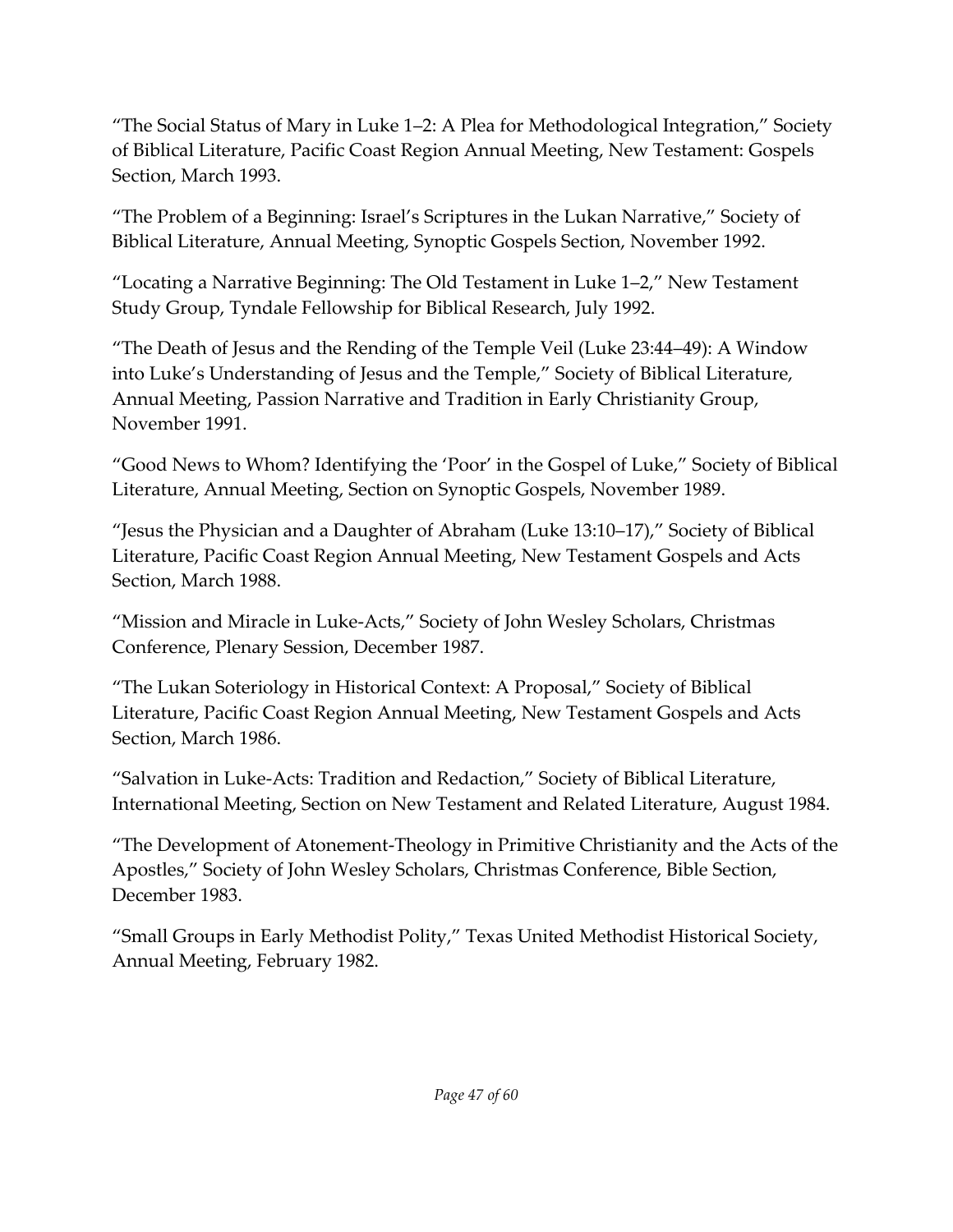## Invited Lectures & Lectureships

"The Call to Be Human: God's People Reflecting God's Image," Earl Robinson Memorial Lectures on Christian Faith in the World, Booth University College, Winnipeg, February 2016.

"Reframing Original Sin: Scriptural Voices," Beyond Galileo to Chalcedon: Reimagining the Intersection of Evolution and the Fall, Garrett-Evangelical Theological Seminary, March 2015.

"Reframing Original Sin: A New Frontier in Science and Theology," Southern California Christians in Science, American Scientific Affiliation Winter Conference, Azusa Pacific University, February 2015.

"Good News to Whom? Reflections from Luke's Gospel," The Howard L. and Martha H. Holley Lectures: New Testament Voices for a Contemporary World in Honor of Dr. William E. Hull, Samford University, September 2014.

"Are You Converted? Reframing Assumptions, Re-reading Luke," Dean's Lecture, Candler School of Theology, April 2014.

"Good News to Whom?" Palmer Lectures, Suncreek United Methodist Church, Allen, Texas, March 2014.

"Reframing Scripture," Series on Scripture, Theology and Culture: Acts of Interpretation, Trinity Western University, September 2013.

"On Doing without a Soul: A New Testament Perspective," Conference on Neuroscience and the Soul, Center for Christian Thought, Biola University, May 2013.

"Beginning with Wesley: Happiness and Holiness," Plenary Address, Society for the Study of Psychology and Wesleyan Theology, March 2013.

"Hospitality for Kids: A Lukan Perspective on Children and God's Agenda," Plenary Address, Conference on Children's Spirituality, Society of Children's Spirituality: Christian Perspectives, June 2012.

"Conversion as a Way of Life: Lukan Perspectives, Cognitive Insights," McCown Symposium Lectures, Northeastern Seminary and Roberts Wesleyan College, September 2011.

"'He Ascended into Heaven': Jesus' Ascension in Lukan Perspective, and Beyond,"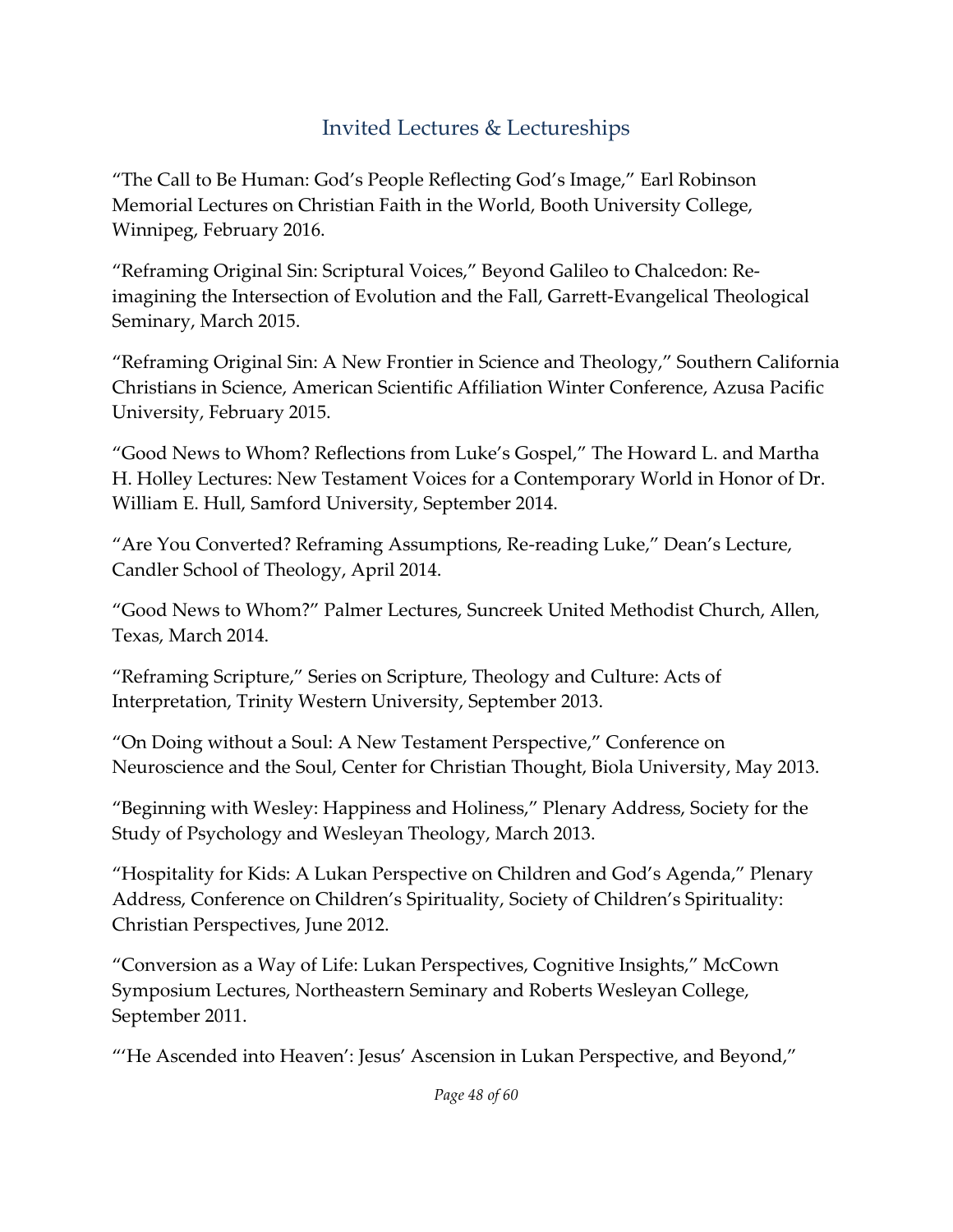Plenary Address, Colloquium on the Theological Interpretation of Scripture, Laidlaw-Carey Graduate School and Department of Theology and Religious Studies, University of Otago, August 2011.

"Neural or Sacred? Minds, Souls, and Humans," Theology and the Natural Sciences in Aotearoa, Auckland, New Zealand, August 2011.

"Neural or Sacred? Minds, Souls, and Humans," Lectures in Christian Spirituality and the Liberal Arts, Spring Arbor University, September 2010.

"Practicing Theological Interpretation of Scripture," Earle Lectures on Biblical Literature, Nazarene Theological Seminary, March 2010.

"'What then shall we do?': Luke-Acts as a Conversionist Narrative," Annual Lecture, Institute for Biblical Research, November 2008.

"What Are They Saying about the Soul? Perspective from Biblical Studies and the Neurosciences," Steel Center Lecture, Hendrix College, October 2008.

"'Repent and be baptized!': The Rhetoric of Conversion in the Acts of the Apostles," Deere Lectures, Golden Gate Seminary, September 2008.

"Holy Living: The Address of Scripture," Malcolm R. Robertson Lectures on Holy Living, Haggard School of Theology, Azusa Pacific University, September 2006.

"Elect Strangers: The Oxymoron of Christian Existence in James and 1 Peter," Newell Lectures, Anderson School of Theology, Anderson University, November 2005.

"Boorish Dolts at the City Center: Pentecost, Babel, and the Shaping of Christian Community in Acts 2:1–13," Presidential Address, Society of Biblical Literature, Southeast Regional Meeting, March 2005.

"Is There Hope for Our Storied Lives?" Mere Christianity Forum, Furman University, January 2005.

"Mary, an Extraordinary, Contrary, Young Woman," Women Who Changed History Lectures, Ashland University, October 2004.

"Practicing the Gospel in a Post-Critical World: The Future of Theological Exegesis," Evangelical Theological Society, November 2003.

"Christian Formation in James and 1 Peter: Prayer, Integrity, Holiness," Christian Convocation, College of the Ozarks, October 2003.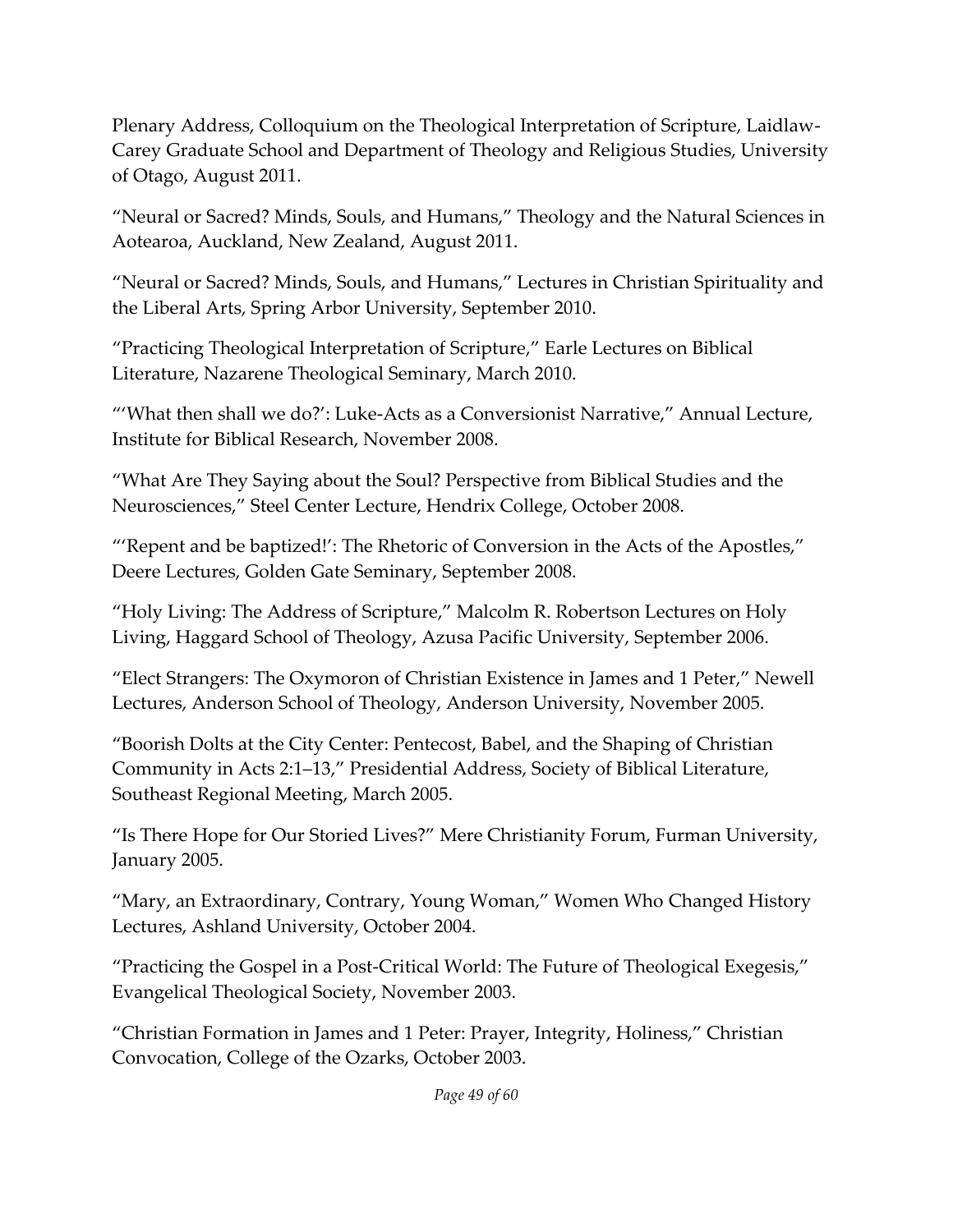"Privileging the Poor, Esteeming the Children: The Meddlesome Message of Jesus," Staley Lectures, Emory & Henry College, March 2003.

"Contribute or Capitulate? Wesleyans, Pentecostals, and Reading the Bible in a Postcolonial Mode," Joint Meeting of the Wesleyan Theological Society and Society of Pentecostal Studies, March 2003.

"Doing Repentance: The Formation of Disciples in the Acts of the Apostles," Symposium on the Theological Interpretation of Scripture," North Park Theological Seminary, September 2002.

"Where the Spirit Is, There Is Mission: The Character of Ministry in Luke-Acts," The Lund Lectures, North Park Theological Seminary, September 2002.

"Teaching Science and Theology in a Seminary Context," Saint Paul School of Theology, May-June 2002.

"Jesus, the Spirit, and the Aims of the Church: Reframing Our Commitments to the Mission of God," The Peyton Lectures, First United Methodist Church, Tulsa, Oklahoma, April 2002.

"Reforming Imagination, Reframing Practices: A New Testament Portrait of Moral Formation," Conference on *Exploring Moral Formation: The College Experience*, Center for Applied Ethics, Wheaton College, March 2002.

"Re-Locating the Address of Scripture: Reading 1 Peter and Acts as God's People," Biblical Theology Lectures, Bethel College, Mishawaka, Indiana, March 2002.

"Snatching the Final Word *from* the Grim Reaper: Biblical Perspectives on Death (and Life)," Plenary Address, "Breathtaking Decisions Conference," The Center for Bioethics and Human Dignity, March 2000.

"Modernity, Late Modernity, and the Theological Interpretation of the Bible," Plenary Address, Institute of Biblical Research Annual Meeting, November 1999.

"Identity and Engagement in a Diverse World: Pluralism and Holiness in 1 Peter," Theta Phi Fall Lecture, Asbury Theological Seminary, October 1999.

"God as Savior in the Acts of the Apostles," Plenary Address, Society of Biblical Literature, Pacific Coast Regional Meeting, March 1997.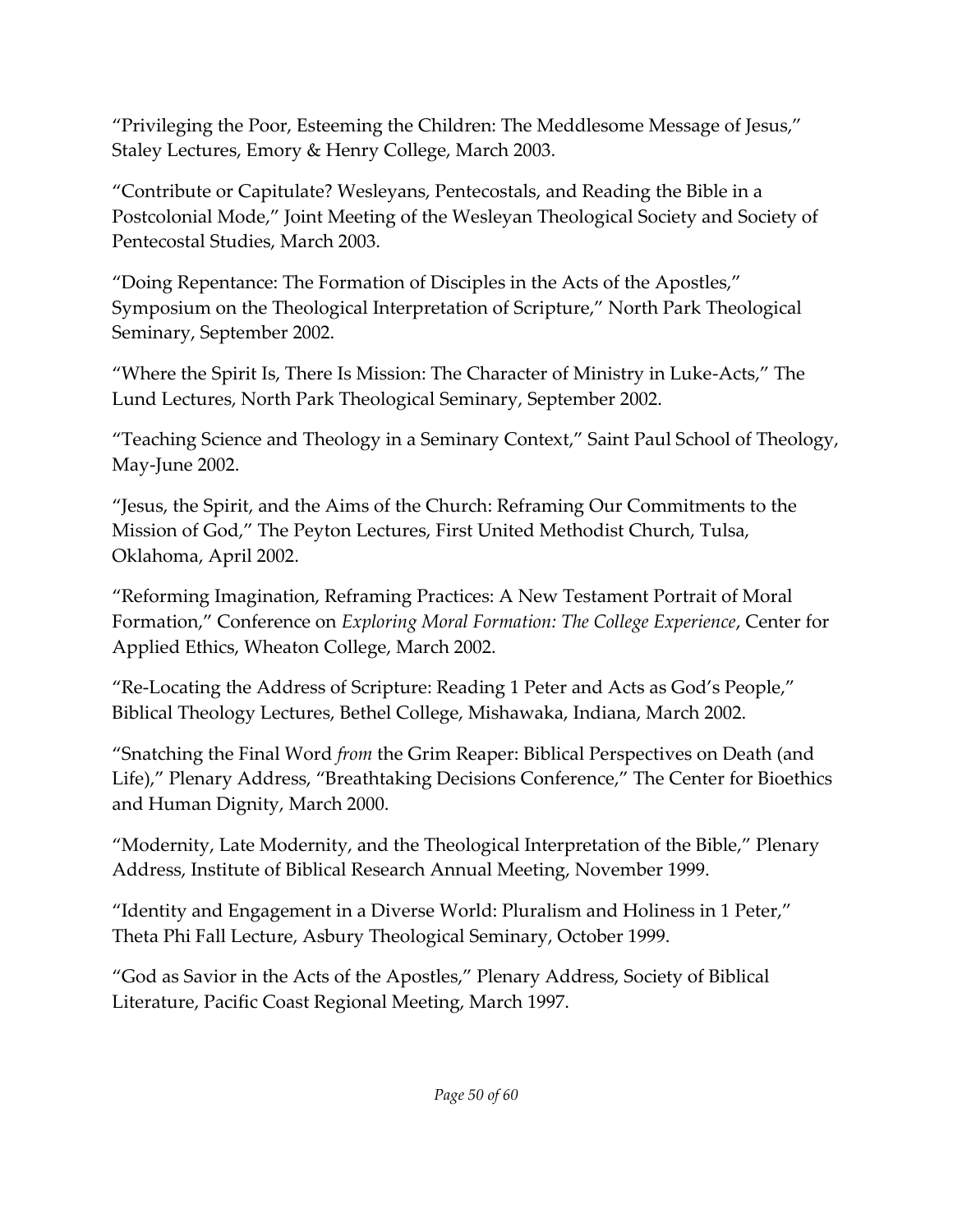"Biblical Authority and Communities of Discourse," Plenary Address, Called to Responsible Freedom: A Conference on Baptist Distinctives, American Baptist Churches (U.S.A.), August 1996.

"Serving the Aim of God: Narrative and Mission in Luke-Acts," Annual Bible Lectures, Mennonite Brethren Biblical Seminary, Fresno, California, November 1992.

"'I Saw Heaven Opened': The Abiding Challenge of the Prophets and New Testament Apocalyptic," 1988 Summer Lectures, La Jolla Presbyterian Church, La Jolla, California, July-August 1988.

"The American Bible: Good News for All Nations or Just Americans?" Summer Lectureship on "American Christians: Responsibility in the '80s," Menlo Park Presbyterian Church, Menlo Park, California, July 1987.

"Luke, the Theologian of Salvation," New Horizons in New Testament Scholarship Lectures, Perkins School of Theology, Dallas, Texas, November 1986.

## Research Grants / Fellowships

Participant, Interdisciplinary Project on "Beyond Galileo – to Chalcedon: Re-imagining the Intersection of Evolution and the Fall." The Colossians Forum (2013–15).

ECF Faculty Grants for travel (lecturing) to Aotearoa New Zealand and Australia (2011), and for travel (lecturing) to Aotearoa New Zealand (2009).

Project Director, "Science, Faith, and the Wesleyan Tradition." The Templeton Foundation (2003–04).

Participant, Interdisciplinary Project on "Mind, Brain, and Personhood: An Inquiry from Scientific and Theological Perspectives." The Templeton Foundation (2000–2002).

Participant, Interdisciplinary Project on "Portraits of Human Nature," with the Lee Edward Travis Institute for Biopsychosocial Research, School of Psychology, Fuller Theological Seminary. The Templeton Foundation (1995–97).

Henry Mayo Newhall Fellowship for Student-Faculty Partnership (Graduate Theological Union). Teaching Assistantship for New Testament Introduction and Intermediate Greek (1994–95).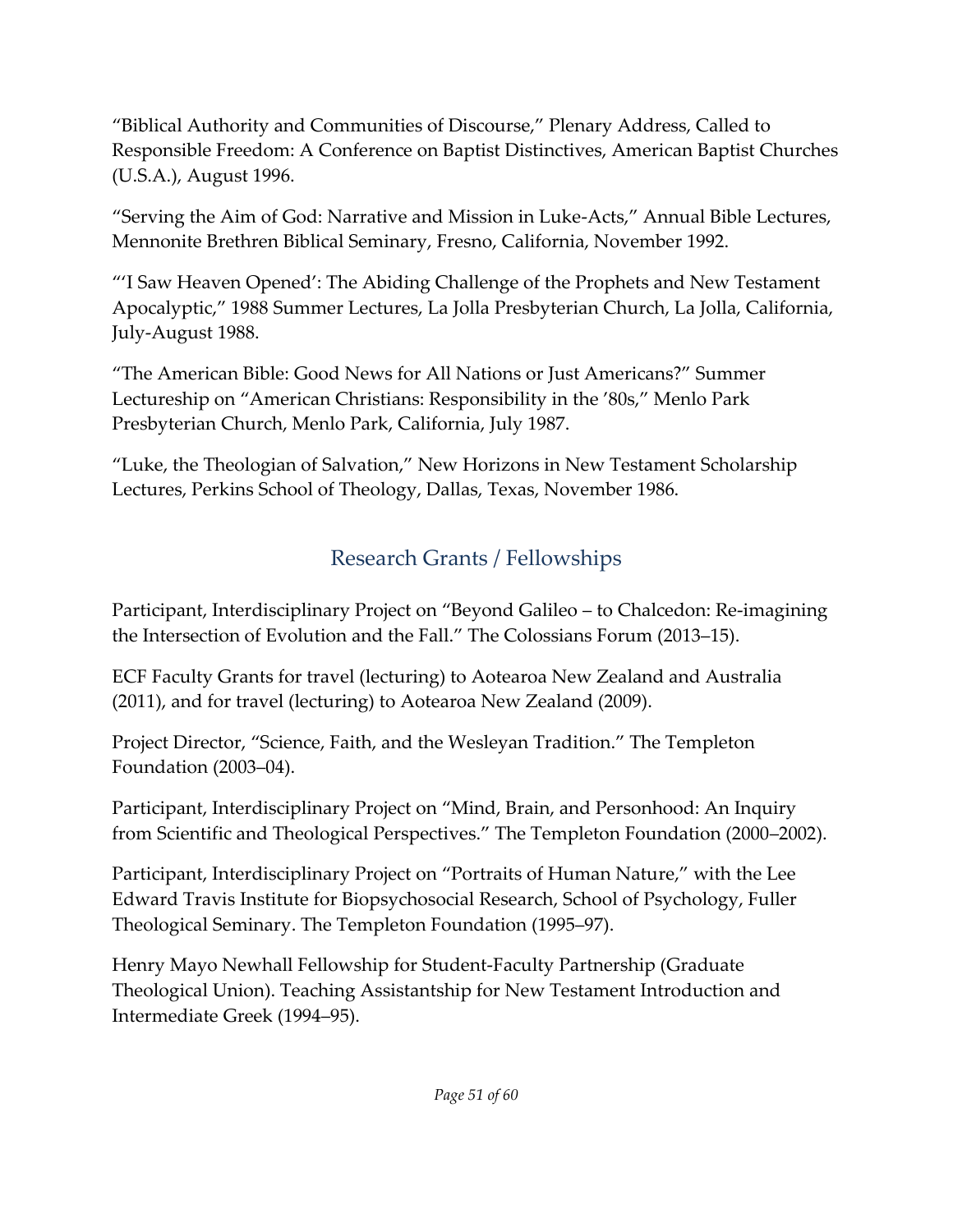Henry Mayo Newhall Fellowship for Student-Faculty Partnership (Graduate Theological Union). Project: "Luke-Acts and the Jewish People" (1993–94)

Young Scholar's Fellowship, Catholic Biblical Association. Project: "Toward a Unified Hermeneutic: The Application of Discourse Theory and Sociological Analysis to the Gospel of Luke" (1991–92).

John Wesley Fellowship, A Foundation for Theological Education. Postgraduate Study (1982–85).

John H. Moore Fellowship, Perkins School of Theology. Postgraduate Study (1982–83).

# Local Church Appointments

La Cañada United Methodist Church, La Cañada, California: Teaching Pastor (2011–18)

Thousand Oaks Baptist Church (ABCUSA), Berkeley, California: Co-Pastor (1992–94)

St. Luke's United Methodist Church, Richmond, California: Associate Pastor (1989–91)

Peterhead (British) Methodist Church, North of Scotland Mission Circuit, Peterhead, Scotland: Pastor (1984–85)

Pleasant Mound United Methodist Church, Dallas, Texas: Associate Pastor (1979–82)

First United Methodist Church, Irving, Texas: Associate Pastor (1978–79)

Welch and Wellmann United Methodist Churches, Welch and Wellmann, Texas: Pastor (1977–78)

# Involvement in Affiliated Organizations

Board of Reference, Christians for Biblical Equality International (CBE) (2018–)

Advisory Council, "The Greenprint," Südlich Productions (2015–)

Graeme Clark Research Institute, Tabor Adelaide: Advisory Board (2010–)

Center for Innovation in Theological Education: Advisory Board (2002–12)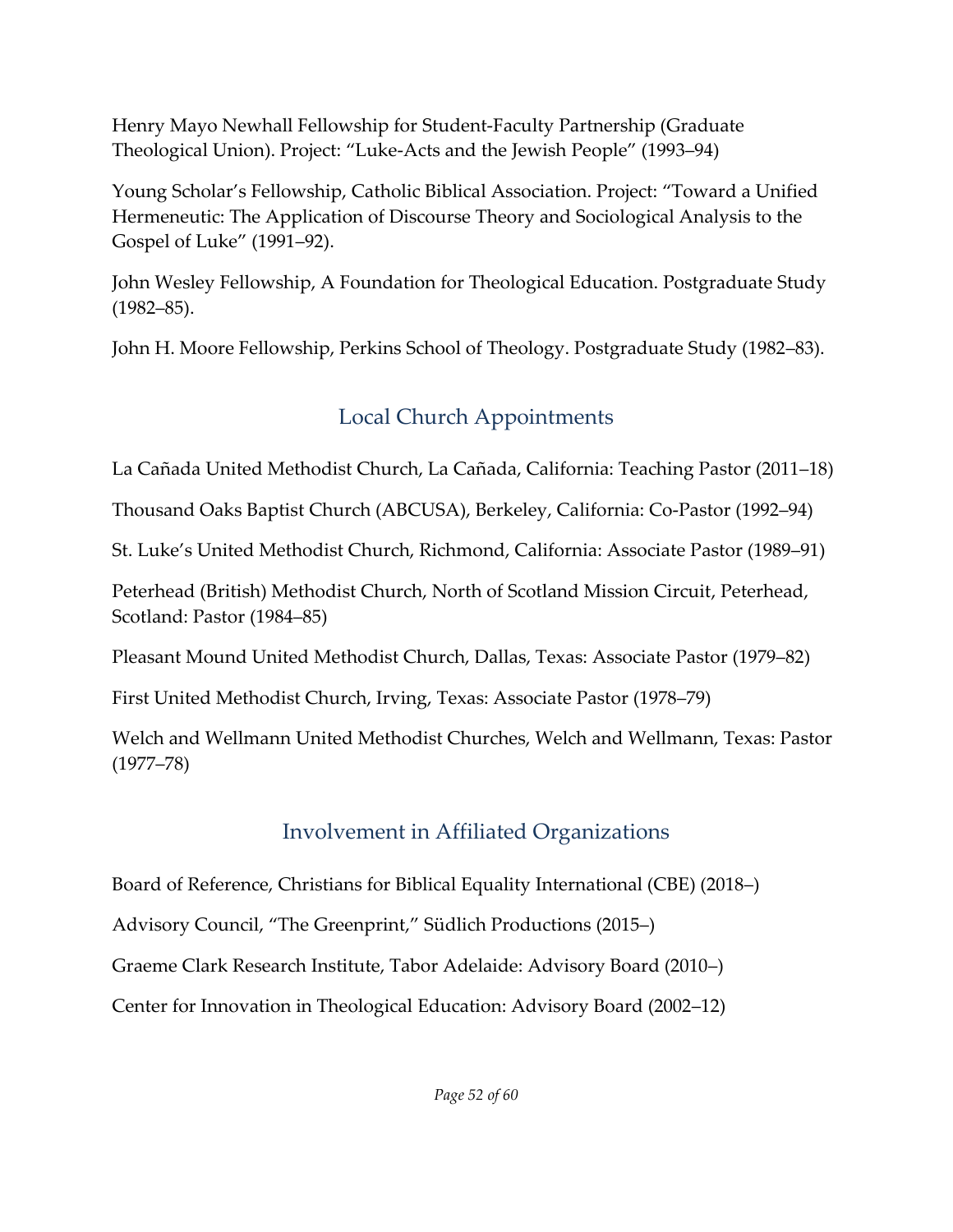Union Bible College, Yangon, Union of Myanmar (Burma): Board of Reference (1998– 2004)

Foundation for United Methodists, Inc.: Board of Trustees (2000–2007)

A Foundation for Theological Education: Fellowship Committee (2000–2004)

Spirituality Shoppe: Evangelical Center for the Study of Christian Spirituality: Board of Directors (1995–97)

Evangelical Roundtable, Graduate Theological Union, Berkeley, CA: Faculty Advisor (1995–97)

*RADIX Magazine*: Board of Directors (1994–97)

Religious and Theological Students Fellowship, USA: National Faculty Advisor (1992– 95)

Berkeley Emergency Food and Housing Project, Berkeley, CA: Board of Directors (1987– 93; President, 1988–90)

## Teaching Experience

### Supervision of Research Students

Supervised PhD dissertations at Fuller Theological Seminary and the Graduate Theological Union, and PhD theses at London School of Theology/University of Brunel and University of Middlesex, University of St. Andrews, and the University of Bristol. A list of PhD, ThM, DMin, MA, MDiv, and BA dissertations and theses supervised is available on request.

### Post-Graduate (PhD, ThD, MTh)

Research Methods in New Testament Interpretation Critical Issues in Luke-Acts The Bible and Theories of Discourse Advanced Greek: Historians and Historiography Biblical Theology and Theological Hermeneutics Foundations Seminar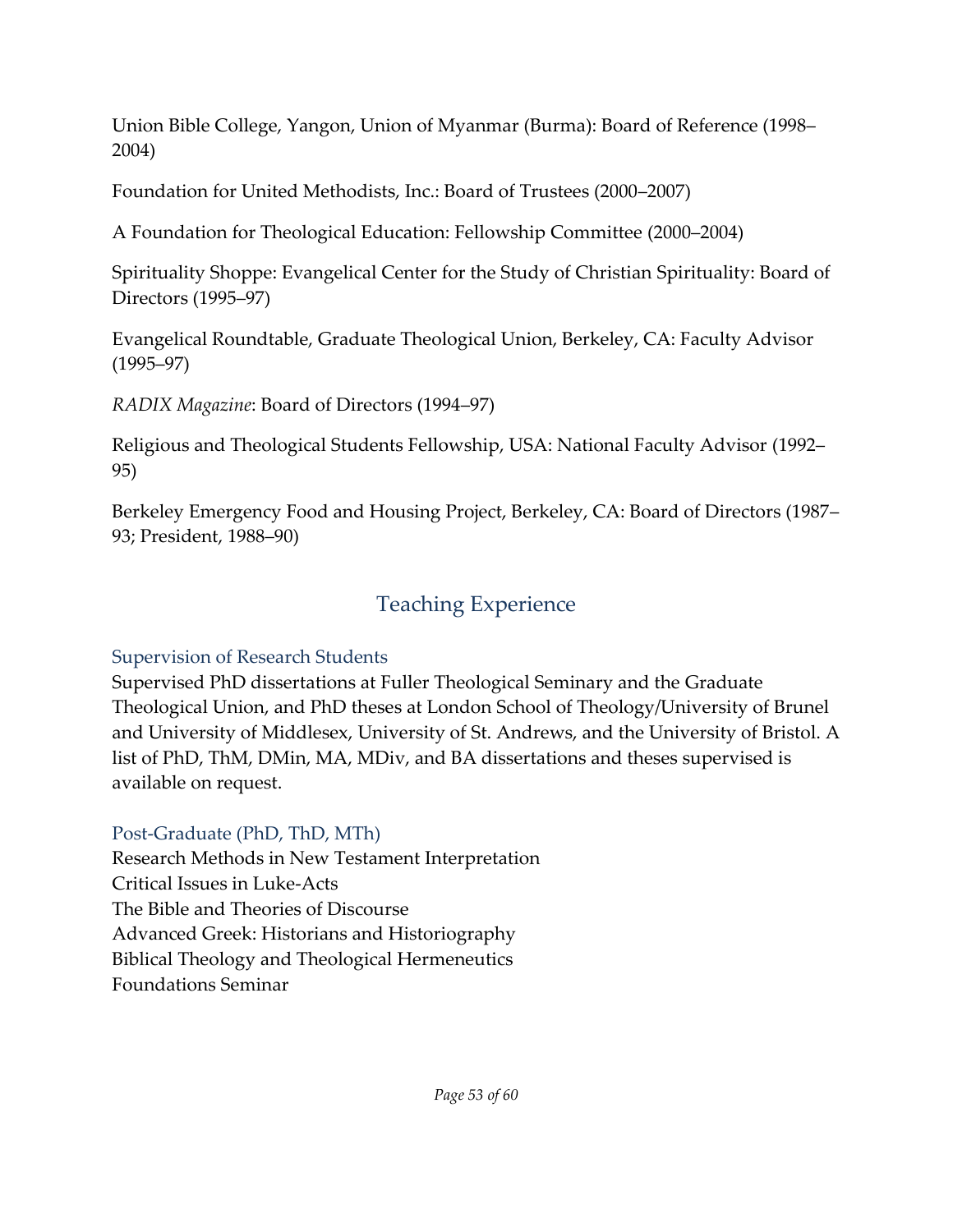#### Graduate (MA, MDiv, MTS, MAR, MCS)

Greek Instruction: Concise Greek, Introduction to New Testament Greek, Intermediate Greek, and Advanced Greek Introduction to Biblical Studies New Testament Introduction New Testament 1: Gospels Research Methods in New Testament Study Biblical Interpretation Exegetical Method and Practice The Mission and Message of Jesus The Birth of Jesus Jesus and the Kingdom of God The Parables of Jesus The Gospel of Matthew The Gospel of Mark The Gospel of Luke The Acts of the Apostles Paul and the Early Church 2 Corinthians James and 1 Peter Theological Hermeneutics Theological Anthropology: Multidisciplinary Perspectives The Human Person in New Testament Perspective Constructive Theology and New Testament Exegesis New Testament Theology Christology in the New Testament The Death of Jesus in the New Testament Faith and Wealth in New Testament Perspective Healing and Health: New Testament and Contemporary Issues (cotaught with Jane M. Bacon, RN, MS, MA)

#### Undergraduate (AA, BA)

Interpreting the Prophets The New Testament I and II The Life and Teaching of Jesus The Gospel of Matthew The Gospel of Luke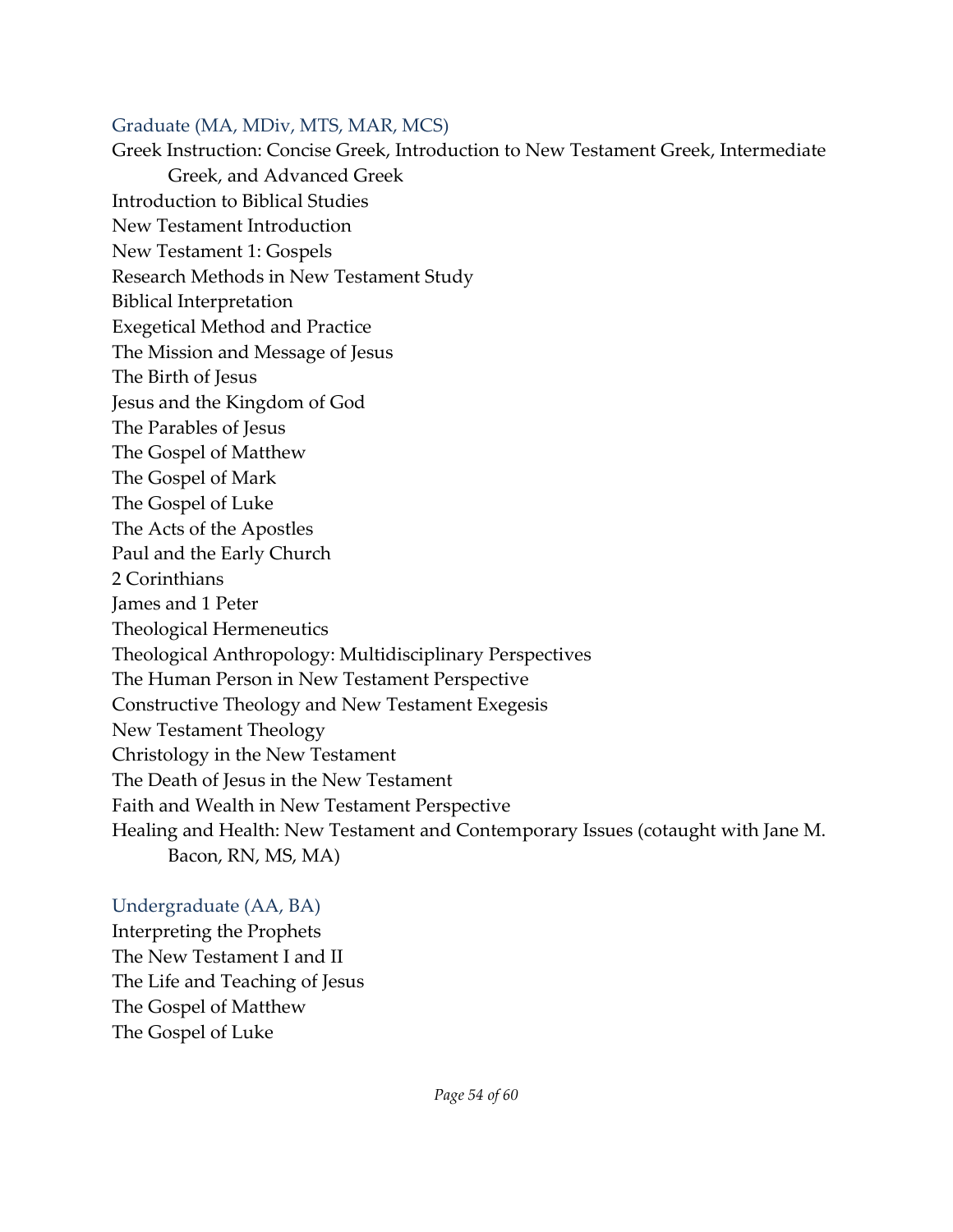### Academic Administrative Experience (Selected)

#### Funded Projects

Project Co-Director: "Making the Grade: Enhancing Learning through Evaluation," School of Theology, Asbury Theological Seminary; Teaching and Learning Grant, Wabash Center for Teaching and Learning (2001–03).

Project Co-Director: "Interdisciplinary Thinking, Interdisciplinary Teaching," School of Theology, Asbury Theological Seminary; Teaching and Learning Grant, Wabash Center for Teaching and Learning (2001).

Project Co-Director: "Preparing Pre-Tenure Faculty for Postmodern Learners," School of Theology, Asbury Theological Seminary; Teaching and Learning Grant, The Association of Theological Schools (2000–2001).

#### Academic Consultation, Service, and Review

Occasional external referee for faculty recruitment, promotion, and tenure: Baylor University, Catholic University of America, Duke University Divinity School, Saint Paul School of Theology, University of Aberdeen, Wheaton College

Occasional reviewer for the National Science Center, Poland

Occasional reviewer for the Templeton Foundation

Consultant, Faith and Science Teaching Project (Phase Two), Kuyers Institute at Calvin College and The Colossians Forum (2017)

Mentor, American Association for the Advancement of Science, Science for Seminaries Project (2014–16)

Consultant, Faith and Science Teaching Project (Phase One), Kuyers Institute at Calvin College and The Colossians Forum (2014–16)

Reviewer, Dialogue on Science, Ethics and Religion Seminary Project, American Association for the Advancement of Science (2014)

Reviewer, "The Immortality Project," University of California, Riverside (2013–14)

Reviewer, National Humanities Center (2008–16)

*Page 55 of 60*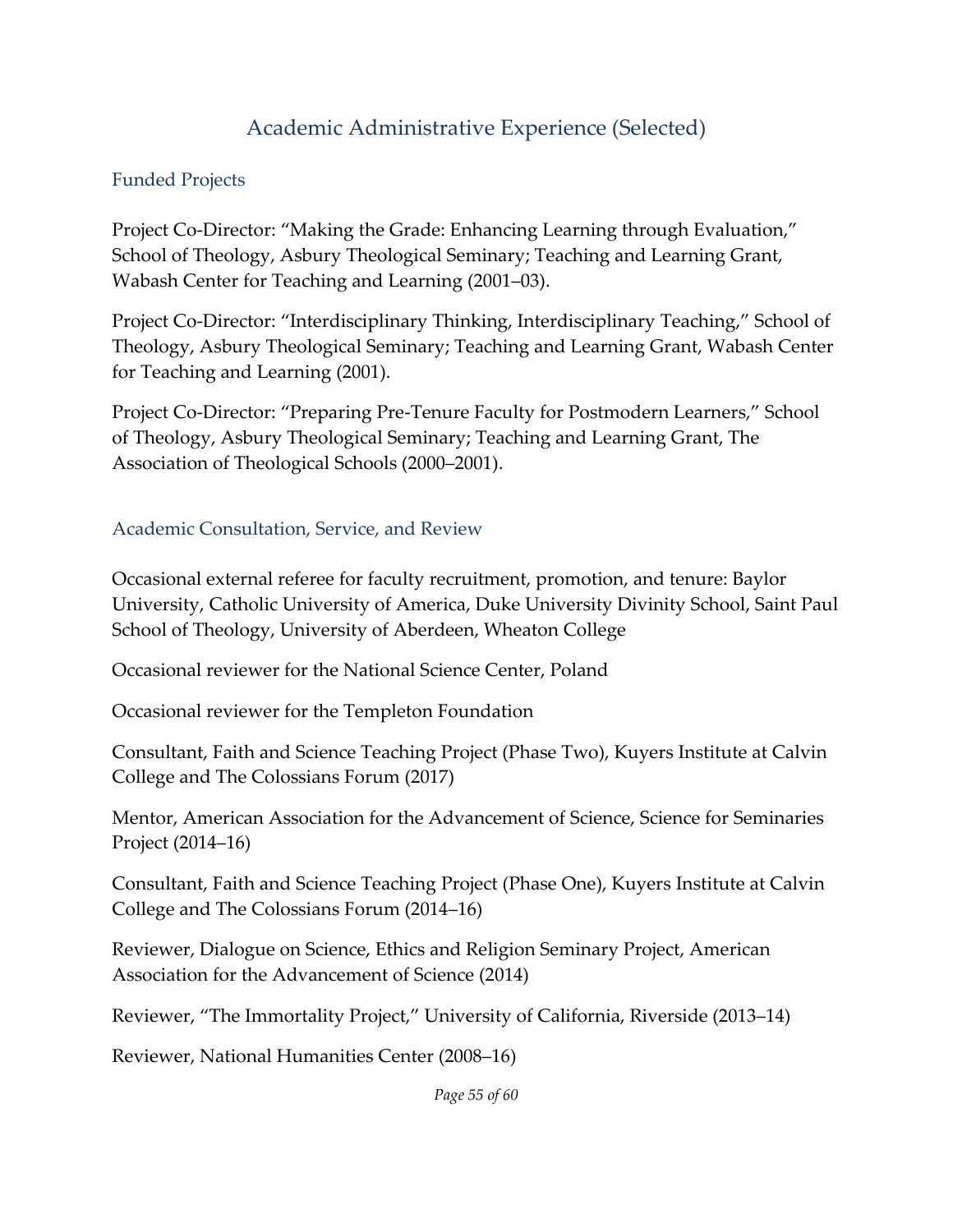Lilly Theological Research Grants Selection Panel, The Association of Theological Schools in the United States and Canada (2006–10)

Faculty Diversity Planning Team, The Association of Theological Schools in the United States and Canada (2006–07)

Faculty Development Advisory Committee, The Association of Theological Schools in the United States and Canada (2004–06)

Evaluator, Accrediting Commission for Senior Colleges and Universities, Western Association of Schools and Colleges (1989–97)

External Consultant, Curriculum Review, Department of Religious Studies, Westmont College (1990)

External Consultant, Nondiscriminatory Language Task Force, Fuller Theological Seminary (1990)

Fuller Theological Seminary (2007–)

Provost (2016–18) Dean, School of Theology (2014–18) Associate Dean for the Center for Advanced Theological Studies (2008–16, 2019–) Acting Chair, Biblical Studies Division (2010–11) Acting Chair, New Testament Department (2008, 2010, 2012, 2015, 2019) **Committees** 

- Administrative
	- o President's Council (2015–18)
	- o President's Advisory Council (2015–16)
	- o Provost's Council (2013–18; Chair, 2016–18)
	- o Collaboration Council (2017)
	- o Operations Council (2016–17)
	- o Seminary Deans' Council (2014–18; Chair, 2016–18)
	- o Educational Business Model Taskforce (2015–16)
	- o Academic Council (2015–16)
	- o Executive Council (2014–15)
	- o Employee Performance Taskforce (2014)
	- o Academic Restructuring Team (2009)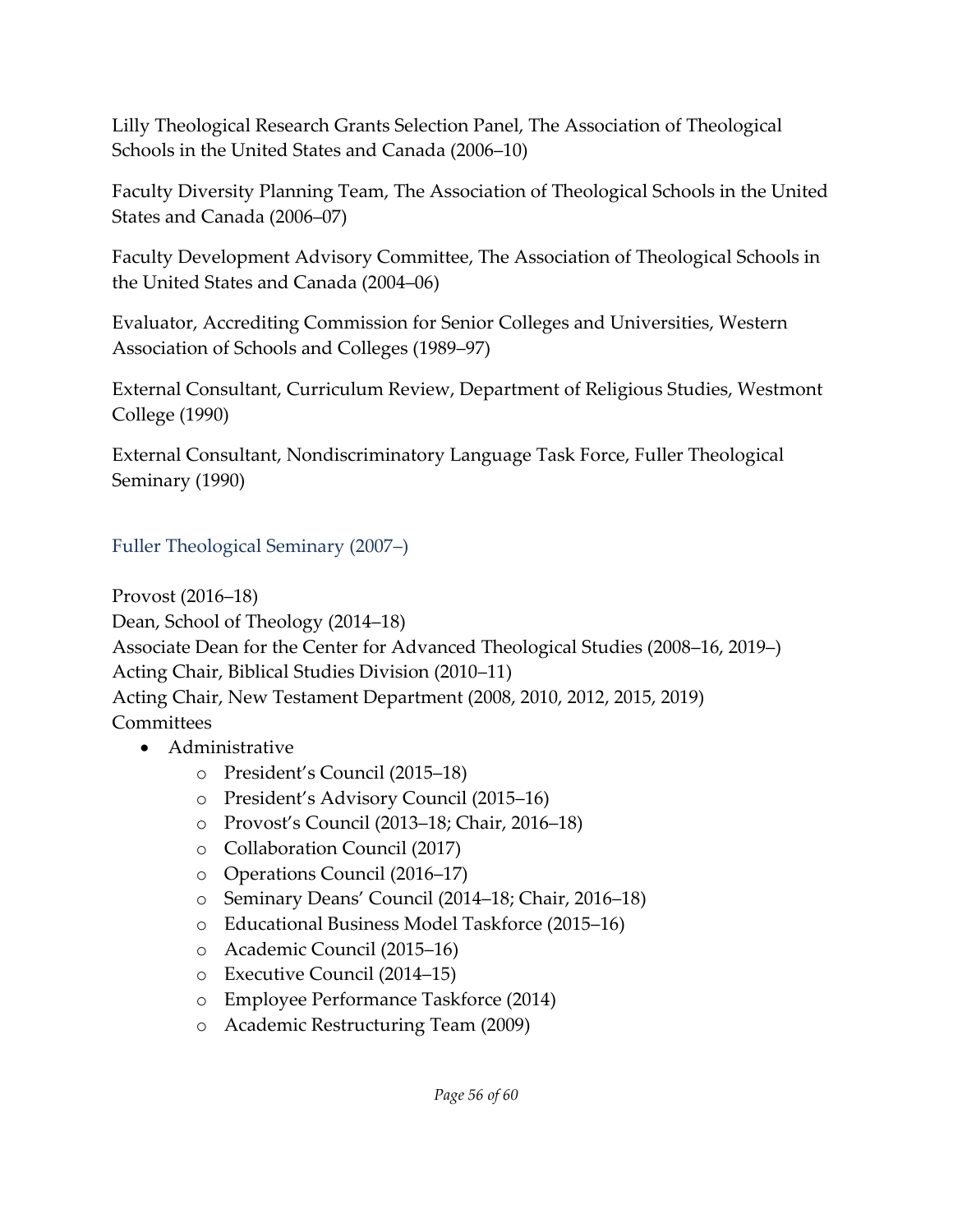- Joint Faculty
	- o Educational Effectiveness Committee (2014–18)
	- o *Fuller Magazine* (previously, *Theology, News & Notes*) Editorial Board (2011–18; Chair, 2013–18)
	- o Educational Model Task Force (2012–13)
	- o Masters' Program Council (2010–11)
	- o Faculty Senate (2008–11, 2014–18)
		- Faculty Concerns Subcommittee (2009–11; Chair, 2010–11)
	- o Faculty Technology Council (2008–11; Chair, 2008–11)
	- o Resources Strategic Initiative Taskforce (2008)
	- o Technology Strategic Initiative Taskforce (2008)
	- o Search Committees
		- Executive Director, Korean Studies Center (2016–17)
		- Executive Director, Distributed Learning (2009)
- School of Theology
	- o Faculty Development Committee (2013–18)
	- o Assessment Committee (2014–17)
	- o Dean's Council (2008–18; Chair, 2014–18)
	- o Center for Advanced Theological Studies Committee (2007–16, 2019–; Chair, 2019–)
	- o Human Subjects Review Committee (2010–14)
	- o Search Committees
		- New Testament Studies (2019–20)
		- Associate Dean for Fuller Texas (2017)
		- Associate Dean for the William E. Pannell Center for African American Church Studies (2016–17)
		- Assistant Professor of Recovery Ministry and Associate Director of the Fuller Institute for Recovery Ministry (2016)
		- Associate Dean for the Center for the Study of Hispanic Church and Community (Centro Latino) (2014–15)
		- Lloyd John Ogilvie Chair of Preaching (2014–15)
		- **•** Preaching (2014–15; 2016; 2017)
		- Youth, Family, and Culture (2014–15)
		- Executive Director, Brehm Center for Worship, Theology, and the Arts (2014–15)
		- Biblical Studies (Chair, 2011)
		- New Testament Studies (2008–10; Chair, 2008–09; 2018)
		- Theology and Film (2007–08)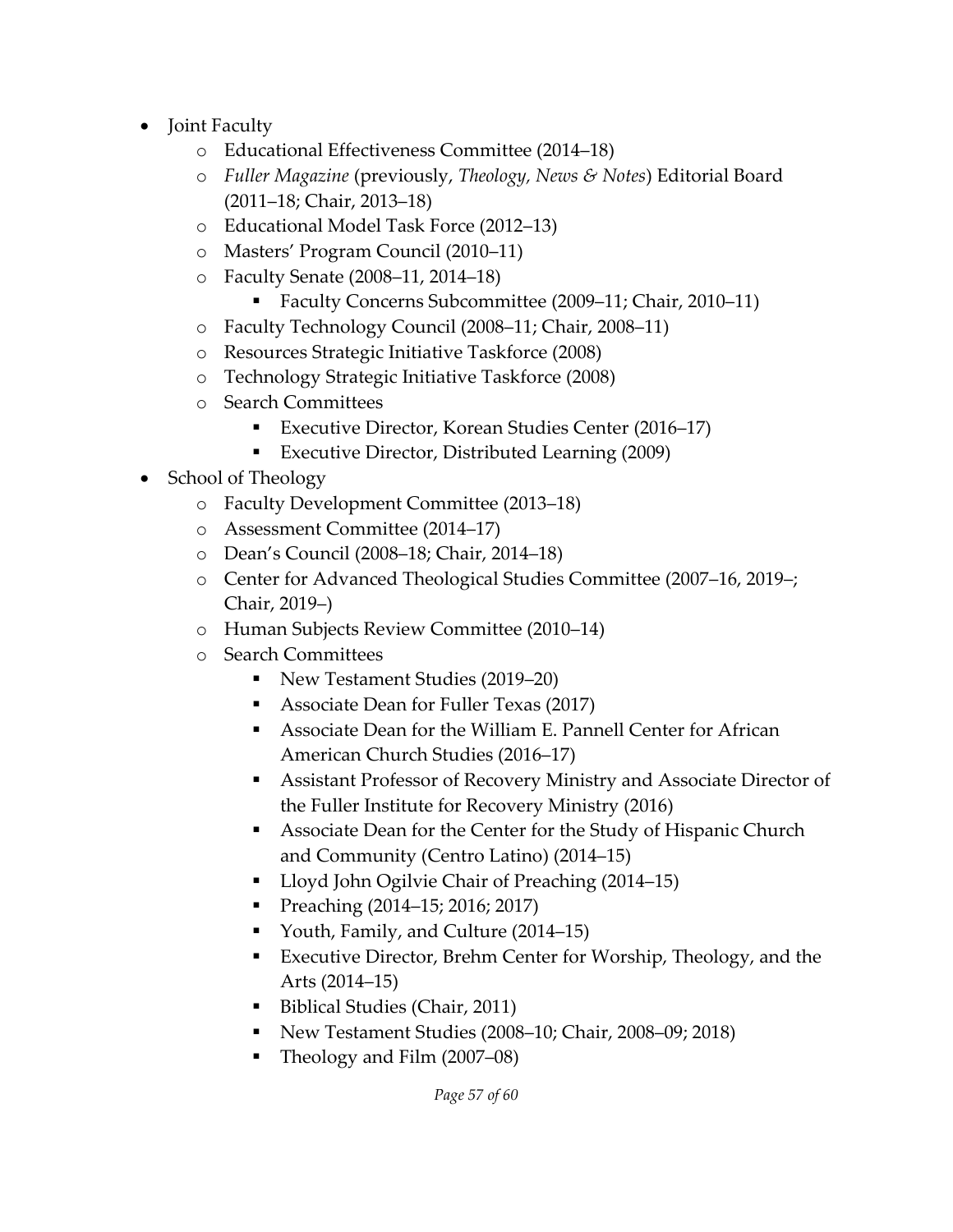### Asbury Theological Seminary (1997–2007)

Dean / Vice President of Academic Affairs and Provost (2002–06) Dean, School of Theology (1999–2004) Acting Dean, School of Theology (1998) Associate Dean, School of Theology (1998–99) Director of Greek Studies (1997–2007) **Committees** 

- President's Leadership Team (2002–06)
- Academic Council (1998–2006; Chair: 2002–06)
- School of Theology Dean's Council (Chair: 1998–2004)
- Plenary Faculty Committees
	- o Academic Tenure and Procedures for Faculty Review (2006)
	- o Faculty (1998–2006)
	- o Advisory Committee, Beeson Pastor Program (1999–2005)
	- o Doctor of Ministry Program (1998, 1999–2002)
	- o Community Life (1998, 1999–2000)
	- o Postgraduate Faculty Committee (2006–07)
		- Postgraduate Admissions (2006–07)
- School of Theology Faculty Committees
	- o Academic (1997–2004)
	- o Admissions (1997–2005)
	- o Supervised Ministry (1998, 1999–2000, 2003–04)
	- o Continuing Education (2001–03)
	- o Task Force on Developing Ph.D. Programs (Chair, 1998)
	- o Faculty Search Committees
		- Youth Ministry (2002–03)
		- Systematic Theology (2000–2001; 2001–02)
		- Church History (2001–02)
		- Christian Education (2000–2001; 2001–02)
		- Christian Leadership (2004–05)
		- New Testament (1999–2000; 2000–2001; 2001–02)
		- Old Testament (1998–99; 1999–2000)
		- Preaching (1998–99; 1999–2000; 2000–2001; 2004–05; 2005–06; 2006– 07)
		- Historical Theology & Spirituality (1999–2000)
		- Pastoral Care and Counseling (1998-99)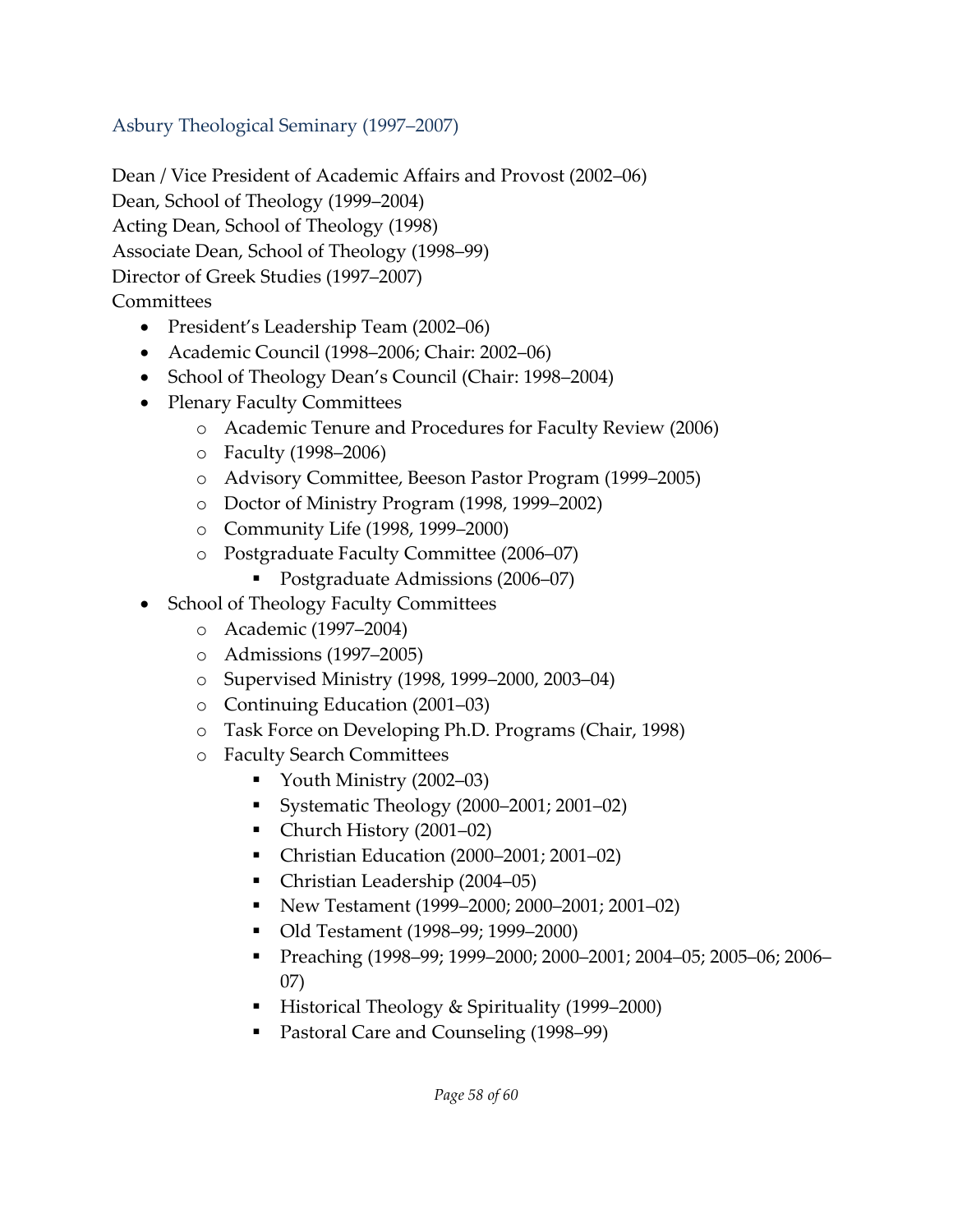- Strategic Planning (1998–2003)
- Budget (1999–2005)
- Honorary Degrees (2002–05)
- Collegial Governance Task Forces
	- o Academic Structure (2005)
	- o Faculty Load (2005)
	- o Strategic Direction and Resource Utilization (2002–03)
	- o Faculty Salary Structure (2001–02)
	- o External Faculty Employment (2000–2001)
- Self-Study Executive Committee (2002–05)
- Advisory Council for Asbury Theological Seminary, Florida Campus (1998)

### Graduate Theological Union (1992–97)

Convener, InterArea (1994–97) (PhD/ThD Program in Interdisciplinary Studies) Co-Convener (New Testament), Area 1 (1993–97) (PhD/ThD Program in Biblical

Studies)

Coordinator, Master of Arts in Biblical Languages Program (1996–97)

Faculty Representative to the Board of Trustees (1993–96)

**Committees** 

- Dean's Advisory Committee (1996–97)
- Doctoral Council (1994–97)
- Dean and Vice President of Academic Affairs Search Committee (1995–96)
- Faculty Library Committee (1995)
- Doctoral Admissions (1994–97)
- Council of Deans (1994)
- M.A. Admissions (1994)
- Area 1 Standardized General Comprehensive Examinations (1992–96)
- Biblical Languages (1993–94, 1995)
- Faculty Advisory Committee, Collegial Governance Project (1992–95)

#### American Baptist Seminary of the West (1993–97)

Acting Dean (1994) Faculty Representative to the Board of Trustees (1994–97)